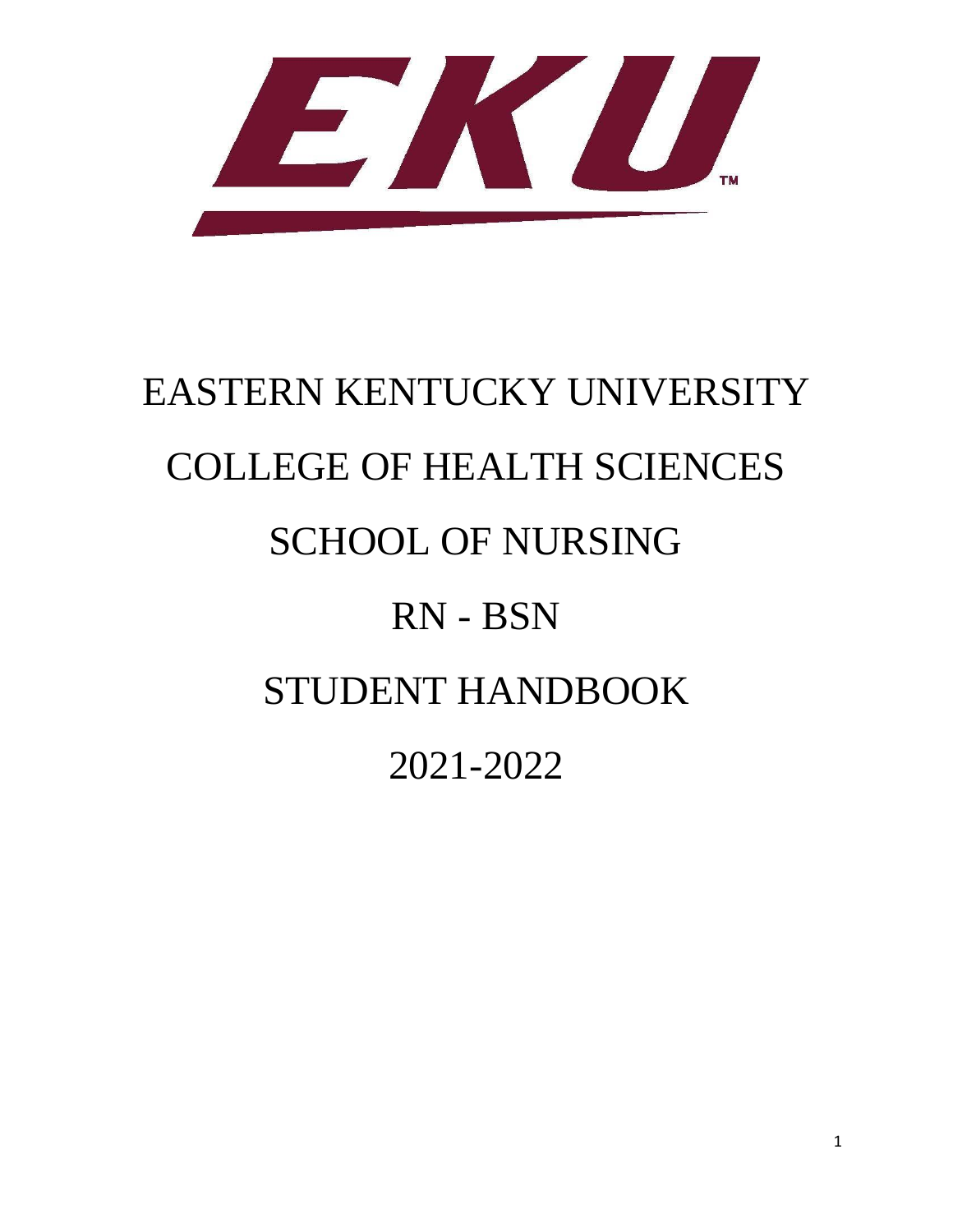#### TABLE OF CONTENTS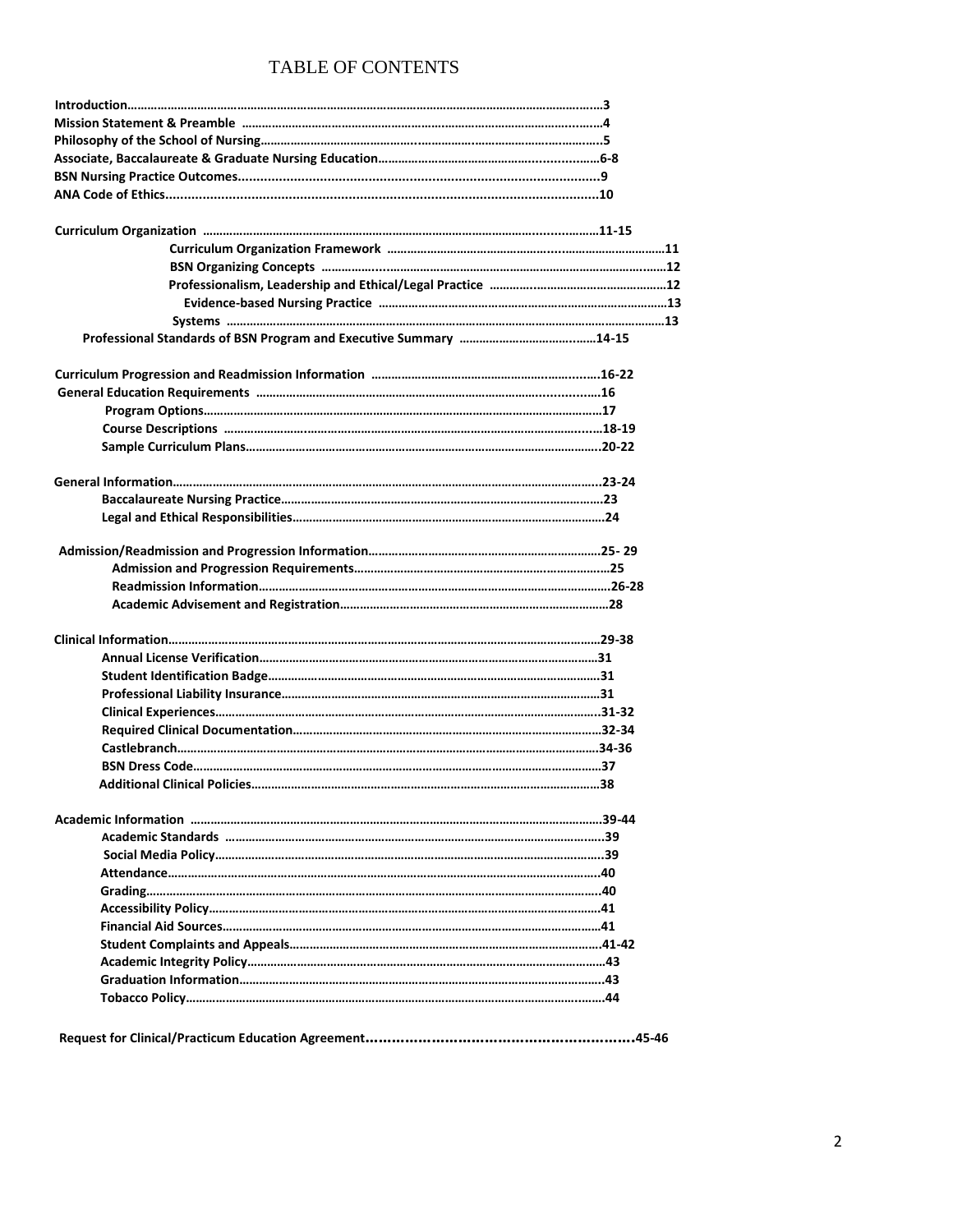#### **INTRODUCTION**

Welcome to the BSN program at Eastern Kentucky University! This handbook is for students enrolled in Eastern Kentucky University's RN to BSN option for attaining a Bachelor of Science in nursing (BSN) degree. This option is designed for the working registered nurse (RN) who wants to complete a BSN.

This handbook is to assist the student in gaining an understanding of the BSN curriculum. This handbook is a supplement to two other documents: The **Undergraduate Catalog** and the **University Handbook for Students, which are available for viewing online (www.eku.edu)**. From time to time during your years in college, you will find it necessary to consult one or all of these documents.

This handbook is not intended to replace the Undergraduate Catalog and the University Handbook for Students, but is provided for informational purposes to assist students' entry into the completion of the RN to BSN option. Students may also consult with their e-Campus advisor to obtain the latest information.

#### **STUDENT RESPONSBILITY**

It is the student's responsibility to become familiar with all the policies and procedures relevant to the RN to BSN option and with the general academic information section of the EKU Undergraduate Catalog.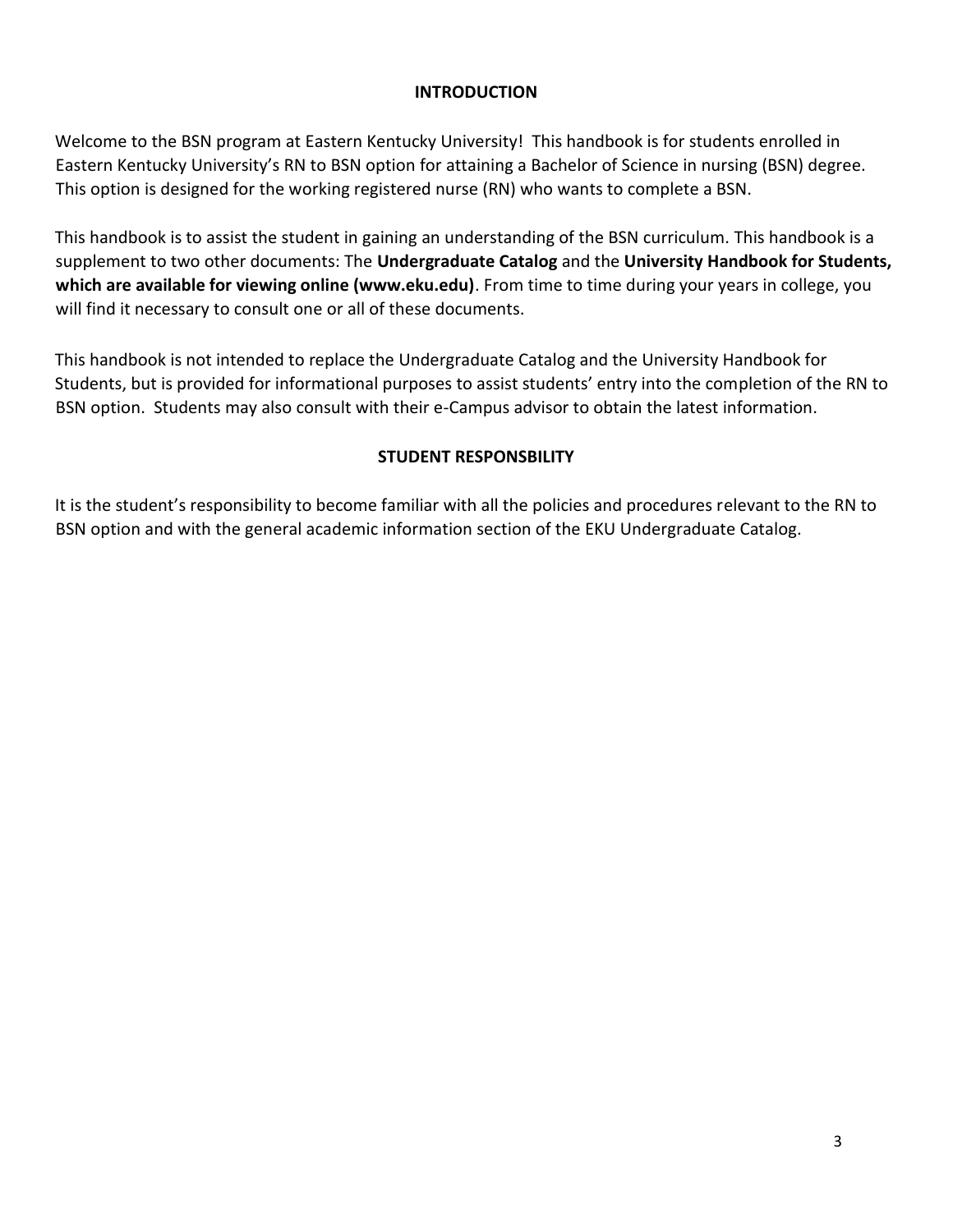#### **EASTERN KENTUCKY UNIVERSITY COLLEGE OF HEALTH SCIENCES SCHOOL OF NURSING**

#### **MISSION STATEMENT**

The mission of the SON is to educate nurses at the Associate, Baccalaureate, Masters and Doctorate levels who work in interprofessional environments to promote health and well-being for diverse populations across the Commonwealth, country and world.

#### **PREAMBLE**

Eastern Kentucky University's Baccalaureate Nursing Program was organized in 1971. In the same year, the Meditation Chapel was dedicated and its influence can be seen in the B.S.N. cap and pin. The program became part of the newly established College of Allied Health and Nursing in 1975. In 1995, the Masters of Science in Nursing Program was approved and implemented. The department name was changed to Department of Baccalaureate and Graduate Nursing. In 1999, the college name was changed to the College of Health Sciences. In 2011, the first class of post-Masters Doctor of Nursing Practice students was admitted. In 2020, the name was changed to School of Nursing to reflect a new organizational structure.

The beliefs of the faculty and students relevant to nursing and health care are set forth in the statement of philosophy. The philosophy guides the educational program and learning environment. The philosophy mandates that faculty, students, and graduates adapt to the dynamics of nursing, health care systems, and society.

The School of Nursing within the College of Health Sciences functions as an autonomous educational unit deriving the broad outlines of aims and functions from the core values of Eastern Kentucky University. The College of Health Sciences affirms the University's core values of intellectual vitality, sense of community, cultural competency, stewardship of place, accountability, and excellence. The foundations of professional nursing education are congruent with the purposes of the University and the College of Health Sciences. Graduate Nursing education builds on baccalaureate nursing education and reaffirms the core values of Eastern Kentucky University and the College of Health Sciences.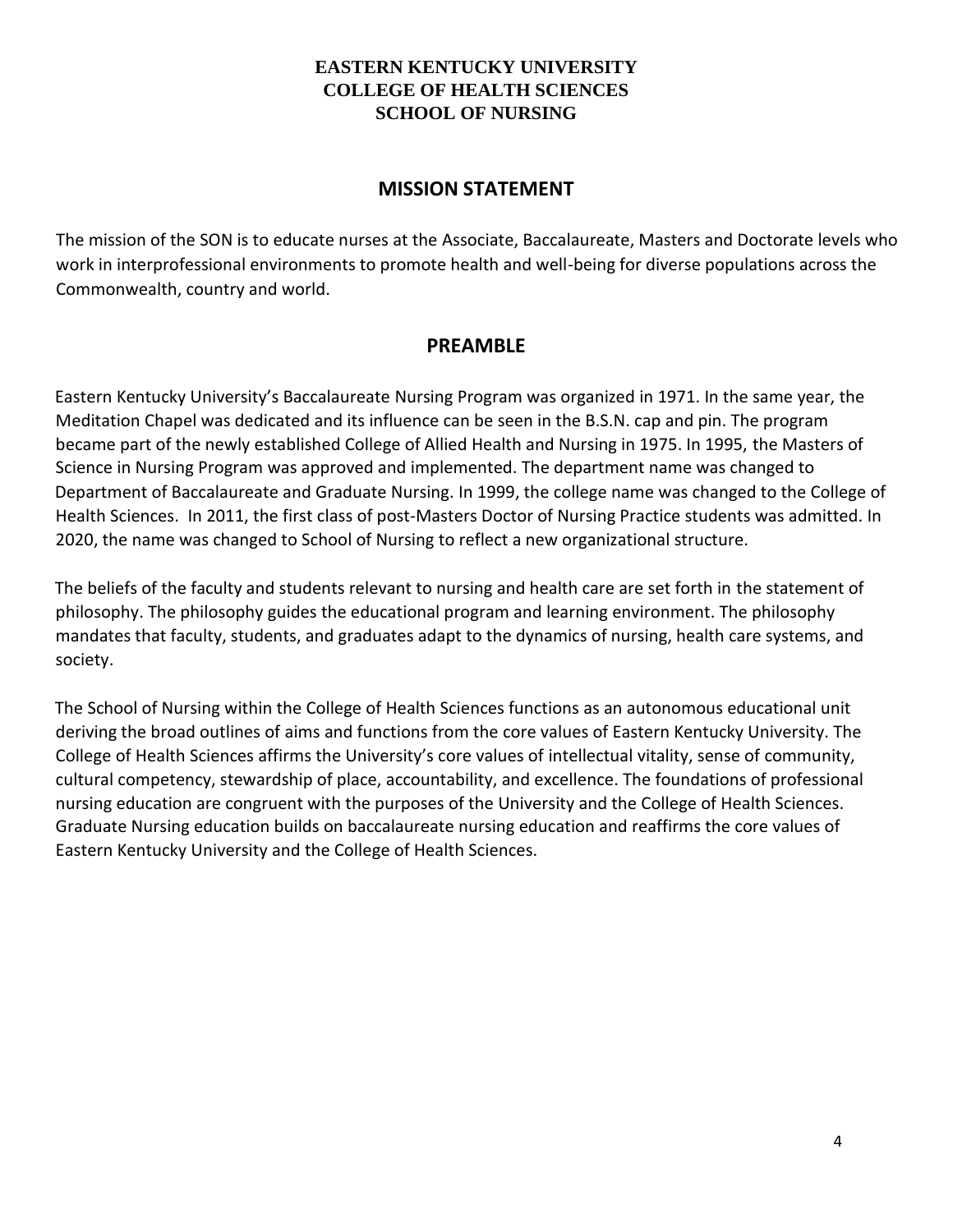#### **PHILOSOPHY OF THE SCHOOL OF NURSING**

Consistent with the core values of Eastern Kentucky University and the College of Health Sciences, the faculty of the School of Nursing embrace the following beliefs about patient, environment, health, nursing, associate nursing education, baccalaureate nursing education, and graduate nursing education.

#### **PATIENT**

Patients include individuals, families, groups, communities, and populations. Each patient is unique and merits respect, support, and dignity. Patients develop and adapt in recognizable phases and patterns. Patients continually seek meaning and purpose. Through participation in life's experiences, patients grow, assume responsibility and develop across the lifespan. Patients are holistic beings integrating biological, psychological, socio‐cultural, and spiritual dimensions. The term "client" may be used interchangeably with "patient".

#### **ENVIRONMENT**

Environment is the aggregate of all objects, conditions, forces, and ideas that interact with patients. The elements of the environment include the physical, biological, sociocultural, and organizational systems. A health promoting environment facilitates movement toward wellness.

#### **HEALTH**

Health is a dynamic process between the patient and environment. Optimal health includes biological, environmental, psychological, sociocultural, spiritual, and organizational influences. Health reflects a patient's ability, willingness, and resources to engage the environment in a manner that maximizes wellness.

#### **NURSING**

Nursing is an autonomous and caring profession. Nursing is an art and science that promotes health through patient-centered care. While respecting patients' rights to self-determination, nursing provides holistic care during health, illness, and death.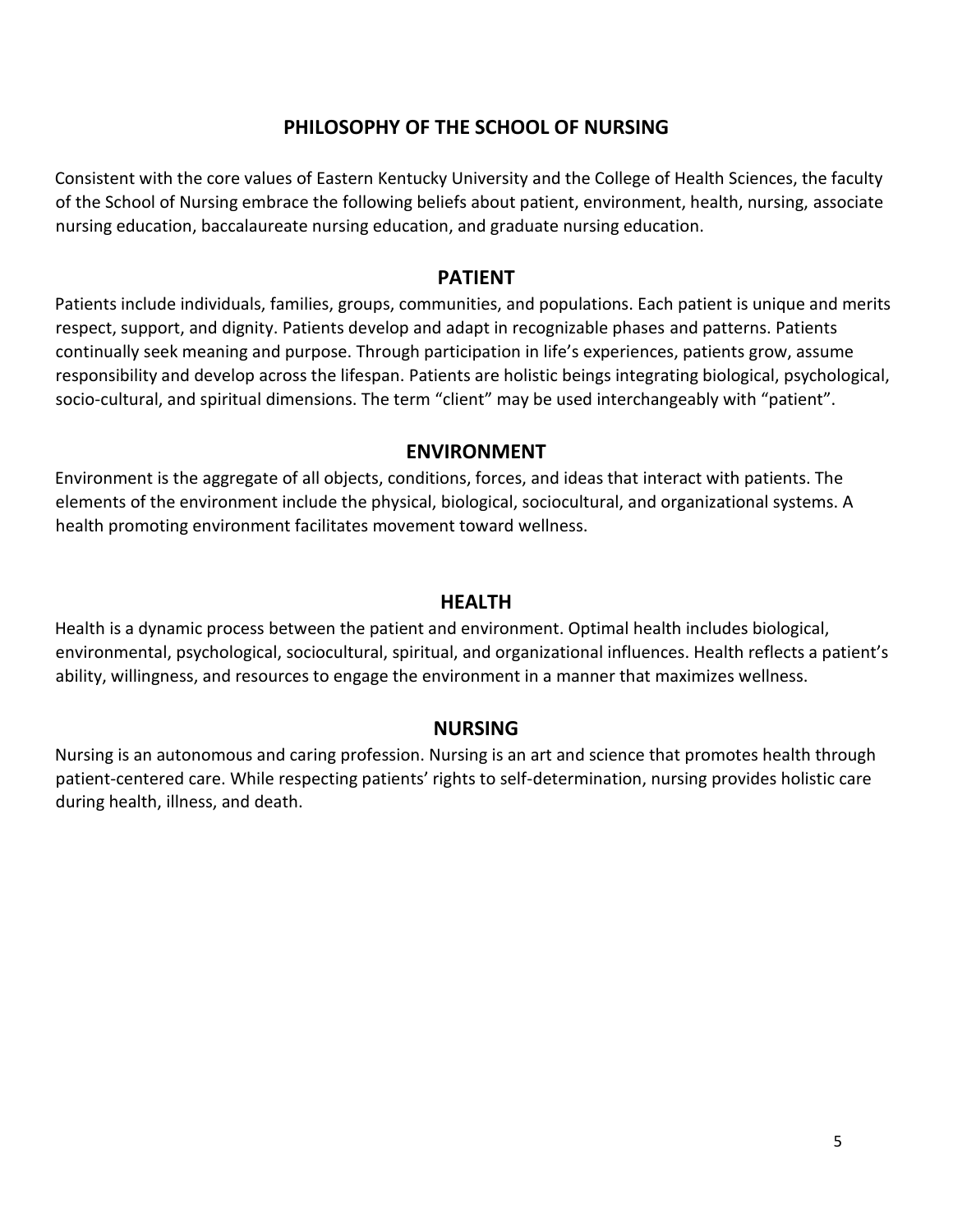#### **ASSOCIATE NURSING EDUCATION**

Associate of Science in Nursing degree provides the basic education necessary to become a registered nurse. Associate of Science in Nursing incorporates knowledge in nursing and key biological and social science as well as the study of humanities**.** Graduates are eligible to sit for the National Council of State Boards of Nursing licensure examination (NCLEX-RN). Upon licensure, graduates are prepared to practice in a variety of care settings. Graduates of the Associate of Science in Nursing program exhibit competencies of human flourishing, nursing judgement, professional identity, and the spirit of inquiry.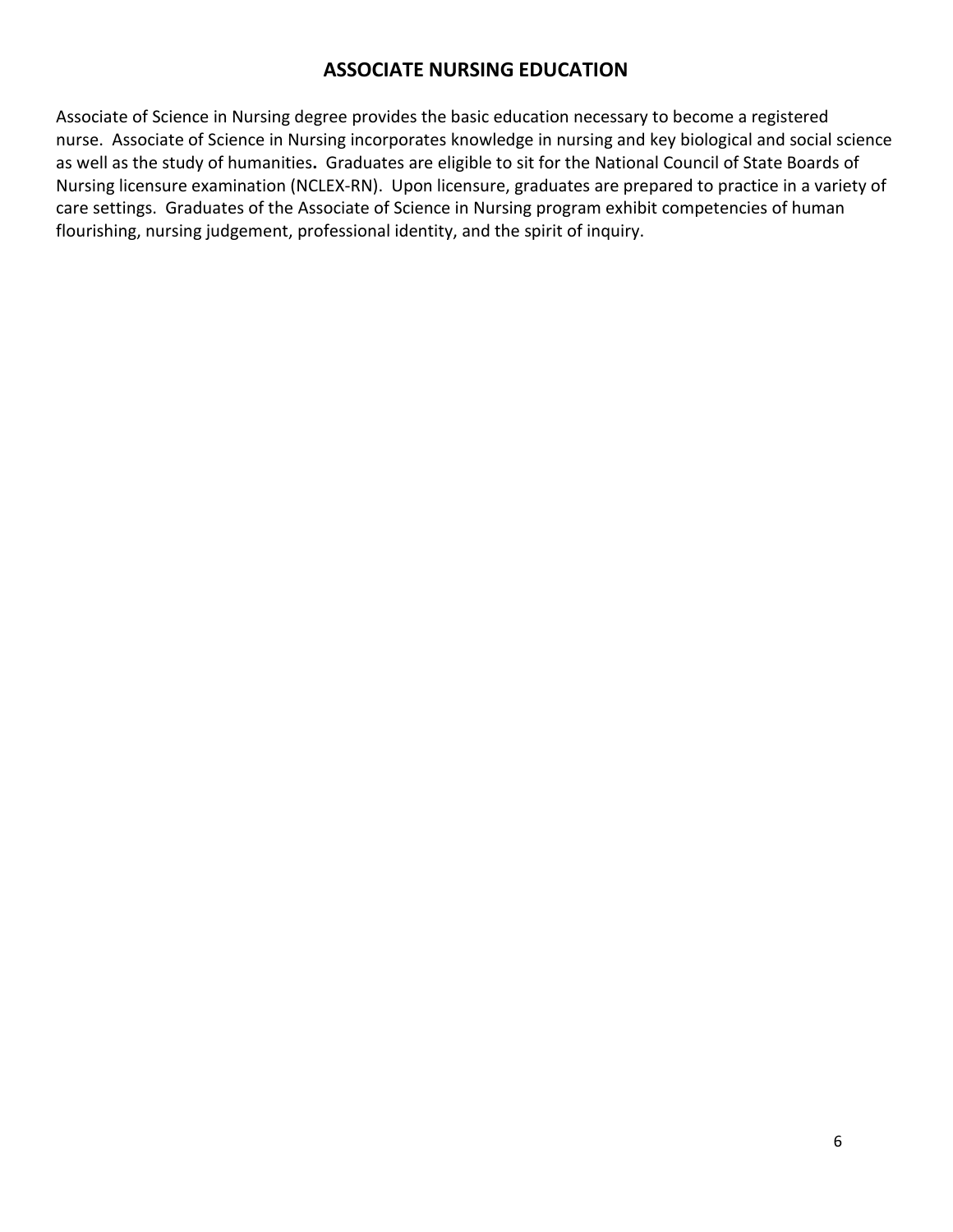#### **BACCALAUREATE NURSING EDUCATION**

Preparation for professional nursing requires liberal and professional baccalaureate education. Baccalaureate nursing education develops critical thinking, collaboration, and decision making. Baccalaureate graduates are prepared to function as providers of patient-centered care, designers/managers/coordinators of care, and members of a profession who are proactive in a changing health care system. Baccalaureate graduates must be professional, responsible, and accountable for evidence-based practice.

Baccalaureate nursing education is a transformative process for students and faculty and is a process of reciprocal accountability and responsibility. Teaching is a cooperative, collaborative venture. Students and faculty share responsibility for the integration of experience, knowledge and skills. Faculty serve as role models and facilitators**.** Graduates are prepared to pursue lifelong learning, function in a variety of heath care settings, and delivery models, as well as specialize at the graduate level.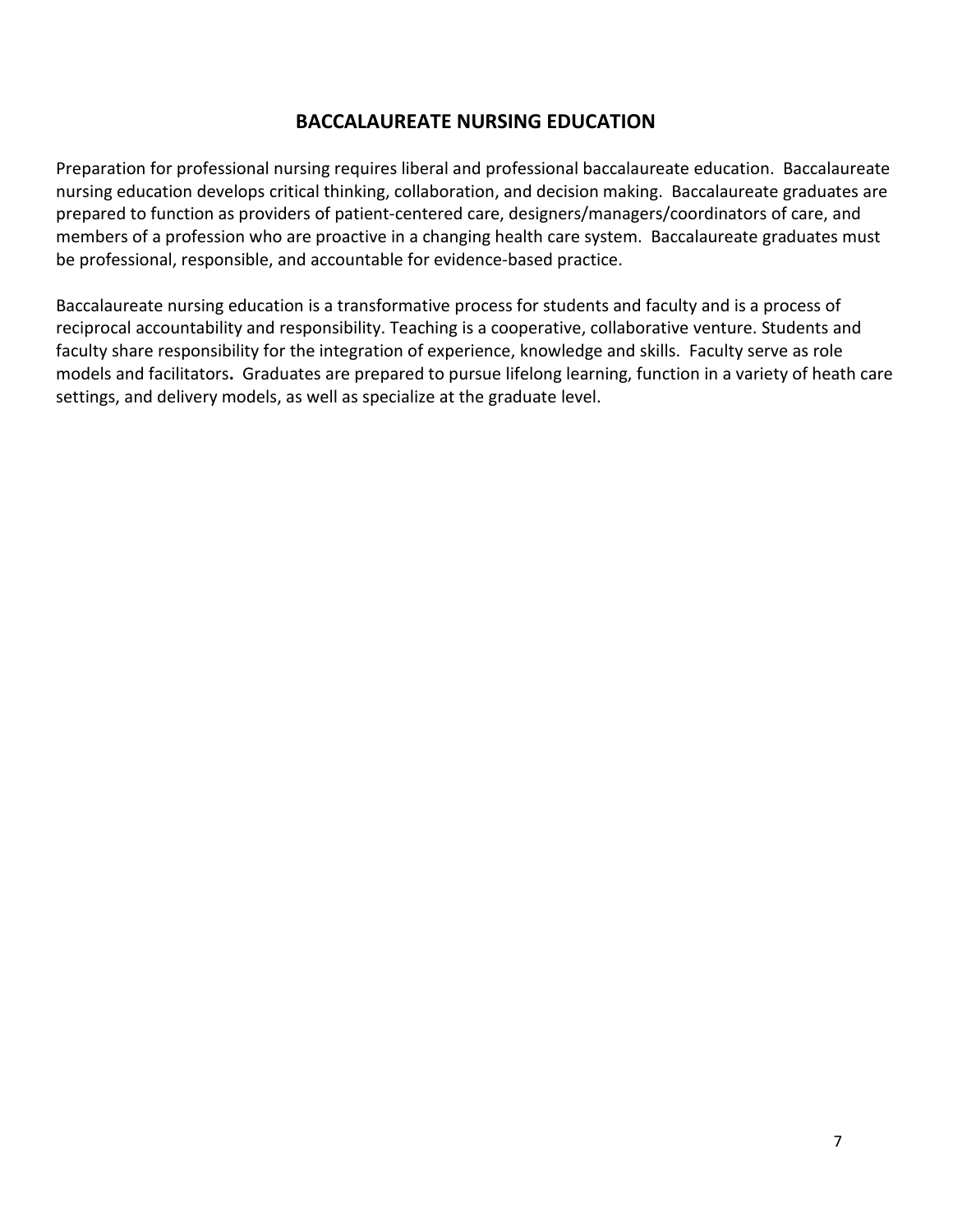#### **GRADUATE NURSING EDUCATION**

Preparation for advanced nursing roles is obtained through graduate education in nursing. Graduate education in nursing further develops the intellectual skills of critical thinking, analytic inquiry, and problem solving which were initiated in baccalaureate nursing education.

Building upon the foundations laid by baccalaureate education, the faculty recognizes the need for additional knowledge to prepare graduates for specialty practice and for advanced roles. The evaluation of theory and research in nursing and related fields is imperative for graduates to incorporate evidence- based practice into their advanced nursing roles. A higher level of synthesis, analysis, and application of advanced nursing knowledge is essential for performance of advanced nursing roles. The integration of the additional knowledge, theory, and skills is obtained through graduate education in nursing. The graduate develops professional concepts and behaviors in order to function in an advanced role.

Nurses prepared at the graduate level must collaborate with other health disciplines in providing innovative health care delivery. They do so as full partners, sharing the responsibility for delineating society's health goals and developing health care policy. In addition, they function as advocates for the health care consumer who has a right to health care, regardless of social class or ethnic background.

The University's rural geographic setting creates unique health care concerns. The online format of the MSN and DNP programs creates an educational opportunity open not only to nurses in Kentucky, but in many states. The faculty is committed to educating nurses from Kentucky and other states at the graduate level who will contribute to the general health of the nation. The educational process at the graduate level is collegial in nature and promotes independent, self-directed learning and self-evaluation. Students are required to communicate the results of their discovery, analysis, and synthesis of knowledge both orally and in writing to prepare them for their increased responsibility in making contributions to the knowledge base of the discipline of nursing. Graduate education stimulates the learner to a lifetime of personal and professional development. As baccalaureate education serves as the foundation for professional nursing practice and for graduate study in nursing, graduate education in nursing prepares the nurse for more specialized and advanced roles in the profession. Graduate education in nursing prepares nurses to serve as advanced practice nurses, to serve in roles requiring other types of advanced nursing knowledge, and to serve as leaders in the health care system.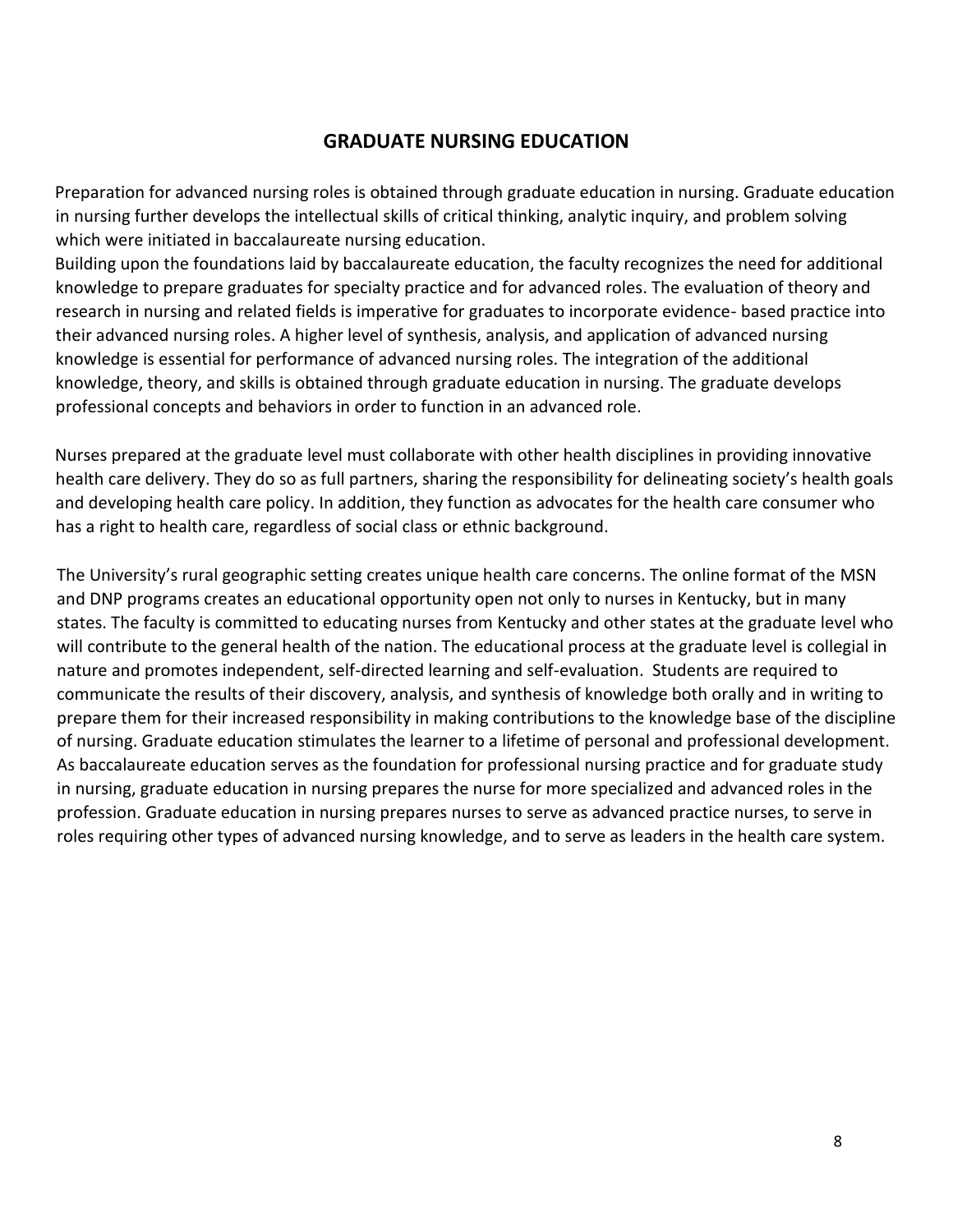#### **BSN PROFESSIONAL NURSING PRACTICE OUTCOMES**

Upon completion of the baccalaureate nursing program, the BSN graduate will:

- 1. Demonstrate self-care, professionalism, accountability, and competence in nursing practice with a commitment to advancing the profession of nursing and respecting clients' rights to selfdirection and decision making.
- 2. Synthesize communication, collaboration, critical thinking, research, leadership, and teaching/learning knowledge when functioning as a leader or member of an intra/interprofessional health care team.
- 3. Examine the impact of ethical and legal issues on complex health care and nursing practice.
- 4. Use the nursing process, evidence- based nursing practice, critical thinking, research methodologies, informatics, and health care technology to provide therapeutic interventions across levels of prevention, predict outcomes, and influence the care of patients with complex health problems.
- 5. Evaluate safe effective, quality health care for complex clients.
- 6. Advocate for improved care for complex care patients.
- 7. Synthesize knowledge of systems including sociopolitical, cultural, and epidemiologic systems, and health care economics when analyzing complex care situations.

Revised October 2010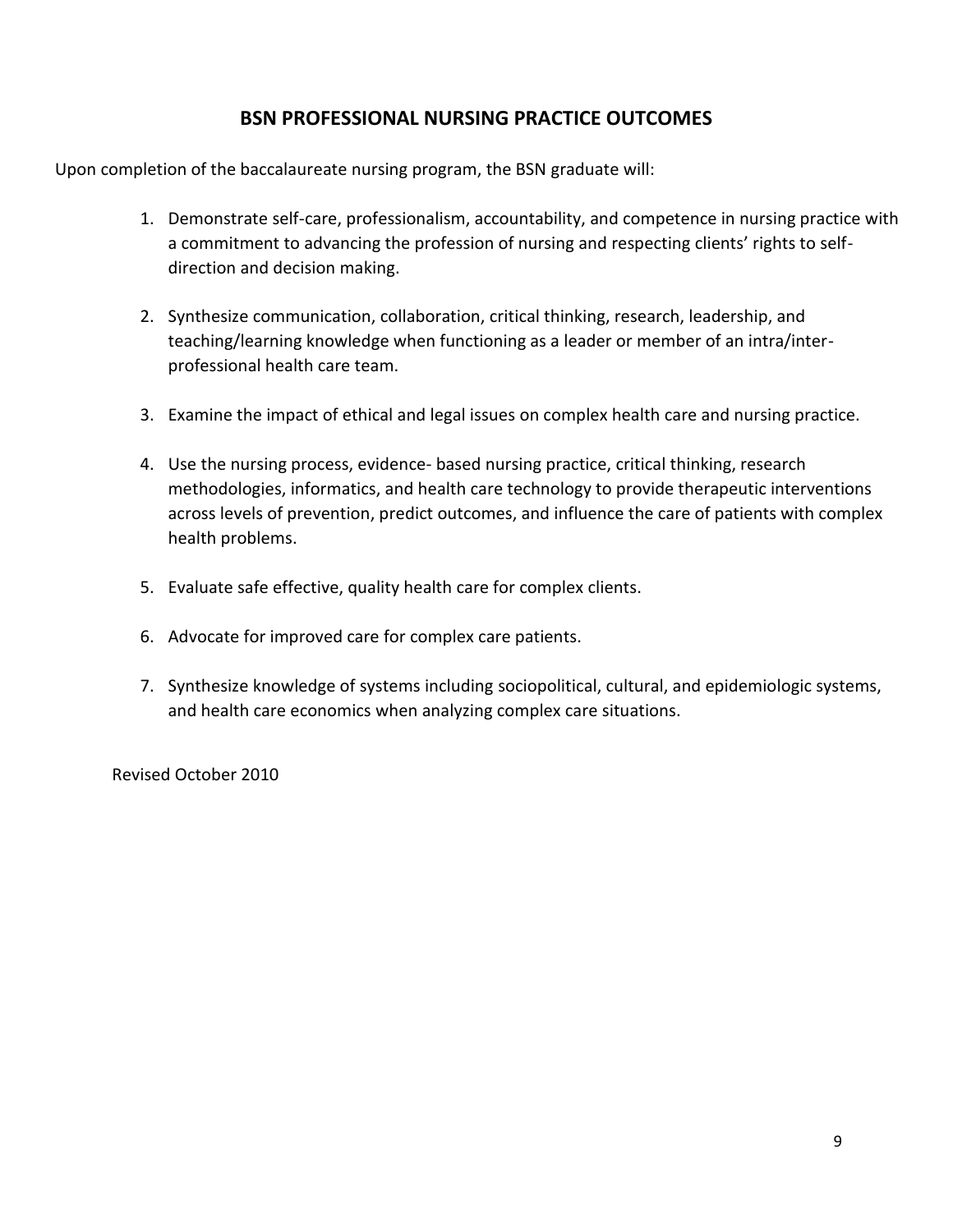#### **AMERICAN NURSES ASSOCIATION CODE OF ETHICS**

Students are directed to the following web site to view the provisions and the interpretive statements. Instructions are as follows.

The link for the 2015 ANA Code of Ethics is at the end of the following reference: <https://nursingworld.org/practice-policy/nursing-excellence/ethics/code-of-ethics-for-nurses>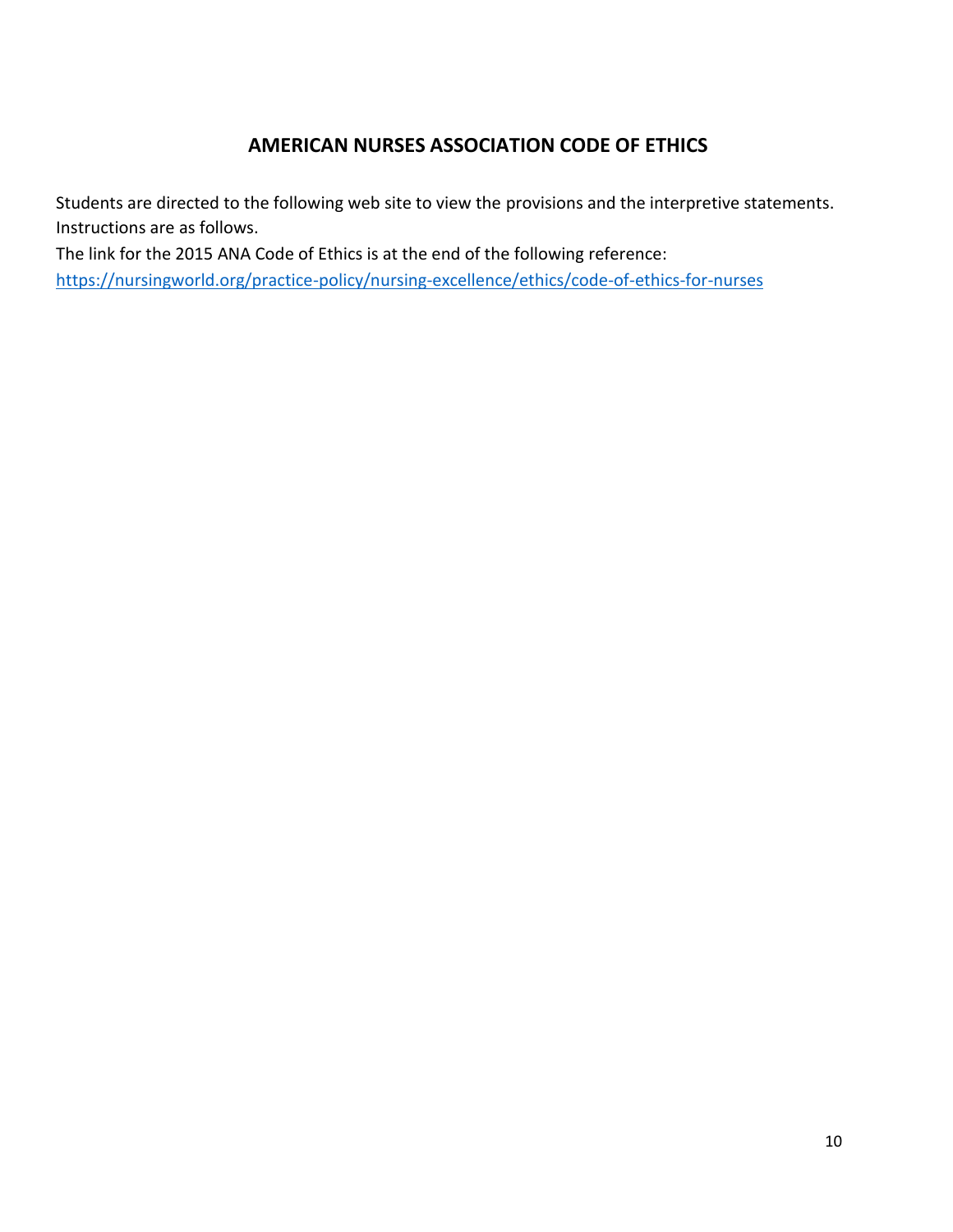#### **CURRICULUM ORGANIZATION FRAMEWORK**

The major philosophical concepts provide direction for curriculum organization and outcomes. These concepts are derived from professional nursing education and practice, and environmental factors which include a rapidly changing health care delivery system. In an effort to develop a curriculum responsive to a dynamic health care delivery system, the faculty re-conceptualized the curriculum schemata.

Professional nurses must have the ability to define and conceptualize population parameters, and the health care needs of that population. Also, nurses must be able to recognize and predict shifts in health care needs to develop effective nursing practice interventions. Thus, as individual client's or population aggregate's healthcare needs shift, individual courses can be adapted within the overall program framework.

The health assessment course (NSC 340) provides the knowledge and foundation necessary for making clinically effective decisions with clients in a variety of settings. The research for evidence-based nursing practice course (NSC 390W) is a writing intensive course that enhances critical thinking, problem solving, and decision-making skills. The leadership (NSC 440), professional practice (NSC 381, 383, 385), and role transition (NSC 445) courses offer opportunities to synthesize nursing competencies for systems management and to critically analyze factors which shape nursing practice and effect change in the health care delivery system.

Students will also be engaged in clinical practice experiences within the Public Health Clinical course (486C) and the Complex Health System Clinical course (442C). These clinical courses, in combination with the companion didactic courses (486 & 442), provide students with experience opportunities to:

- 1.) Examine health and selected health care problems of defined populations,
- 2.) Explore the epidemiology of the selected health care problems,
- 3.) Examine care management issues across the levels of prevention, with a focus on appropriate therapeutic nursing interventions and essential competencies required for safe practice,
- 4.) Analyze case management approaches to health care, with a focus on functioning as a member of an interdisciplinary health care team, and
- 5.) Provide opportunities for students to demonstrate knowledge and role-appropriate skills.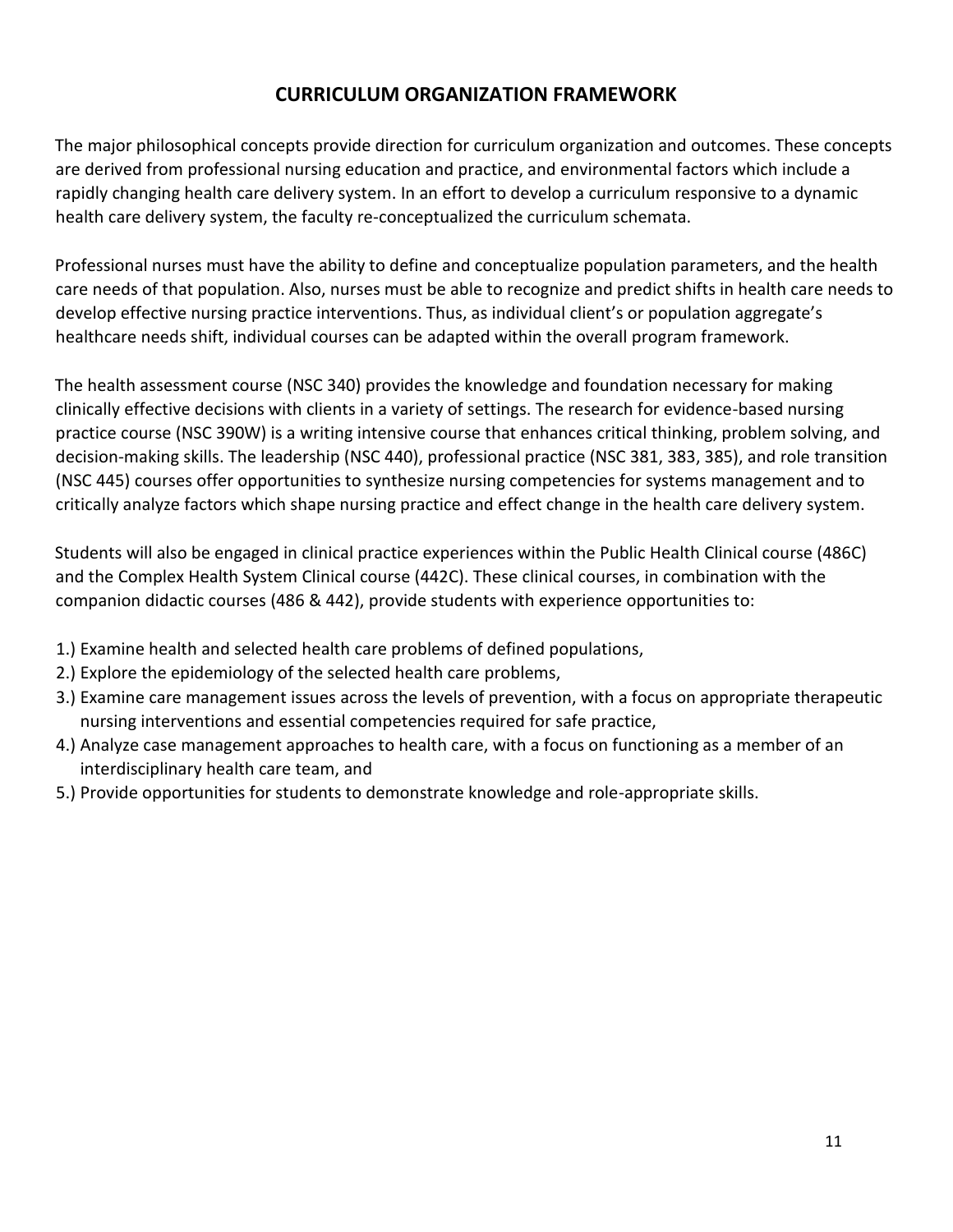#### **BSN ORGANIZING CONCEPTS**

#### I. Professionalism

- A. Leadership
- B. Ethical/Legal Practice
- II. Evidence-based Nursing Practice
	- A. Nursing Process
	- B. Research
	- C. Informatics & healthcare technology
	- D. Communication
	- E. Collaboration
	- F. Critical thinking

#### III. Systems

- A. Patients/client system (individual, family, communities, populations)
- B. Health care systems

Revised October 2009

#### **PROFESSIONALISM**

"Professionalism is defined as the consistent demonstration of core values evidenced by nurses working…to achieve optimal health and wellness outcomes in patients…by wisely applying principles of altruism, excellence, caring, ethics, respect, communication, and accountability" (Interprofessional Professionalism Measurement Group, 2008). "Professionalism also involves accountability for one's self and nursing practice, including continuous professional engagement and lifelong learning." (AACN Essentials 2009, pg 27)

#### **LEADERSHIP**

Leadership is the ability to apply learned skills by which nurses influence the direction of health care, the nursing profession, and the quality of health care for patients. Effective leaders are innovative, flexible, and foster inter/intradisciplinary collaboration and communication.

#### **ETHICAL/LEGAL PRACTICE**

Ethical practice is the implementation of moral principles and standards governing conduct. Legal practice is the adherence to the laws and regulations governing nursing.

Reviewed & Updated: February 2010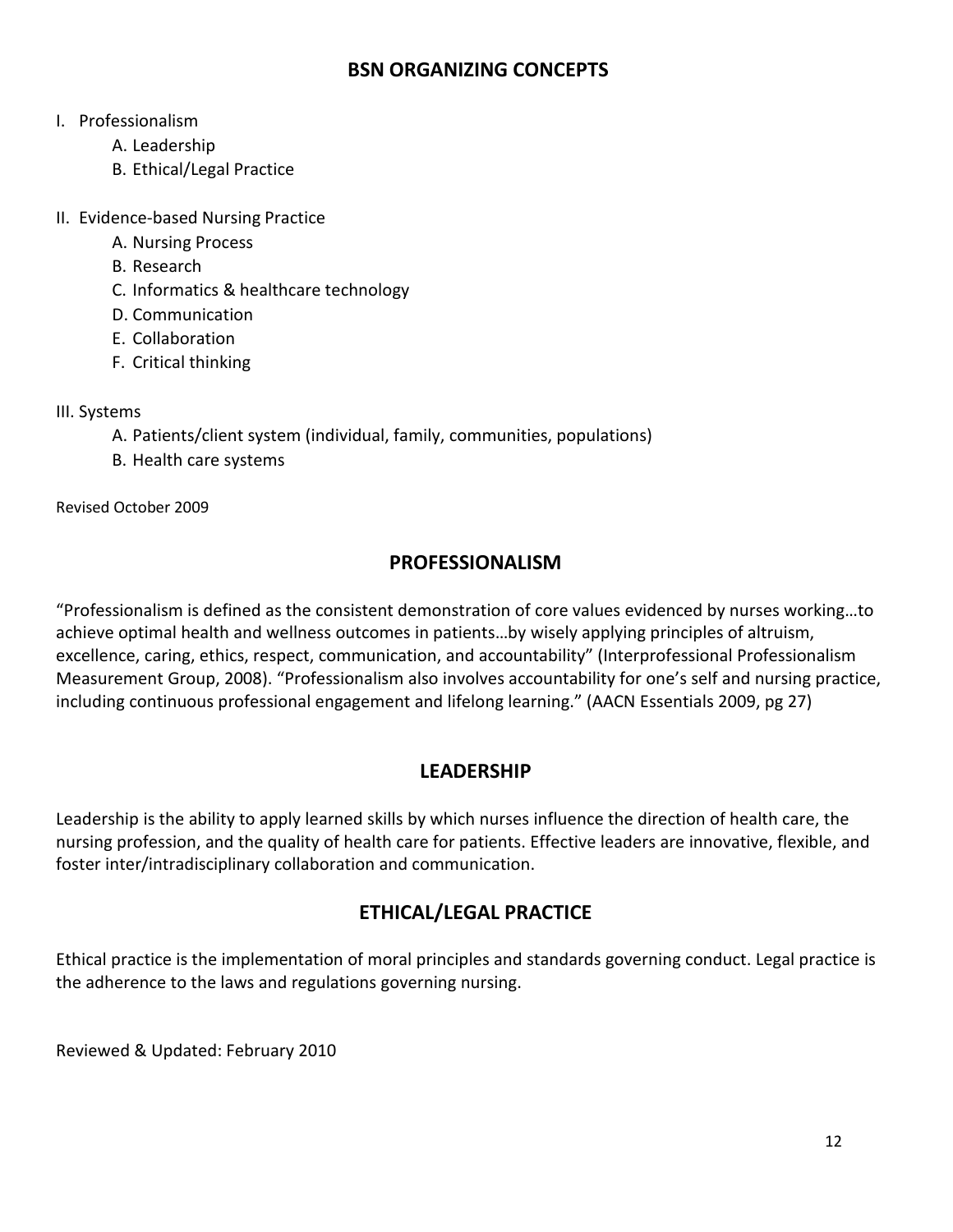#### **EVIDENCE-BASED PRACTICE**

Evidence-based Practice: **"**Care that integrates the best research with clinical expertise and patient values for optimum care" (IOM, 2003b). Evidence-based nursing practice is the delivery of safe and effective patientcentered care across the lifespan.

- A. Nursing Process is a problem solving method which includes assessment analysis, planning, implementation, and evaluation. Critical elements of the nursing process include levels of prevention, safety, cultural sensitivity, and quality management in health care.
- B. Research is a systematic, scientific inquiry into phenomena relevant to evidence-based nursing practice for the purpose of validating and developing knowledge of the profession.
- C. Informatics & Health Care Technology: is the use of electronic systems to gather, monitor, and analyze data in the provision and improvement of patient care.
- D. Communication is a goal directed dynamic, written, verbal, nonverbal, and electronic interactive process. Communication involves contextual transmission, analysis, interpretation and evaluation of messages. Communication skills promote interpersonal, therapeutic, group, and professional relationships.
- E. Collaboration is a process of working toward mutual goals to improve patient outcomes. Collaboration involves collegial relationships with other members of the health care team, including patients.
- F. Critical Thinking is the process of questioning, analysis, synthesis, interpretation, inference, inductive and deductive reasoning, intuition, application, and creativity (AACN, 1998; as cited in AACN, 2008, p. 37). Critical thinking underlies independent and interdependent decision making. (AACN, 2008, p. 37)

#### **SYSTEMS**

The concepts of systems theory are integral to professional nursing practice. Systems function through interdependent, interacting components. All systems are part of a larger system.

The patient/client system includes the individual, family, communities, and populations.

- A. The individual is an integration of biological, psychological, sociocultural, and spiritual spheres. Although composed of similar systems and subsystems, individuals are considered across the life span in relation to their human diversity, genetics, and growth and development.
- B. The family is an open system that continually interacts with its members and the environment. Family is defined by the individual.
- C. The community is either a geopolitical or phenomenological group of people with shared interests, goals, identity, and/or physical boundaries.
- D. Population is any group with a common characteristic.

Health care systems are systems of delivery of health care to individuals, families, communities, and populations. These systems operate within the context of local, national, and global societies and processes. They are formed by policies that affect health outcomes. The nursing profession interacts with health care systems to advance safe, compassionate, quality, cost- effective, scientific, and ethical care among diverse populations.

Reviewed & Updated: February 5, 2010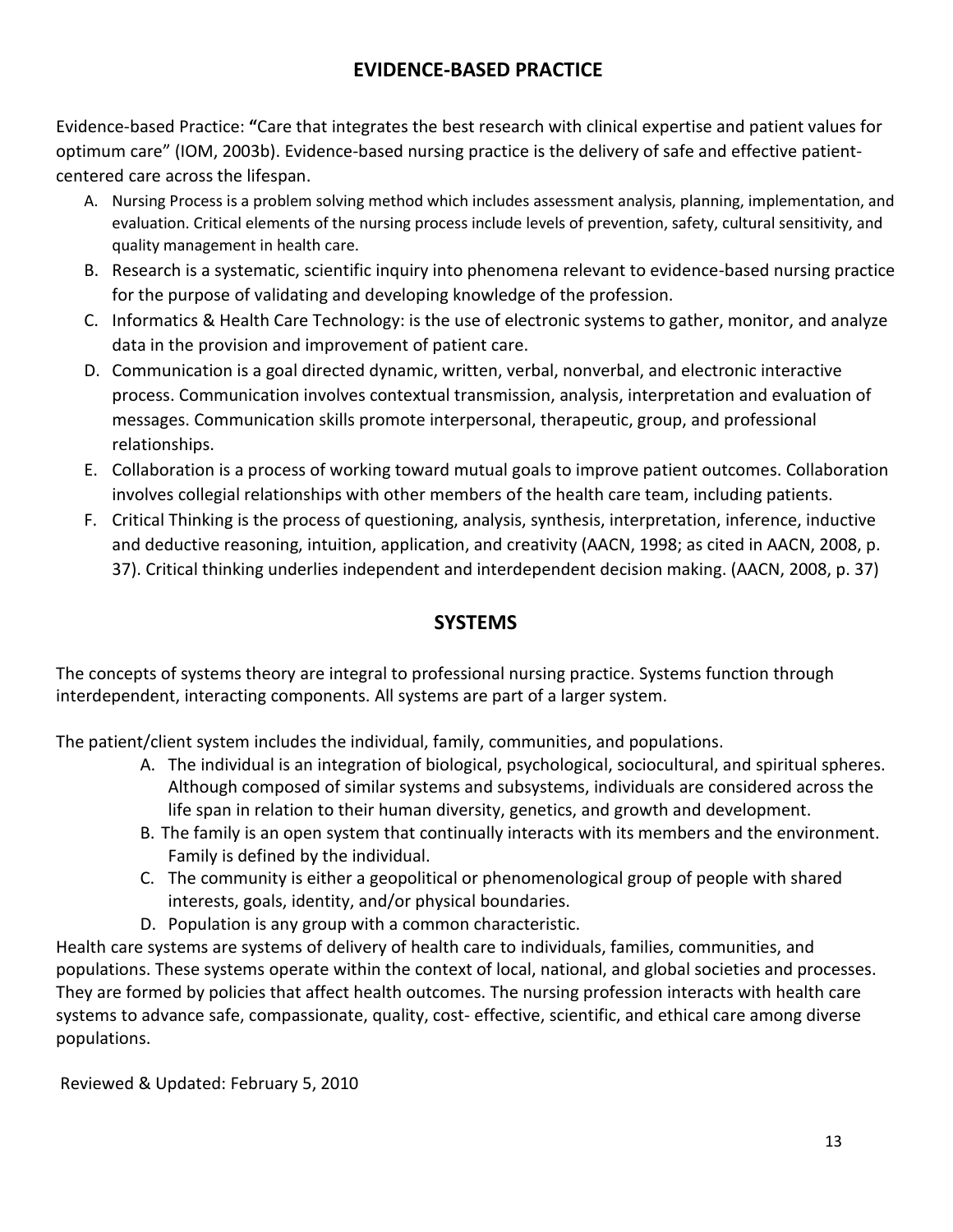#### **PROFESSIONAL STANDARDS OF BSN PROGRAM**

The Essentials of Baccalaureate Education for Professional Nursing Practice, published by the American Association of Colleges of Nursing in 2008, has been adopted as the professional standard to guide the undergraduate curriculum. The document specifies the essentials which are essential for all baccalaureate nursing programs. These essentials are congruent with the curriculum organizing concepts and are integrated into the baccalaureate curriculum.

#### **EXECUTIVE SUMMARY**

From the *"The Essentials of Baccalaureate Education for Professional Nursing Practice" (AACN, 2008)*:

This *Essentials* document serves to transform baccalaureate nursing education by providing the curricular elements and framework for building the baccalaureate nursing curriculum for the 21st century. These *Essentials* address the key stakeholders' recommendations and landmark documents such as the IOM's recommendations for the core knowledge required of all healthcare professionals. This document emphasizes such concepts as patient-centered care, inter-professional teams, evidence-based practice, quality improvement, patient safety, informatics, clinical reasoning/critical thinking, genetics and genomics, cultural sensitivity, professionalism, and practice across the lifespan in an ever changing and complex healthcare environment.

Essentials I-IX delineate the outcomes expected of graduates of baccalaureate nursing programs. Achievement of these outcomes will enable graduates to practice within complex healthcare systems and assume the roles: provider of care; designer/manager/coordinator of care; and member of a profession. Essential IX describes generalist nursing practice at the completion of baccalaureate nursing education. This Essential includes practice-focused outcomes that integrate the knowledge, skills, and attitudes delineated in Essentials I-VIII. The time needed to accomplish each Essential will vary, and each Essential does not require a separate course for achievement of the outcomes.

The nine Essentials are:

Essential I: Liberal Education for Baccalaureate Generalist Nursing Practice

• A solid base in liberal education provides the cornerstone for the practice and education of nurses.

Essential II: Basic Organizational and Systems Leadership for Quality Care and Patient Safety

• Knowledge and skills in leadership, quality improvement, and patient safety are necessary to provide high quality care.

Essential III: Scholarship for Evidence Based Practice

• Professional nursing practice is grounded in the translation of current evidence into one's practice.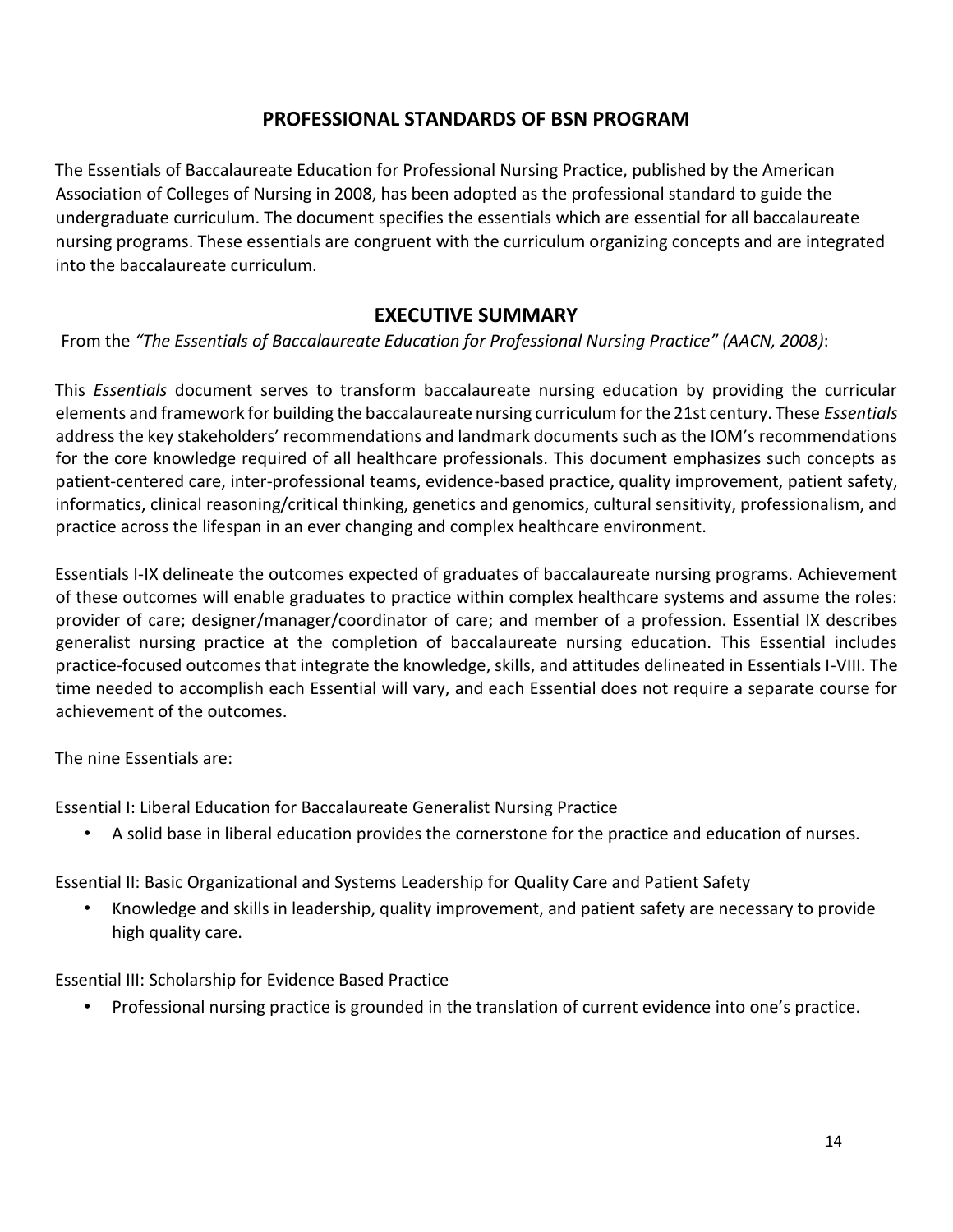Essential IV: Information Management and Application of Patient Care Technology

• Knowledge and skills in information management and patient care technology are critical in the delivery of quality patient care.

Essential V: Health Care Policy, finance, and Regulatory Environments

• Healthcare policies, including financial and regulatory, directly and indirectly influence the nature and functioning of the healthcare system and thereby are important considerations in professional nursing practice.

Essential VI: Inter-professional Communication and Collaboration for Improving Patient Health Outcomes

• Communication and collaboration among healthcare professionals are critical to delivering high quality and safe patient care.

Essential VII: Clinical Prevention and Population Health

• Health promotion and disease prevention at the individual and population level are necessary to improve population health and are important components of baccalaureate generalist nursing practice.

Essential VIII: Professionalism and Professional Values

• Professionalism and the inherent values of altruism, autonomy, human dignity, integrity, and social justice are fundamental to the discipline of nursing.

Essential IX: Baccalaureate Generalist Nursing Practice

- The baccalaureate-graduate nurse is prepared to practice with patients, including individuals, families, groups, communities, and populations across the lifespan and across the continuum of healthcare environments.
- The baccalaureate graduate understands and respects the variations of care, the increased complexity, and the increased use of healthcare resources inherent in caring for patients.

Learning opportunities, including direct clinical experiences, must be sufficient in breadth and depth to ensure the baccalaureate graduate attains these practice-focused outcomes and integrates the delineated knowledge and skills into the graduate's professional nursing practice. Clinical learning is focused on developing and refining the knowledge and skills necessary to manage care as part of an inter-professional team. Simulation experiences augment clinical learning and are complementary to direct care opportunities essential to assuming the role of the professional nurse. A clinical immersion experience provides the opportunities for building clinical reasoning, management, and evaluation skills (AACN, 2008 p. 4-5).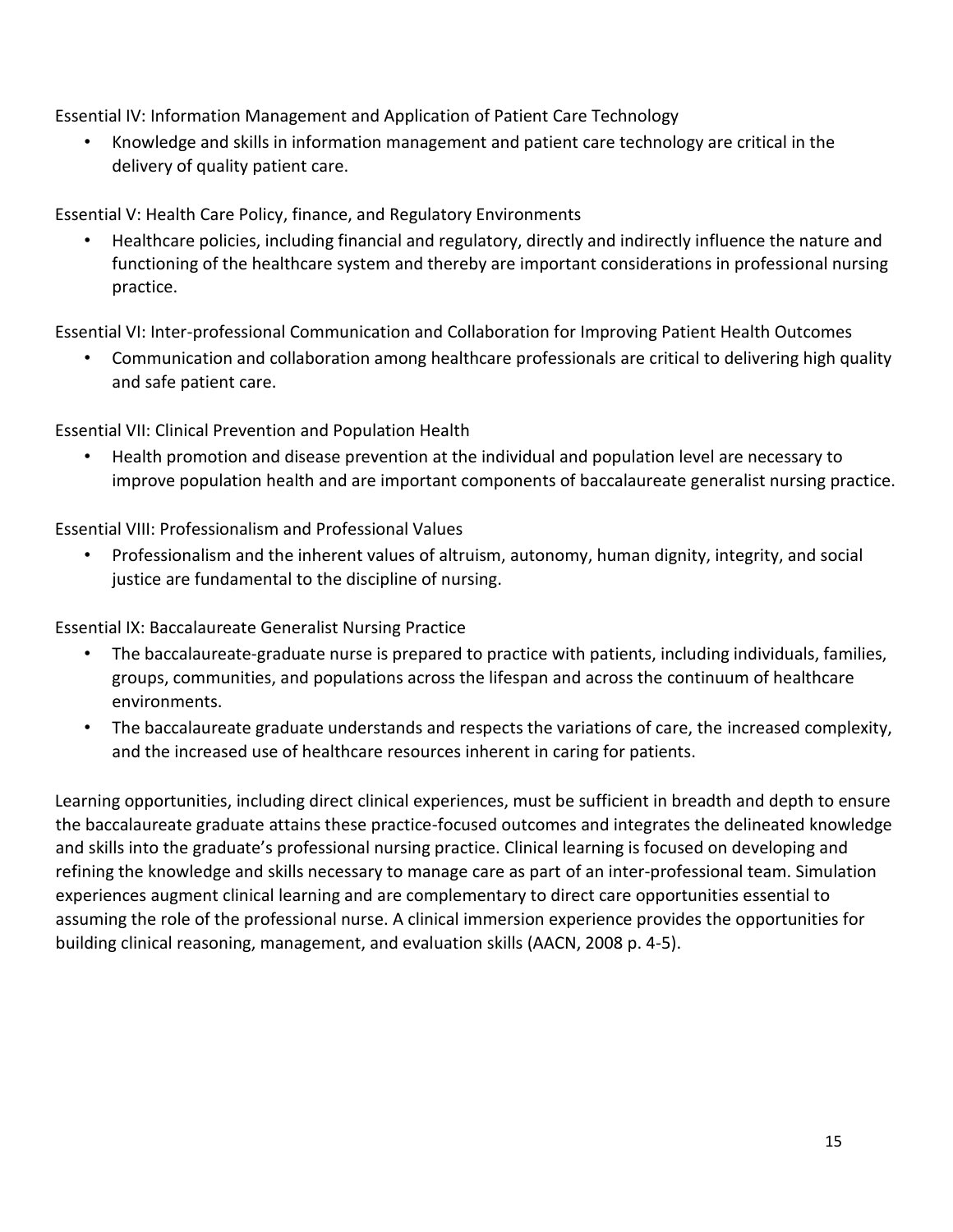#### **CURRICULUM PROGRESSION AND READMISSION INFORMATION**

#### **GENERAL EDUCATION REQUIREMENTS**

EKU's RN to BSN option is a "*2 plus 2 program"*, which is considered a degree completer program that permits students to earn credit for experiential learning. Eastern Kentucky University will consider all RN-BSN applicants, who are currently licensed nurses with professional work experience, as General Education certified based on the following standards:

- Applicants will have completed an associate degree (ADN) for which they have earned a minimum of fifteen (15) General Education credit hours.
- Applicants will have taken and passed the NCLEX RN license exam. Competencies demonstrated by this exam are sufficient to satisfy certain General Education competencies.
- Applicants have practical experiential learning (professional work experience) that can be applied to the General Education competencies.

#### **University General Education Courses – students will need to have completed at least 15 credit hours of the following options:**

#### **Element 1: Communication (9 hours)**

- A: Written Communication (3)
- B: Written Communication (3)
- C: Oral Communication (3)
- **Element 2: Mathematics (3 hours)**

#### **Element 3: Arts and Humanities (6 hours)**

- $A: Arts(3)$
- B: Humanities (3)

**Element 4: Natural Sciences (6 hours) Element 5: Social Behavioral Sciences (6 hours)** 

- A: Historical Science (3)
- B: Social & Behavioral Science (3)

**Element 6: Diversity of Perspectives & Experiences (6 hours)**

#### **Note: Students must have a total of 120 credit hours to complete a BSN degree.**

#### **UNIVERSITY WRITING REQUIREMENT**

#### **Writing Intensive Courses**

Students should refer to the EKU *Undergraduate Catalog* for the policy on writing requirements.

#### **The required course, NSC 390W will fulfill the requirement for a writing intensive course.**

NOTE: A beginning Statistics course must be completed with a "C" or better before enrolling in

NSC 390W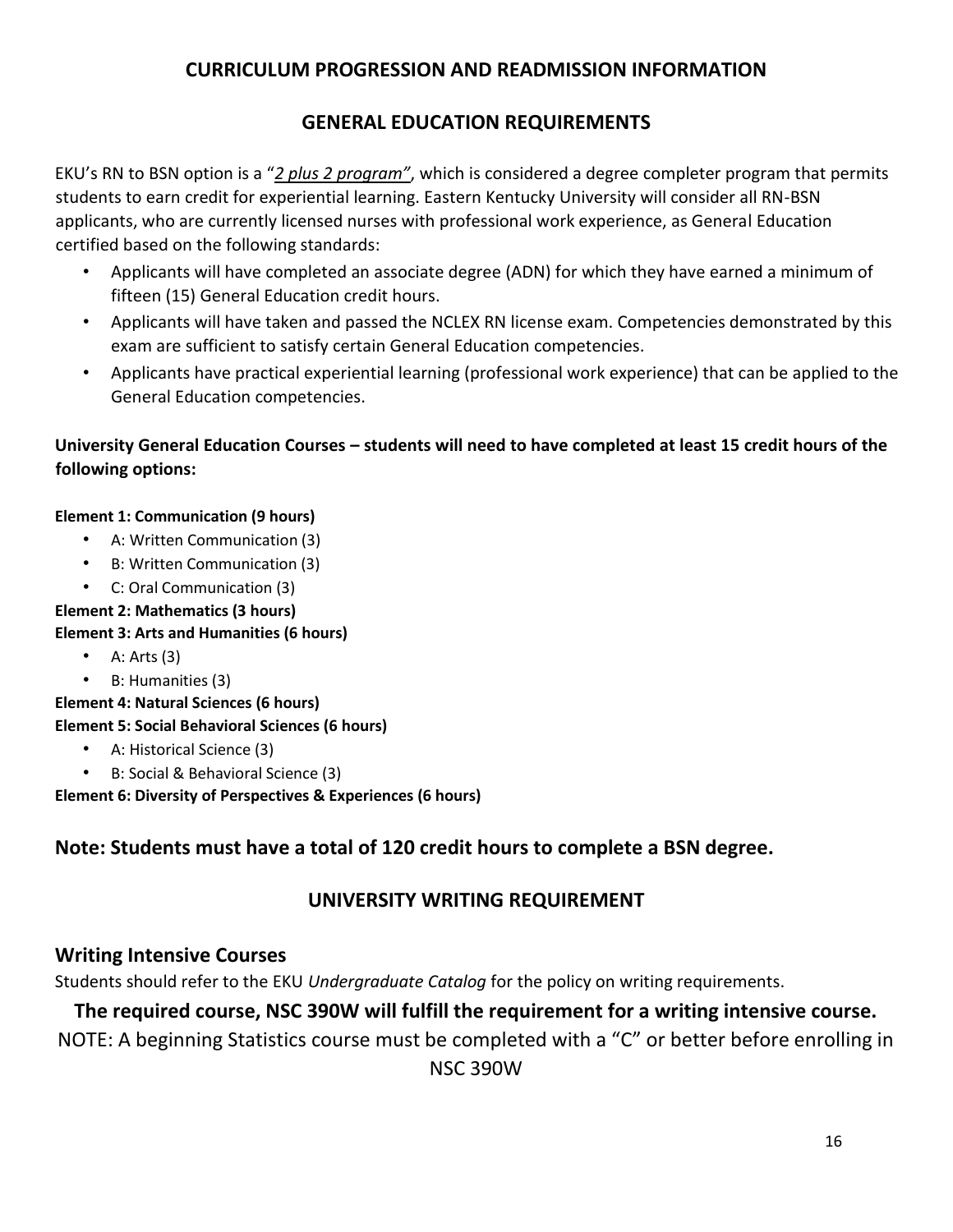#### **TRADITIONAL OR ACCELERATED OPTIONS**

Students may apply for the traditional or accelerated option. When considering these two options keep in mind that on-line programs can seem more rigorous as it requires a lot more self-direction and motivation.

**Traditional Path:** Most students who need to balance full-time work, family, and school enroll in the traditional path. The traditional path takes approximately 21-24 months to complete and allows students, for most semesters, to focus on one 8-week course at a time.

**Accelerated Path:** Students who are highly motivated and able to invest significant time toward school may choose to enroll in the accelerated path. This option will allow students to complete the option within 3 semesters and 1 summer (18 months), and will require the student to take 2 nursing courses for most of the 8 week sessions; translating into 8 to 10 credit hours per semester. Due to the shorter time frame and heavier load, additional criteria for admission into the accelerated path are in place.

The criteria to be accepted in the accelerated path are as follows:

- A qualifying statistics course with a grade of "C" or better must be complete (if a student needs to take stats, may take stats at EKU in the summer and then, if successful, request to enter the accelerated fall A path if other criteria is met),
- GPA of 2.5 or higher, and
- Fall A or Spring A curriculum start only

We encourage students who wish to enter the accelerated path and will be working full-time to plan ahead and ensure that significant time is set aside for school activities and assignments. If a student is highly motivated and prioritizes school, they can be successful in the accelerated path. At any time during the curriculum/option a student wants to shift from the accelerated path to the traditional path they may do so after consulting with the academic advisor (note: students cannot shift from the traditional path to the accelerated path).

Sample curriculum progression plans can be found in this handbook.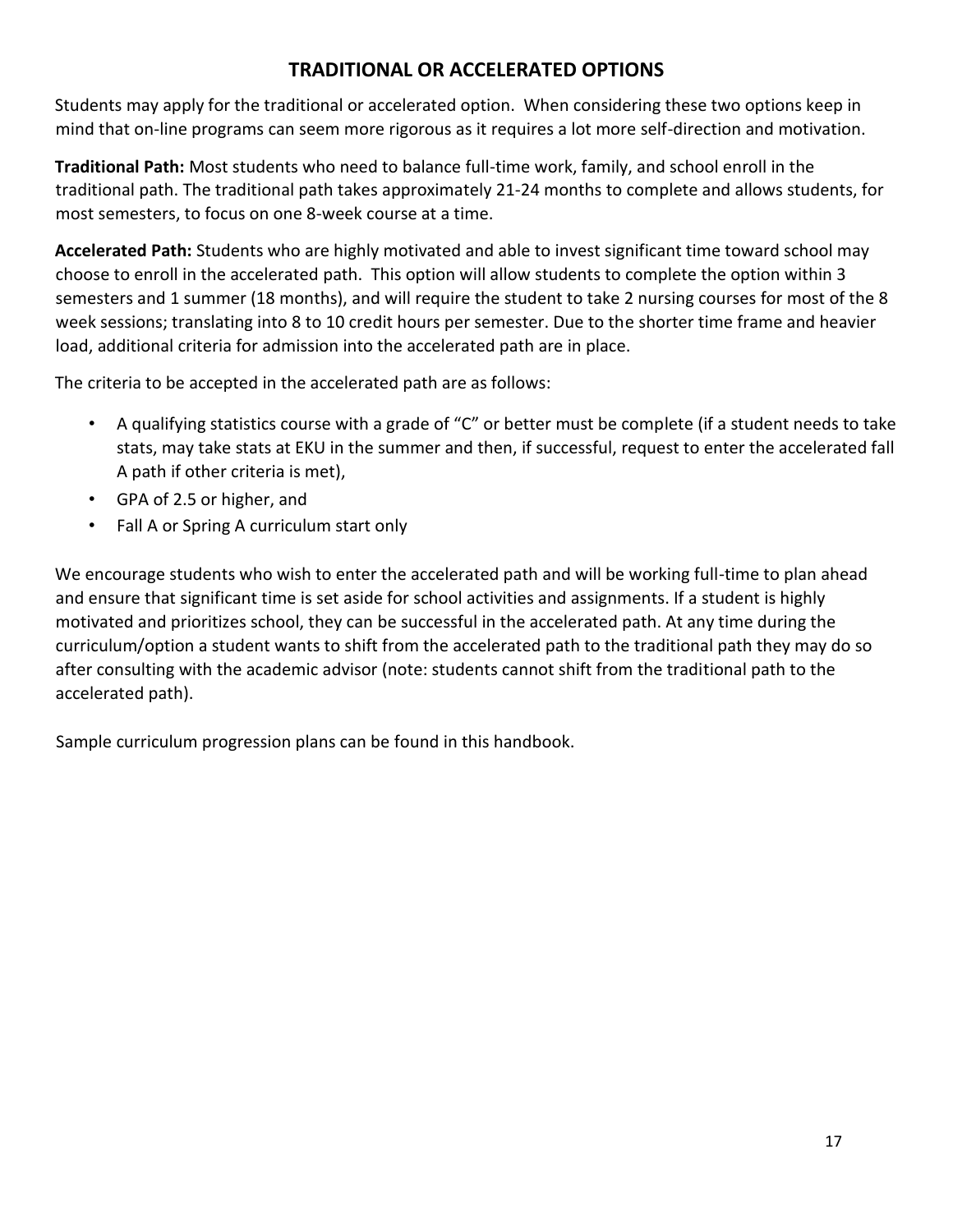#### **COMPLETING THE NURSING MAJOR**

Registered nursing students, as do other baccalaureate nursing students, must successfully complete a minimum of 120 hours for graduation. While many of these hours can be transferred from other academic institutions, a minimum of 30 hours must be completed at EKU to graduate. All required courses can be obtained online through EKU. Nursing major courses must be completed with a grade of 75% (C) or better. Changes do occur in the curriculum at times, therefore students are responsible for maintaining contact with their advisors and keeping informed on changes.

Registered Nurse (RN) students are required to complete the following nursing major courses in the RN to BSN option:

#### *NSC 340: Health Assessment for the RN*

(2 hours) A. Prerequisite(s): RN status and admission to the RN-BSN option. *Enhancement of physical assessment skills for RNs with application to clients throughout the lifespan.* 

#### *NSC 381: Perspectives in Professional Nursing I*

(3 hours) A. Prerequisite(s): RN status and admission to the RN-BSN option. *Transition to the professional nursing role for the RN student emphasizing foundational concepts of professional nursing practice.* 

#### *NSC 383: Perspectives in Professional Nursing II*

(3 hours) Prerequisite(s): NSC 381.

*Transition to the professional nursing role for the RN student emphasizing the knowledge development of concepts and theories essential for professional practice.*

#### *NSC 385: Perspectives in Professional Nursing III*

(4 hours) A. Prerequisite(s): NSC 381 and 383. *Advanced concepts and skill for professional nursing practice.* 

#### *NSC 390W: Research for EBNP*

2 hours) A. Prerequisite(s): STA 215 or 270; or SOC 232; or other approved statistic courses with a grade of "C" or better. NSC 390W must be completed before enrollment in NSC 486: Public Health Nursing. The University Writing Intensive course requirement can be fulfilled through NSC 390W. *Translates research for evidence-based nursing practice (EBNP).*

#### *NSC 440: Leadership and Management*

(2 hours) A. Prerequisite(s): RN status and admission to the RN-BSN option. *An overview of leadership and management theory in health care explores the leadership role of nursing. Strategies for facing challenges, promoting cost-effective health care, and promoting leadership success in the dynamic health care system.* 

*NSC 442: Complex Health Systems*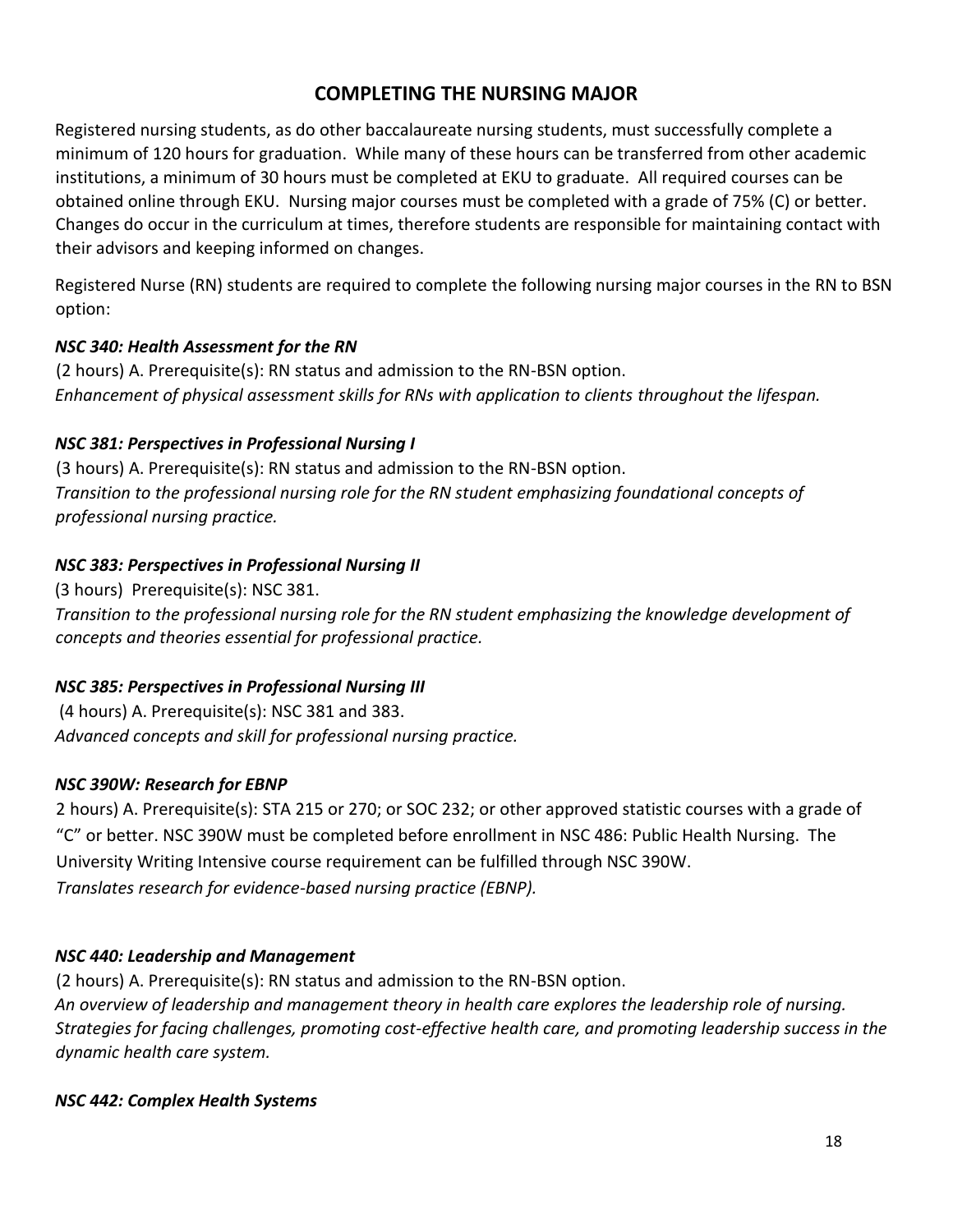(3 hours) A. Prerequisite(s): NSC 340, 440, 445, 486 and 486C. Corequisite: NSC 442C *Synthesis of professional nursing competencies to address human diversity and manage care in today's complex health.* 

#### *NSC 442C: Complex Health Systems Clinical*

(2 hours). Prerequisites: NSC 340, 440, 445, 486 and 486C. Corequisite: NSC 442 *Synthesis and performance of professional nursing care competencies to address human diversity and manage care in today's complex health systems.* 

#### *NSC 445: RN Professional Role Transitions*

(2 hours) A. Prerequisite(s): RN status and admission to the RN-BSN option. *Role development seminar for RNs. Critical analysis of trends which shape professional nursing practice. Analysis of strategies for instituting change in various health care delivery systems.* 

#### *NSC 486: RN Public Health Nursing*

(3 hours) I, II. Prerequisite(s): NSC 385 and NSC 390W or departmental approval. Corequisite: NSC 486C *Synthesizes nursing concepts and applies the nursing process to develop practice partnerships with communities and their subsystems.* 

#### *NSC 486C: RN Public Health Nursing Clinical*

(2 hours) Prerequisite(s): NSC 385 and NSC 390W or departmental approval. Corequisite: NSC 486 *Synthesizes nursing concepts and applies the nursing process to develop practice partnerships with communities and their subsystems.* 

| <b>Fall Semester</b>                                  |                  | <b>Spring Semester</b> |                  | <b>Summer</b>    |  |
|-------------------------------------------------------|------------------|------------------------|------------------|------------------|--|
| A Session                                             | <b>B</b> Session | A Session              | <b>B</b> Session | <b>A Session</b> |  |
| <b>NSC 381</b>                                        | *NSC 383         | <b>NSC 381</b>         | <b>*NSC 383</b>  | <b>NSC 340</b>   |  |
| *NSC 390W                                             | <b>*NSC 385</b>  | *NSC 390W              | <b>*NSC 385</b>  | *NSC 390W        |  |
| <b>NSC 445</b>                                        | <b>NSC 440</b>   | <b>NSC 445</b>         | <b>NSC 440</b>   |                  |  |
| *NSC 486                                              | *NSC 442         | *NSC 486               | *NSC 442         |                  |  |
| *NSC 486C                                             | *NSC 442C        | *NSC 486C              | *NSC 442C        |                  |  |
|                                                       |                  | <b>NSC 340</b>         |                  |                  |  |
| *Denotes courses that have pre-requisite requirements |                  |                        |                  |                  |  |

#### **General Table of Nursing Course Offerings**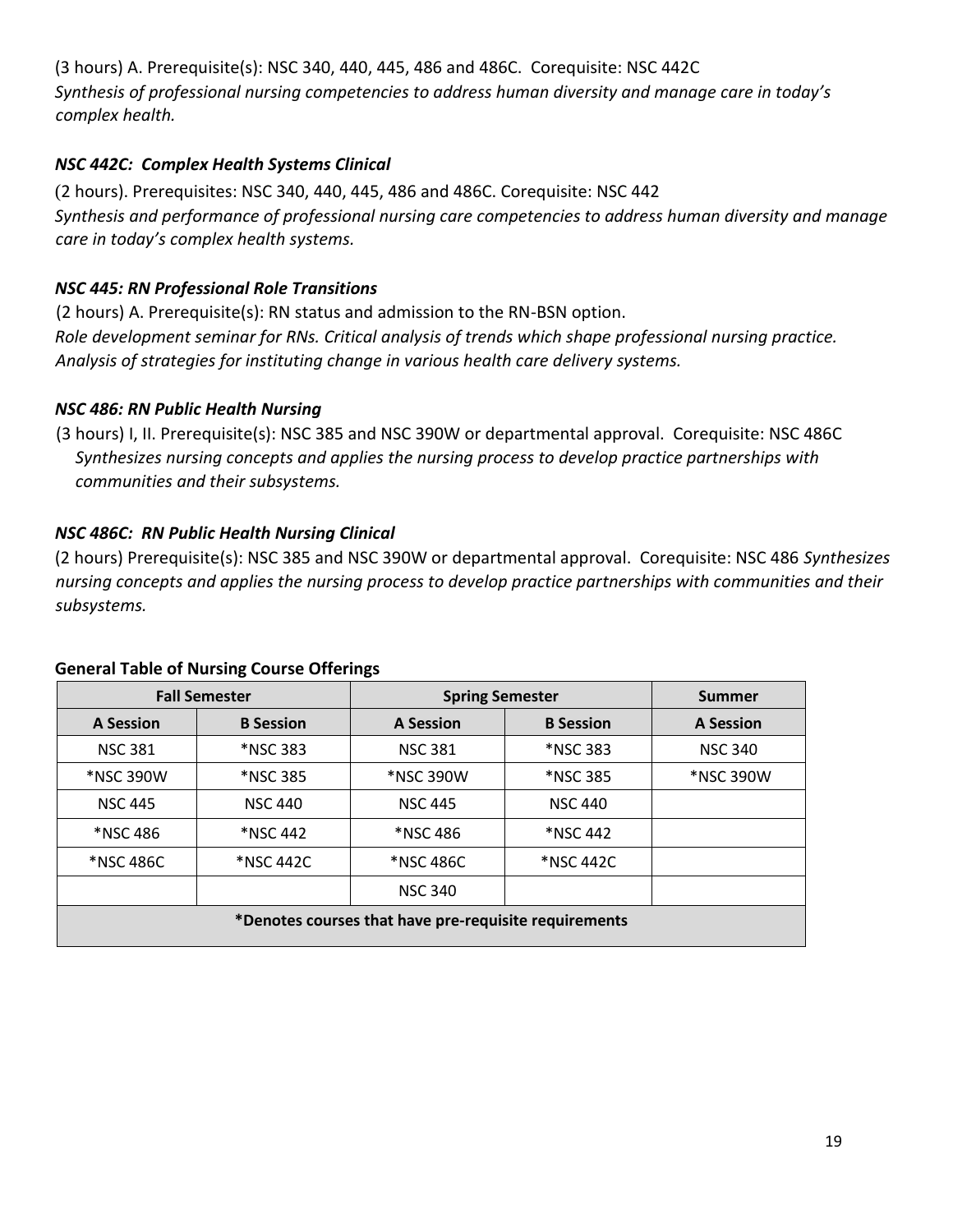#### **EKU ONLINE RN-BSN EXAMPLE CURRICULUM PROGRESSION PLANS**

\*Based on a curricular start option and individual plan needs, the timing of some courses may be altered slightly. Your academic advisor will help determine the best plan for you. **Note: at the undergraduate level it is anticipated that students will need to spend approximately 3 to 4 hours of study time for every 1 credit hour. Therefore, one 3 credit hour course may require approximately 9 to 12 hours of study time per week. When taking multiple courses at the same time the required study time will increase.**

| Semester | Fall A                          | Fall B        | Spring A                        | Spring B                        | Summer        |
|----------|---------------------------------|---------------|---------------------------------|---------------------------------|---------------|
| Year 1   | NSC 381 (3hr)                   | NSC 383 (3hr) | NSC 340 (2hr)                   | NSC 385 (4hr)                   | STATS (B-3hr) |
| Year 2   | NSC 445 (2hr) NSC<br>390W (2hr) | NSC 440 (3hr) | NSC 486 (3hr) NSC<br>486C (2hr) | NSC 442 (3hr) NSC<br>442C (2hr) |               |

#### **Fall Start: Traditional Path Option (Needs STATS)**

#### **Fall Start: Traditional Path Option (STATS completed)**

| Semester | Fall A                          | Fall B        | Spring A       | Spring B                        | Summer          |
|----------|---------------------------------|---------------|----------------|---------------------------------|-----------------|
| Year 1   | NSC 381 (3hr)                   | NSC 383 (3hr) | NSC 390W (2hr) | NSC 385 (4hr)                   | NSC 340 (A-2hr) |
| Year 2   | NSC 486 (3hr) NSC<br>486C (2hr) | NSC 440 (3hr) | NSC 445 (2hr)  | NSC 442 (3hr) NSC<br>442C (2hr) |                 |

#### **Spring Start: Traditional Path Option (Needs STATS)**

| Semester | Spring A      | Spring B      | Summer          | Fall A                          | Fall B                          |
|----------|---------------|---------------|-----------------|---------------------------------|---------------------------------|
| Year 1   | NSC 381 (3hr) | NSC 383 (3hr) | STATS (B-3hr)   | NSC 390W (2hr)                  | NSC 385 (4hr)                   |
| Year 2   | NSC 445 (2hr) | NSC 440 (3hr) | NSC 340 (A-2hr) | NSC 486 (3hr) NSC<br>486C (2hr) | NSC 442 (3hr) NSC<br>442C (2hr) |

#### **Spring Start: Traditional Path Option (Needs STATS)**

| Semester | Spring A       | Spring B                        | Summer          | Fall A                          | Fall B        |
|----------|----------------|---------------------------------|-----------------|---------------------------------|---------------|
| Year 1   |                | STATS (3hr)                     | NSC 340 (A-2hr) | NSC 381 (3hr)                   | NSC 383 (3hr) |
| Year 2   | NSC 390W (2hr) | NSC 385 (4hr)                   | <b>OFF</b>      | NSC 486 (3hr) NSC<br>486C (2hr) | NSC 440 (3hr) |
| Year 3   | NSC 445 (2hr)  | NSC 442 (3hr) NSC<br>442C (2hr) |                 |                                 |               |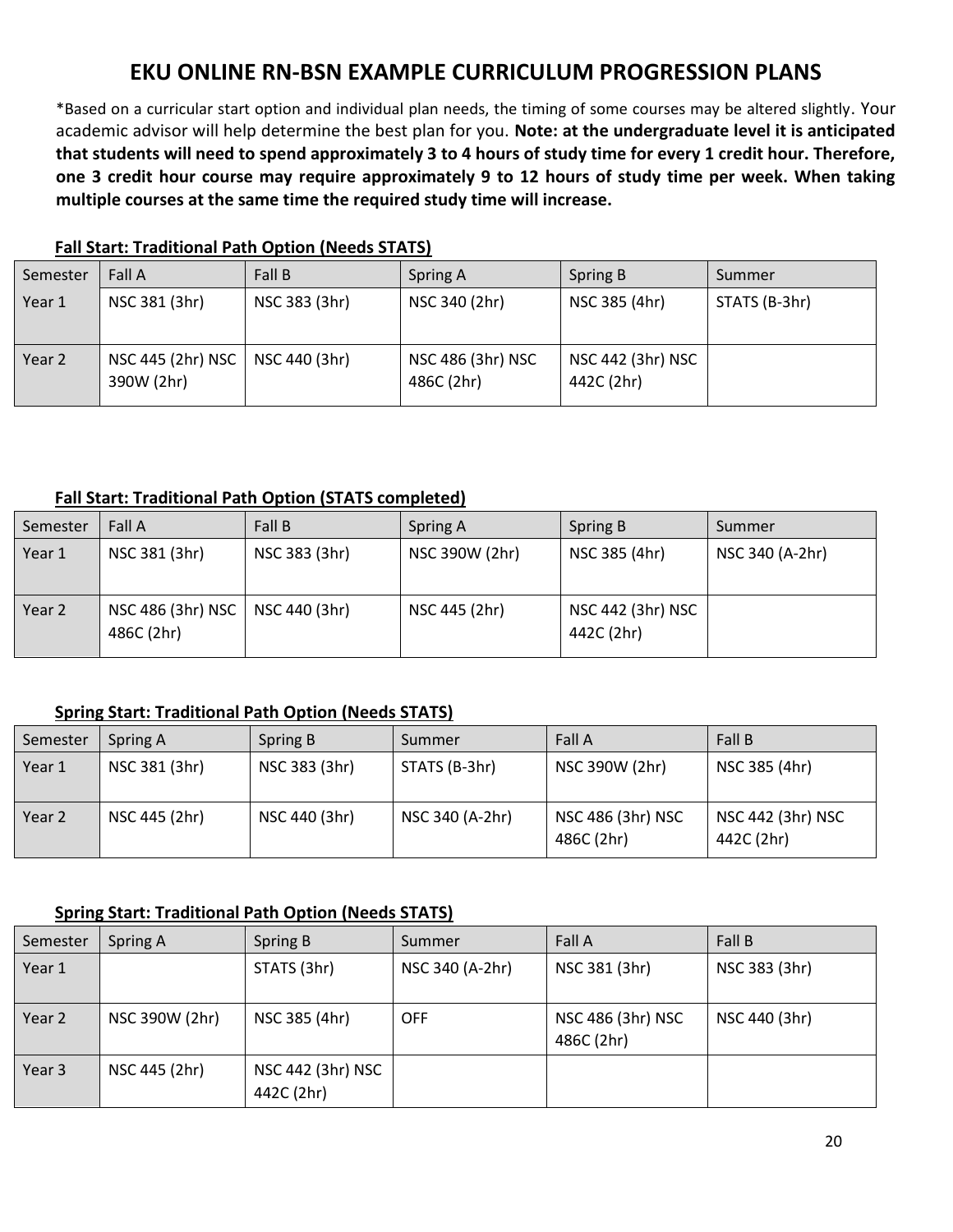| Semester | Spring A                        | Spring B      | Summer          | Fall A         | Fall B                          |
|----------|---------------------------------|---------------|-----------------|----------------|---------------------------------|
| Year 1   | NSC 381 (3hr)                   | NSC 383 (3hr) | NSC 340 (A-2hr) | NSC 390W (2hr) | NSC 385 (4hr)                   |
| Year 2   | NSC 486 (3hr) NSC<br>486C (2hr) | NSC 440 (3hr) | Off             | NSC 445 (2hr)  | NSC 442 (3hr) NSC<br>442C (2hr) |

#### **Spring Start: Traditional Path (STATS Completed)**

#### **Summer Start: Traditional Path Option (Needs STATS)**

| Semester | Summer          | Fall A                          | Fall B        | Spring A       | Spring B                        |
|----------|-----------------|---------------------------------|---------------|----------------|---------------------------------|
| Year 1   | STATS (B-3hr)   | NSC 381 (3hr)                   | NSC 383 (3hr) | NSC 390W (2hr) | NSC 385 (4hr)                   |
| Year 2   | NSC 340 (A-2hr) | NSC 486 (3hr) NSC<br>486C (2hr) | NSC 440 (3hr) | NSC 445 (2hr)  | NSC 442 (3hr)<br>NSC 442C (2hr) |

#### **Summer Start: Traditional Path Option (STATS completed)**

| Semester | Summer          | Fall A                          | Fall B        | Spring A       | Spring B                        |
|----------|-----------------|---------------------------------|---------------|----------------|---------------------------------|
| Year 1   | NSC 340 (A-2hr) | NSC 381 (3hr)                   | NSC 383 (3hr) | NSC 390W (2hr) | NSC 385 (4hr)                   |
| Year 2   | Off             | NSC 486 (3hr) NSC<br>486C (2hr) | NSC 440 (3hr) | NSC 445 (2hr)  | NSC 442 (3hr)<br>NSC 442C (2hr) |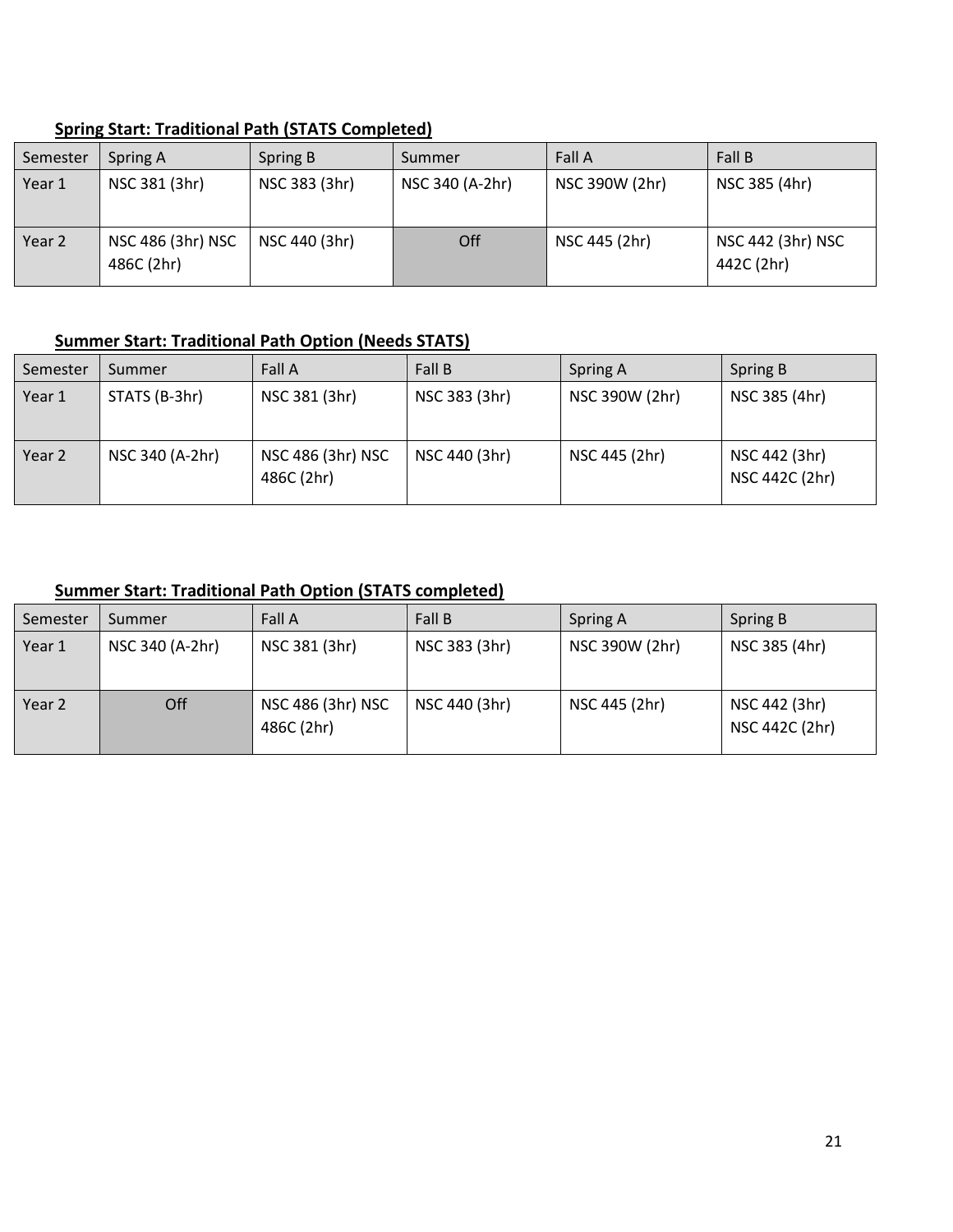#### **Accelerated Option** (Must have statistics course completed prior to entering accelerated option) **Fall Start**

| Semester     | Fall A                          | Fall B                          | Spring A                        | Spring B      | Summer A      |
|--------------|---------------------------------|---------------------------------|---------------------------------|---------------|---------------|
|              | NSC 381 (3hr)                   | NSC 383 (3hr)<br>NSC 440 (3hr)  | NSC 390W (2hr)<br>NSC 445 (2hr) | NSC 385 (4hr) | NSC 340 (2hr) |
| <b>Hours</b> | 9 credit hours                  |                                 | 8 credit hours                  |               | 2 hours       |
| Semester     | Fall A                          | Fall B                          |                                 |               |               |
|              | NSC 486 (3hr)<br>NSC 486C (2hr) | NSC 442 (3hr)<br>NSC 442C (2hr) |                                 |               |               |
| <b>Hours</b> | 10 credit hours                 |                                 |                                 |               |               |

#### **Accelerated Option** (Must have statistics course completed prior to entering accelerated option) **Spring Start**

|              | Spring A        | Spring B                       | Summer A      | Fall A                          | Fall B        |
|--------------|-----------------|--------------------------------|---------------|---------------------------------|---------------|
| Semester     |                 |                                |               |                                 |               |
|              | NSC 381 (3hr)   | NSC 383 (3hr)<br>NSC 440 (3hr) | NSC 340 (2hr) | NSC 390W (2hr)<br>NSC 445 (2hr) | NSC 385 (4hr) |
| <b>Hours</b> | 9 credit hours  |                                | 2 hours       | 8 credit hours                  |               |
| Semester     | Spring A        | Spring B                       |               |                                 |               |
|              | NSC 486 (3hr)   | NSC 442 (3hr)                  |               |                                 |               |
|              | NSC 486C (2hr)  | NSC 442C (2hr)                 |               |                                 |               |
| <b>Hours</b> | 10 credit hours |                                |               |                                 |               |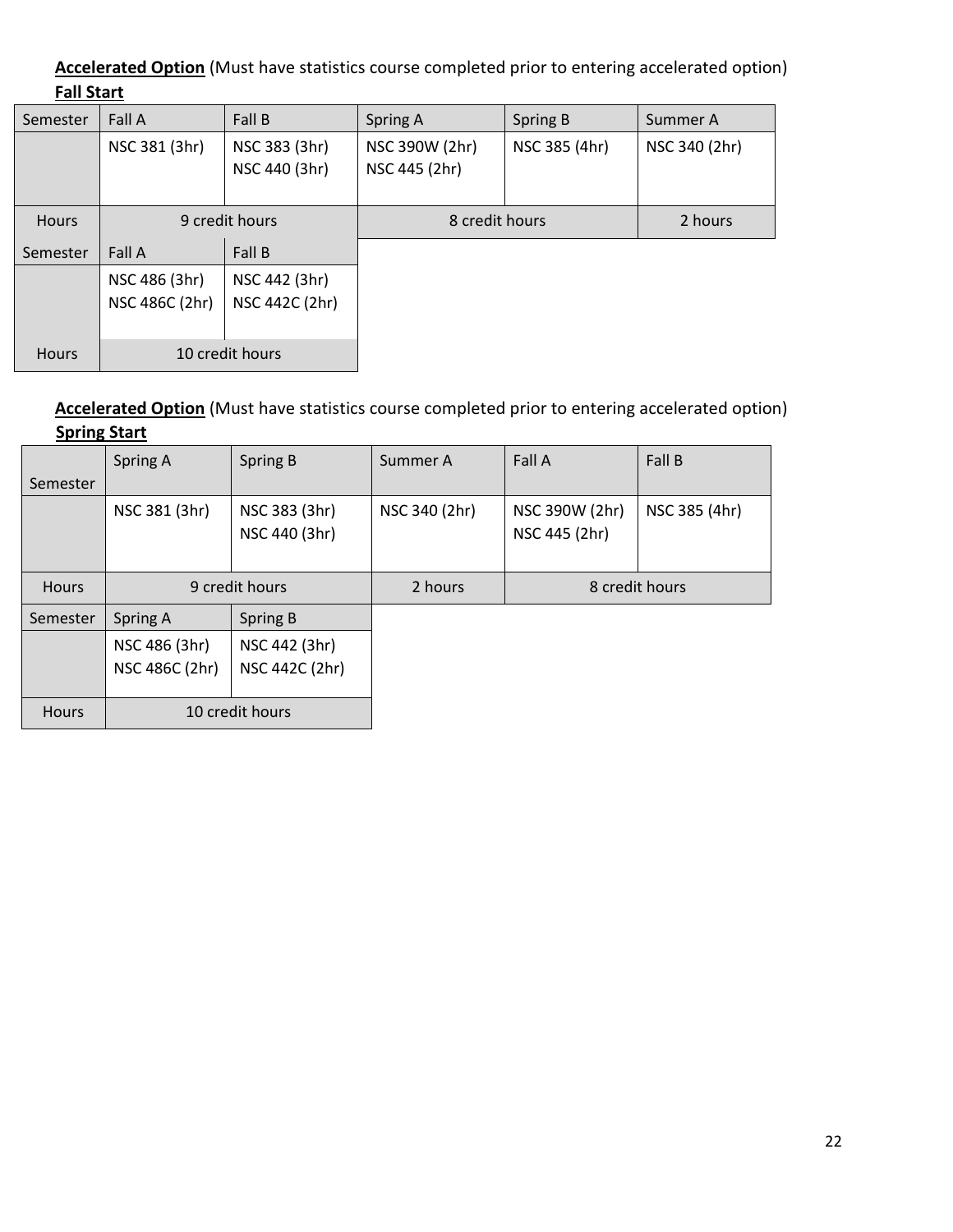#### **EASTERN KENTUCKY UNIVERSITY SCHOOL OF NURSING GENERAL INFORMATION**

#### **BACCALAUREATE NURSING PRACTICE**

The practice of nursing includes the provision of direct care to clients. Certain cognitive and psychomotor capabilities are essential for safe and skillful practice. In order to complete the baccalaureate nursing program, the student must:

- Analyze, plan, and evaluate health care;
- Communicate with clients and other members of the health care team;
- Perform health assessments using equipment including stethoscopes, monitors, and warning systems;
- Effectively perform CPR and assist the client in meeting health care needs through interventions including the performance of skills and provision of emotional and physical support;
- Prepare, administer, and monitor medications.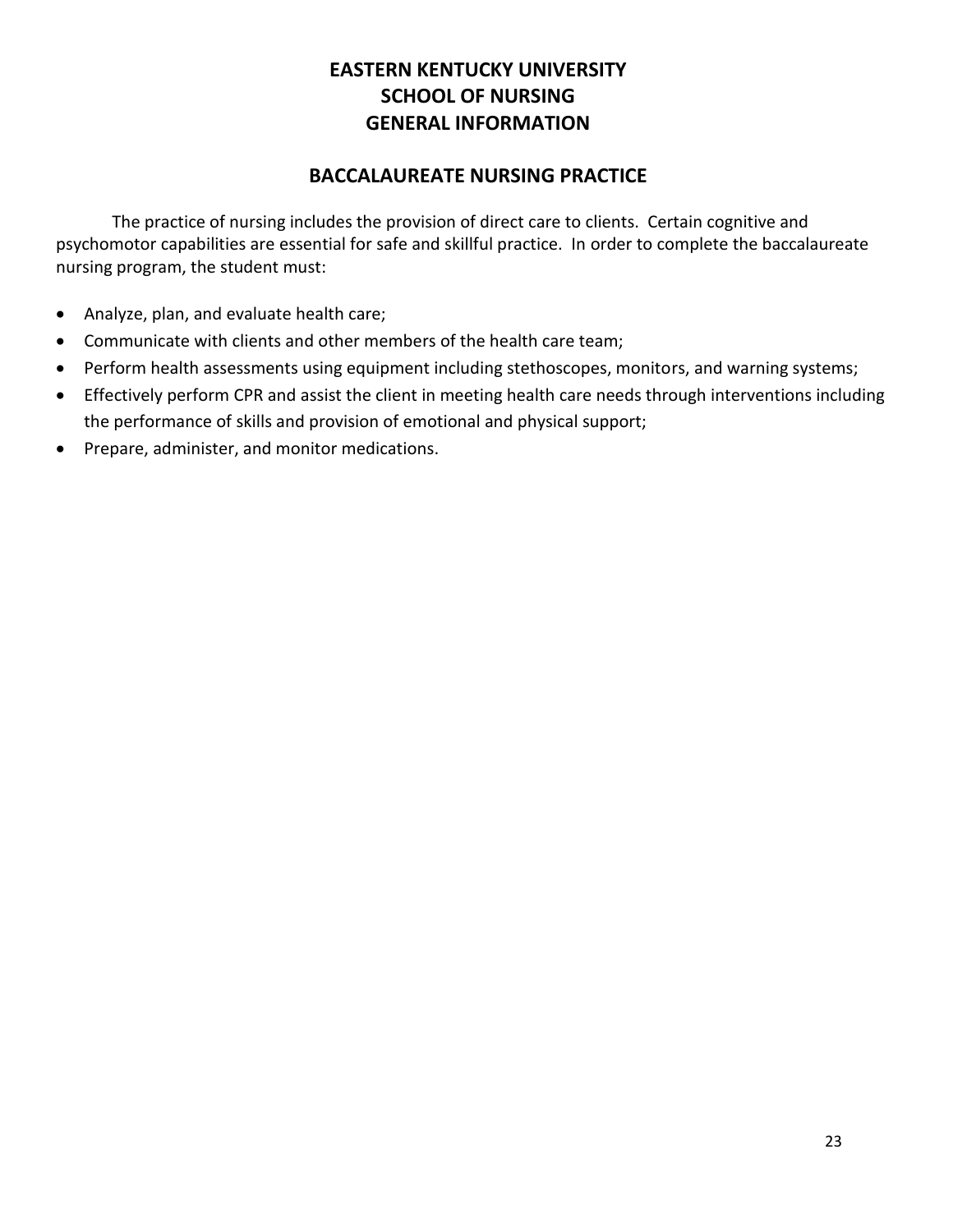#### **LEGAL AND ETHICAL RESPONSIBILITIES**

Students are expected to conform to the legal and ethical standards of the nursing profession. All persons, whether registered nurses, students, aids, or laymen, are at all times legally liable for their actions. Student status does not make one exempt.

Under the Kentucky mandatory Nurse Practice Act, students, while functioning under the direct supervision of a clinical nursing instructor, are exempt from the requirements to hold a current Kentucky nursing license to practice nursing (as defined by the State Nurse Practice Act). The student, while carrying out responsibilities in patient care, must act as a reasonably prudent person. The amount of experience and education along with past performance and academic record are some of the criteria that are considered in determining the expectations for "reasonably prudent". Responsibility increases as the student progresses in knowledge and experience.

It is the responsibility of the student to inform the clinical instructor when the patient's need for a treatment or task is one in which the student has not been taught or is contrary to the student's knowledge. It is important to note that anyone who undertakes to act as a nurse has a responsibility to meet the needs of the patient. Treatments or tasks incorrectly performed and/or failure to perform treatment or tasks needed by the patient constitutes negligence. Failure to act as a reasonably prudent student is unsafe practice.

Students need to familiarize themselves with the laws of the state in which they intend to take the National Council Licensure Examination (NCLEX). In general, State Boards have the power to:

- 1. Deny admission to take licensure examination.
- 2. Require that the individual be graduated from an approved school.
- 3. Require reporting of misdemeanor or felony convictions.
- 4. Deny licensure to persons who negligently or willfully act in a manner inconsistent with the practice of nursing, or is unfit or incompetent to practice due to other causes, such as abuse of controlled substances, fraud, or deceit.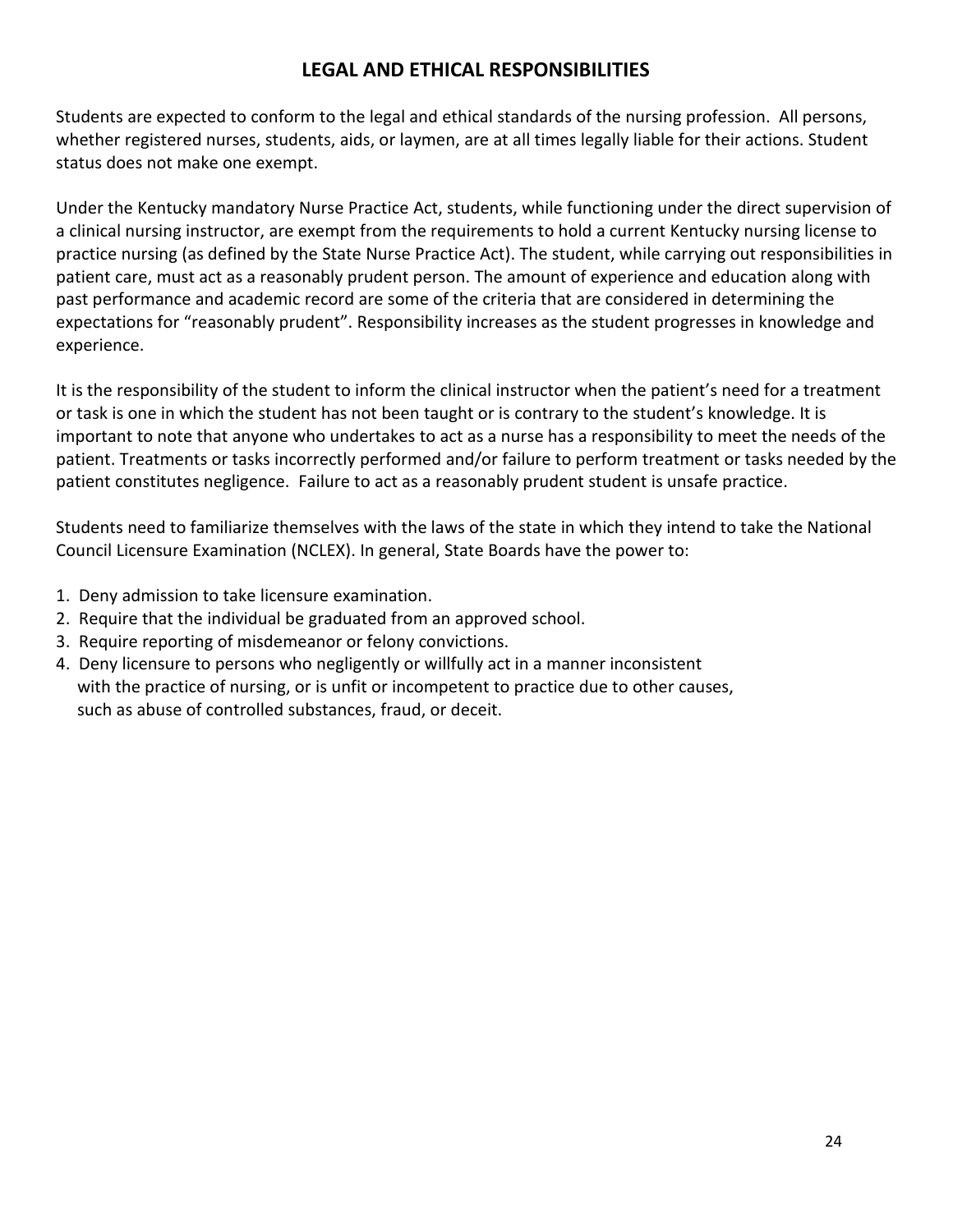#### **CURRICULUM ADMISSION EASTERN KENTUCKY UNIVERSITY COLLEGE OF HEALTH SCIENCES SCHOOL OF NURSING ADMISSION AND PROGRESSION**

#### **ADMISSION AND PROGRESSION REQUIREMENTS**

Registered nursing students apply for admission to the University in the same manner as other transfer students through the university website: http://admissions.eku.edu/apply.

Students must also fill out an RN-BSN Departmental application at <http://onlinenursingprograms.eku.edu/application-enroll-eku-online-rn-bsn-nursing-program>

The application requirements for the RN-BSN option are:

- Associate degree in nursing from an accredited nursing program for which they have earned a minimum of fifteen (15) General Education credit hours.
- An RN license from an approved state that is free and unrestricted, meaning that it is not currently subject to reprimand, revocation, probation, suspension, restriction, limitation, disciplinary action, discretionary review/hearing or encumbrance nor has any type of complaint filed against it. Minimum grade equivalent of a 2.5 (C) Students applying for admission to the University must have official copies of all non-EKU transcripts sent to the Admissions office. Evaluation of all transfer courses for equivalency with required major, support, or pre-requisite courses must be completed before the student undertakes course work within the curriculum.

Diploma Prepared Registered Nurses, (Registered Nurses with a diploma instead of an Associate degree) will receive individualized evaluation to determine which transfer courses can receive college credit.

In addition to the academic criteria required for admission, the student must meet the standards written into the Commonwealth of Kentucky Nurse Practice Act. Specifically, the Nurse Practice Act requires that each student be of good moral and ethical character, good mental and physical health, and be academically qualified to fulfill the role and responsibilities of a person licensed to practice as a professional nurse. Applicants for nursing programs should review licensure information posted on the Kentucky Board of Nursing's website, including the information for candidates with a history of prior criminal convictions. **Students must meet all clinical agency placement requirements.**

For progression, students must earn a grade of "C"/2.0 or better in all nursing and supporting courses. Students who fail to meet the requirements for progression must apply for readmission through the Baccalaureate Admission/Readmission Committee. Readmission to a nursing course is not guaranteed to any student. Please refer to the readmission section of this handbook for specific information on readmission procedures. The program reserves the right to alter the suggested plan as necessary to enhance a quality educational program.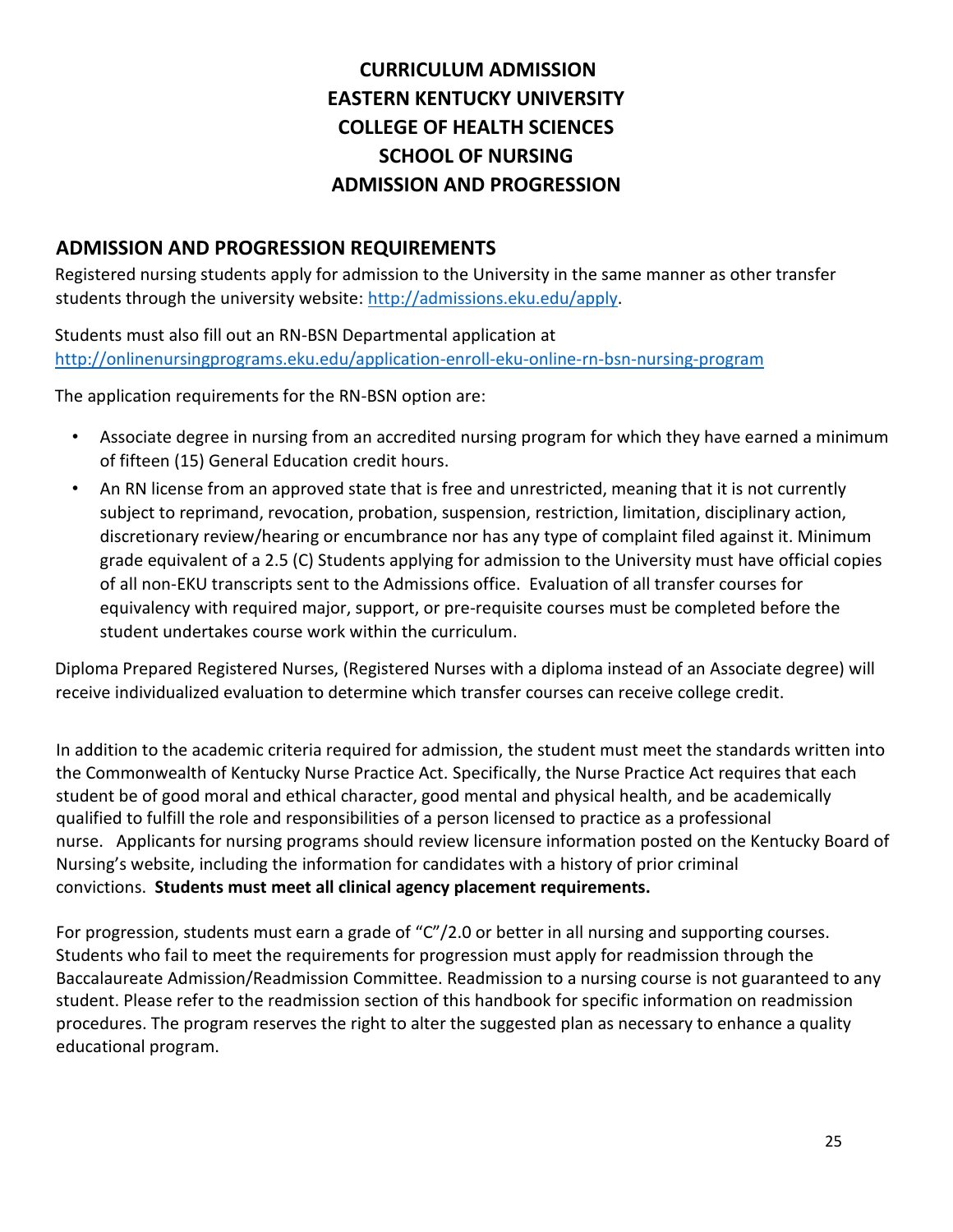Students should also refer to the Academic Standards section of this handbook under Academic Information.

#### **TRANSFERS FROM OTHER NURSING PROGRAMS**

Transfer students must apply for admission to the University and declare Baccalaureate Nursing as their major. In addition to the official transcripts which are sent to EKU's Admissions Office, **transfer students must also submit copies of all transcripts to the School Chair for review.** These transcripts will be considered part of the application process and are necessary to determine admission and placement.

Students wishing to transfer nursing courses from another accredited institution must have a minimum grade equivalent of a 2.0 (C) or the program's passing grade in any nursing or support course to be transferred. In addition, the applicant must submit complete course outlines and/or syllabi for nursing courses to the School Chair for review and consideration for approval. This material should be submitted well in advance of expected matriculation in order to provide time for necessary evaluation.

Transfer students who have been enrolled in nursing courses in another nursing program must also submit an *Applicant from Another Nursing Program* form and a *Nursing School Director Reference* form from all programs in which the student was previously enrolled. All students who wish to transfer and have had previous enrollment in nursing courses at another nursing program must apply through the Admission/Readmission Committee. If a student who wishes to transfer has had a deficiency in nursing course(s) taken at the other nursing program, the student must apply through the Admission/Readmission Committee as well. A deficiency is defined as (a) a theory grade less than the passing grade, (b) an unsatisfactory grade in clinical, or (c) withdrawal from a course in which the student was deficient in classroom or clinical performance at the time of withdrawal. To be considered by the Admission/Readmission Committee, the student who has been enrolled in another nursing program must submit: 1) *Application for Admission to Clinical Nursing Sequence* form, 2) *Applicant from Another Nursing Program* form, 3) *Nursing School Director Reference* form from the previous nursing school director (s), and 4) transcripts from all previous academic work.

#### **READMISSION INFORMATION**

#### **Students meeting any of the following criteria must apply for Readmission to the RN to BSN option**:

- 1) Inactive with the RN to BSN option and/or EKU for one or more semesters
- 2) Final grade equivalent below 75% (C) in any required course
- 3) A final grade of unsatisfactory in any clinical course
- 4) Withdrew from a required NSC course
- 5) EKU and/or Cumulative GPA dropped below 2.0

#### **Procedure for Reapplying to the RN to BSN Option:**

Submit the online RN to BSN Application for Readmission with all required documentation, including:

- 1) Copy of up-to-date Degree Audit from Degree Works
- 2) Copy of active, unencumbered nursing license verification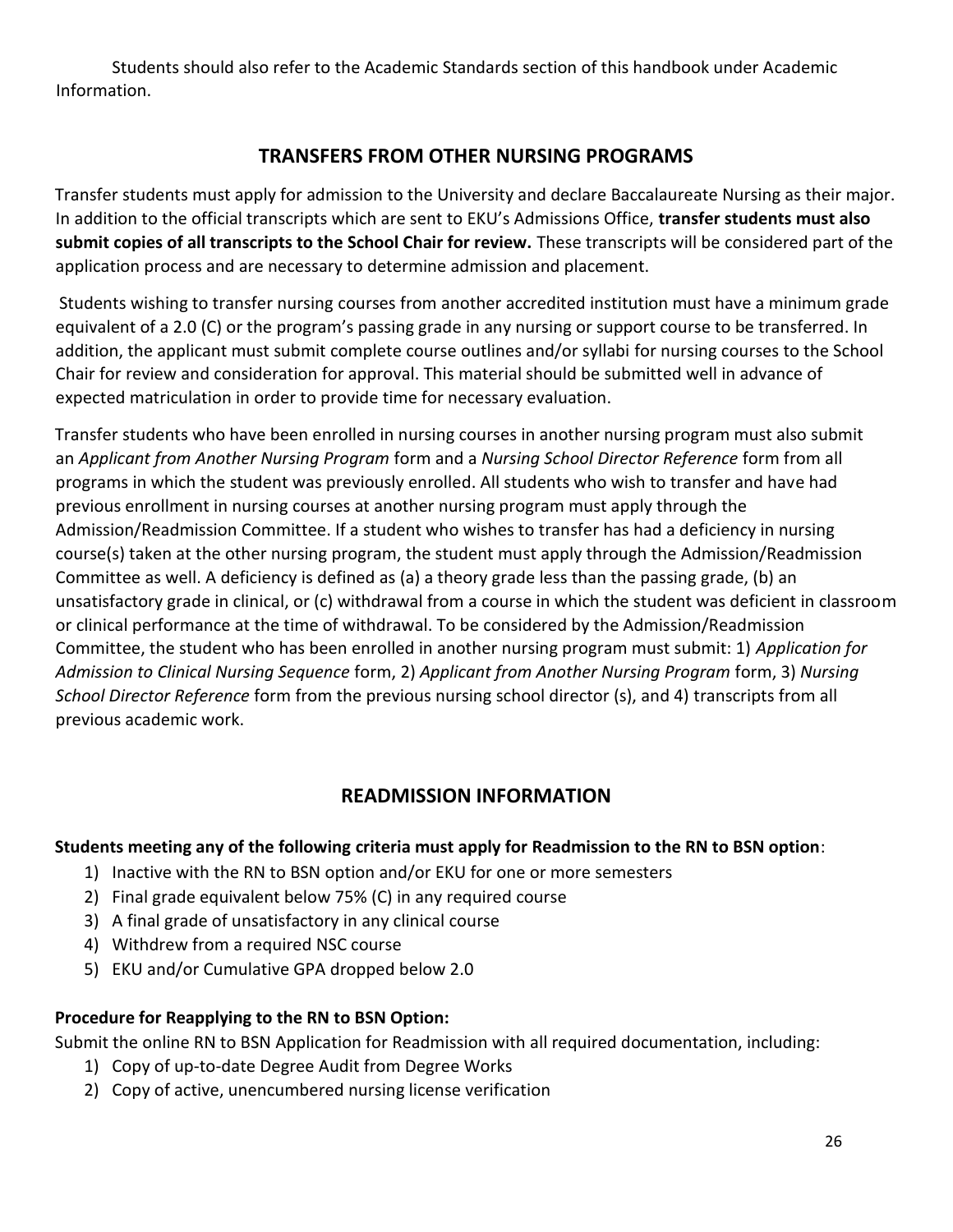- 3) Brief explanation of why the student should be considered for readmission
- 4) A list of two specific changes the student will make to ensure future success if approved for readmission **(if reapplying due to an unsatisfactory grade**)

The Application for Readmission is accessible through: [http://onlinenursingprograms.eku.edu/rn-bsn-application-readmission.](http://onlinenursingprograms.eku.edu/rn-bsn-application-readmission) 

Submit the application for readmission no later than two weeks prior to the beginning of the desired term for readmission. Completed applications (those including all required documentation) will be evaluated by the RN to BSN Faculty Readmission Committee. Readmission is not guaranteed. **Students may direct questions to their academic advisor.** 

Students who have been inactive with Eastern Kentucky University for two or more academic years must first reapply to the university to have their file reactivated. It is impossible to complete the RN to BSN readmission application with an inactive EKU student account. If a new university application for admission is required *in addition* to the RN to BSN readmission application additional time will be required for processing.

#### **How a Readmission Decision is Made:**

The RN to BSN committee will consider multiple factors and performance in previous courses. Recommendations will be based upon:

- a. Complete record of academic performance, including grade point average and performance in the course for which readmission is sought.
- b. The number of times the student has repeated other courses.
- c. The nature of any documented deficiencies (academic, clinical, moral, & ethical) and whether they lend themselves to further successful progression in Baccalaureate Nursing.
- d. Evidence that the student has sought or will seek ways to correct deficient areas specifically defined on their readmission application if applicable.

#### **Notification of Decision:**

Applicants will be notified of Committee recommendations through the official university email address provided on the application within (10) days following the meeting. The student's advisor and appropriate course faculty will receive a copy of the committee's recommendation. Students approved for readmission must contact the RN to BSN Academic Advisor to facilitate course placement and scheduling.

#### **Appeals Process:**

A written appeals process is available to students not recommended for readmission. The appeal process should begin with the RN to BSN Faculty Readmission Committee and progress, if denied at any level, according to the following sequence:

#### **An appeal of the committee's decision can be made in writing in the following sequence**:

- 1. First to the RN to BSN Admission/Readmission Committee via email to the RN to BSN option administrative assistant.
- 2. Chairperson, School of Nursing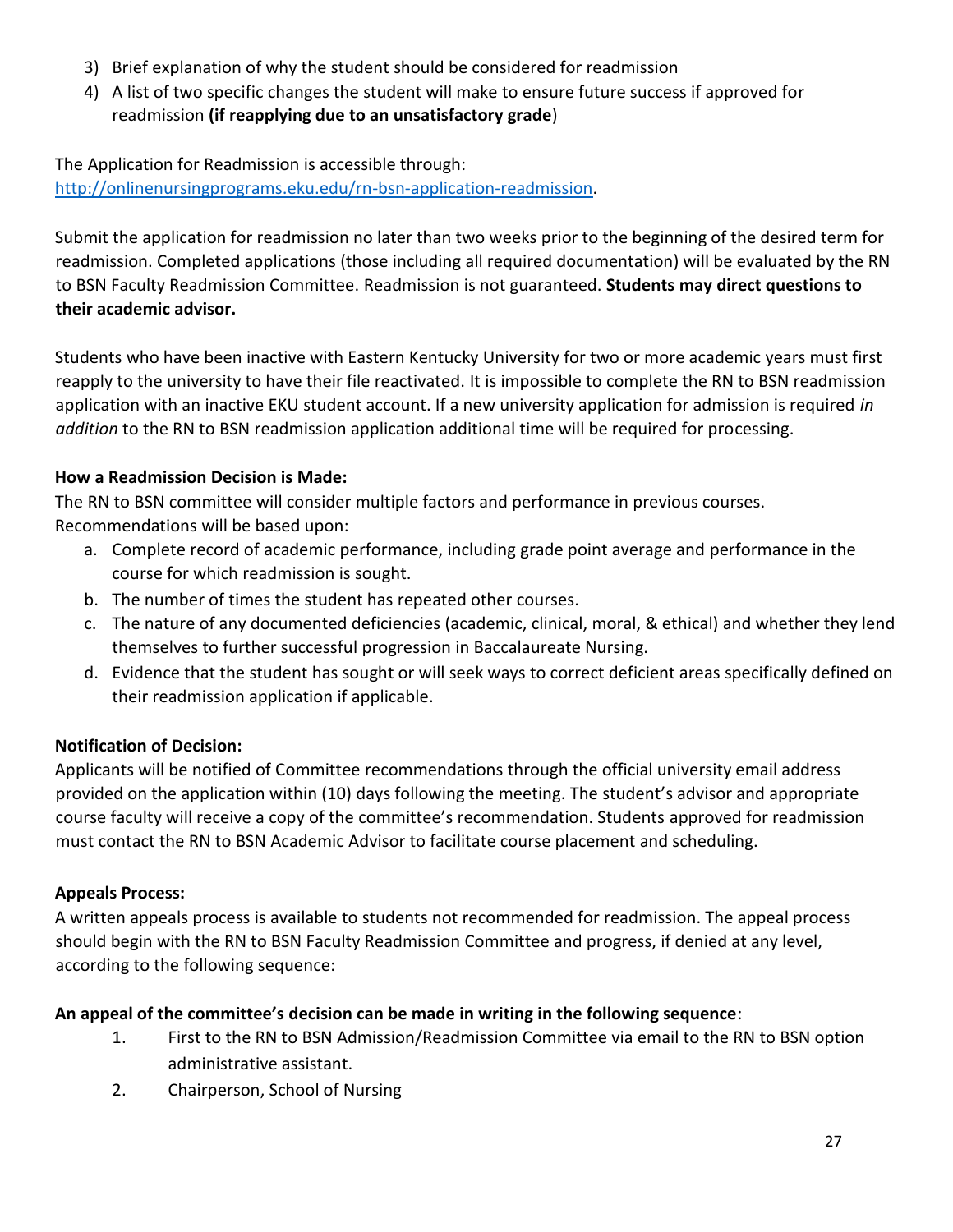- 3. Dean/Associate Dean College of Health Sciences
- 4. Admission/Progression Committee, College of Health Sciences

The student may be admitted/readmitted to the nursing program on a probationary status. A student on probation must maintain satisfactory classroom and clinical performance. If academic or clinical difficulty arises during the probationary period, the student will be denied readmission. Probationary status will be lifted after one semester provided the student meets the following conditions: (1) 2.0 (C) in all nursing courses with a minimum cumulative G.P.A. of 2.5, (2) successful completion of the clinical component, (3) successful completion of content in which the student was previously deficient.

#### **ACADEMIC ADVISEMENT AND REGISTRATION**

After transcripts have been evaluated, each student is assigned an academic advisor who will work with the student to plan a course of study which will permit the student to successfully complete the RN to BSN option in the most expeditious manner.

Students will receive communication from their academic advisors at least one time per semester to review and plan for the upcoming semester. Advisors will send out a reminder via email for students to set-up advisement which can occur through on-line technology or by phone. Additional meetings or phone calls may be held if deemed necessary by the advisee (student), advisor or both. **Under ordinary circumstances, the academic advisor will give the student the Registration Access Code (RAC number) needed to register online**. Academic Advisors are not available on weekends, during holiday breaks, or when the University is closed. Students are encouraged to schedule appointments with advisors during the university scheduled advising periods.

Schedule changes will be needed when a student has received a grade below C (75% or 2.0) in any nursing course or required course or when the student's cumulative grade-point average has fallen below a 2.0. Students who receive a grade below "2.0" (C) in any nursing or support course or who interrupt their program after admission to the major for any reason, must apply for readmission to the nursing sequence. Once interrupted in the nursing sequence, there is no guarantee that a student will be readmitted to the major.

Students are responsible for their own education. Each student is given a curriculum plan which clearly outlines the requirements of the RN to BSN option, semester by semester. It is the responsibility of the student to know and follow the requirements, policies and procedures contained in this handbook. As new policies and procedures are adopted by faculty, students will be provided this information in writing.

**It is very important that students consult with their advisor if they are deviating from the suggested curriculum progression plan under which they were admitted or if they are experiencing any academic difficulties.**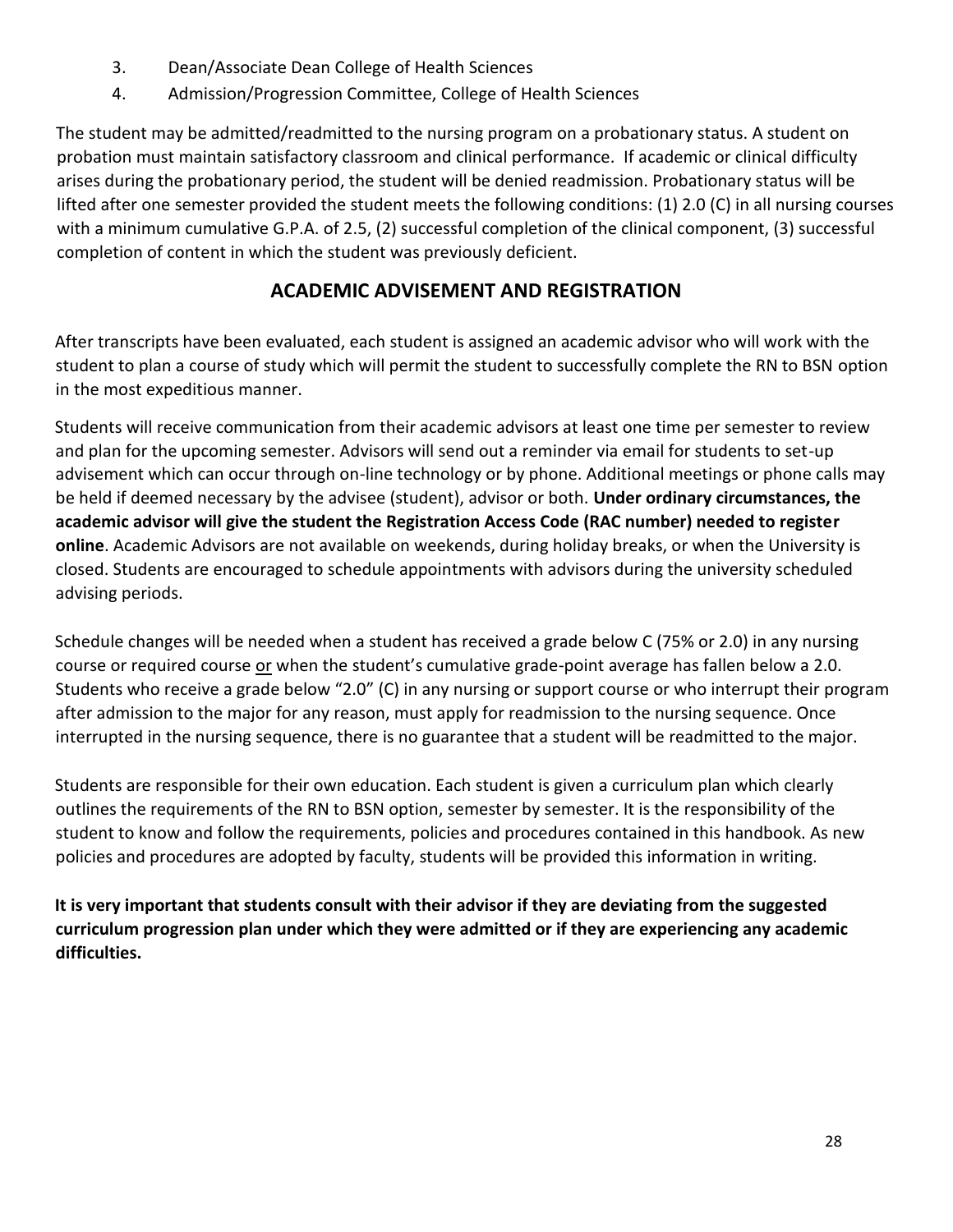#### **CLINICAL INFORMATION EASTERN KENTUCKY UNIVERSITY COLLEGE OF HEALTH SCIENCES SCHOOL OF NURSING**

#### **REGISTERED NURSING LICENSE**

Students applying to the RN to BSN option are required to submit a Registered Nursing license that is free of disciplinary action (must be currently free and unencumbered) and must maintain this status while enrolled in the option. Students must submit verification of their Registered Nursing license every year through the Blackboard Student portal. Students who fail to maintain current licensure and submit verification documentation will be dismissed from the RN to BSN option (even if it is the first or final semester).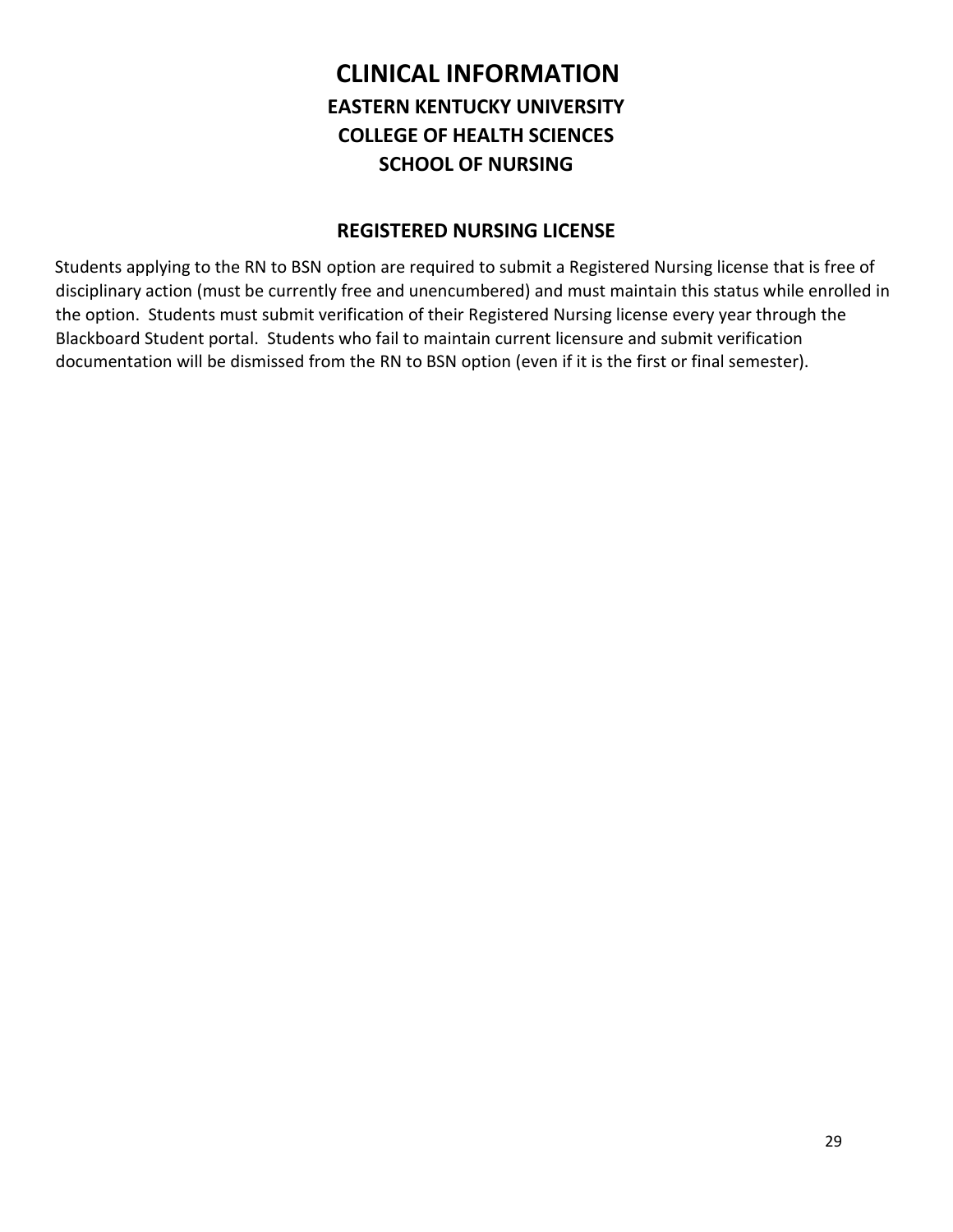#### **ANNUAL LICENSURE VERIFICATION**

**Each year in October, every nursing student must upload verification of their continued license status in the on-line Blackboard RN to BSN Portal.** Students are expected to maintain an RN license from an approved state that is free and unrestricted, meaning that it has not been subject to reprimand, revocation, probation, suspension, restriction, limitation, disciplinary action, discretionary review/hearing or encumbrance nor had any type of complaint filed against it. **Students who fail to maintain current licensure and submit verification documentation will be dismissed from the RN to BSN option (even if it is the first or final semester).**

#### **EKU STUDENT IDENTIFICATION (ID) BADGE**

Any time a student engages with the public or an agency, in the capacity of a student, they must have an identification (ID) badge acknowledging them as an EKU RN to BSN student, even if this is at their current place of employment.

To obtain an official EKU RN to BSN student badge, students will be required to apply for the badge through the RN to BSN Portal during their second semester in the RN to BSN option. Students beginning clinicals in the fall semester must submit by May 1. Students beginning clinicals in the spring semester must submit by September 1. An official EKU ID badge must have the student's picture. Your academic advisor will be assisting you through the process of uploading an appropriate jpeg picture (headshot) into the EKU RN to BSN Portal.

Students must use their legal name, as documented in EKU records. No nicknames or middle names may be used for the student nametag. If a student has an official/formal change in their last name, the student must complete a name change through the Registrar's office before an official name change on the ID badge can occur. The cost of the badge will be added to the EKU student's account. If a student loses the badge, a replacement badge will be required at an additional cost to the student.

#### **PROFESSIONAL LIABILITY INSURANCE (PLI)**

All students participating in clinical learning experiences must purchase professional liability insurance through the University and maintain it while enrolled in all clinical nursing courses. The University has arranged for appropriate insurance coverage at a modest cost to the student. Students will not be allowed to attend clinical experiences unless they have obtained this liability insurance coverage through Eastern Kentucky University. The time period for coverage is August 15 - August 14 of a calendar year; no prorating for partial coverage is possible. The insurance covers only clinical experiences which are part of scheduled classes. The insurance will no longer be in effect if the student withdraws from school or graduates.

#### **CLINICAL EXPERIENCES**

The clinical learning activities require completion of 40 clock hours over 8 weeks for each clinical course. It is never too early for students to begin identifying potential clinical agencies and preceptors/mentors. Students are permitted to explore partnerships within their local community for clinical placements. Often students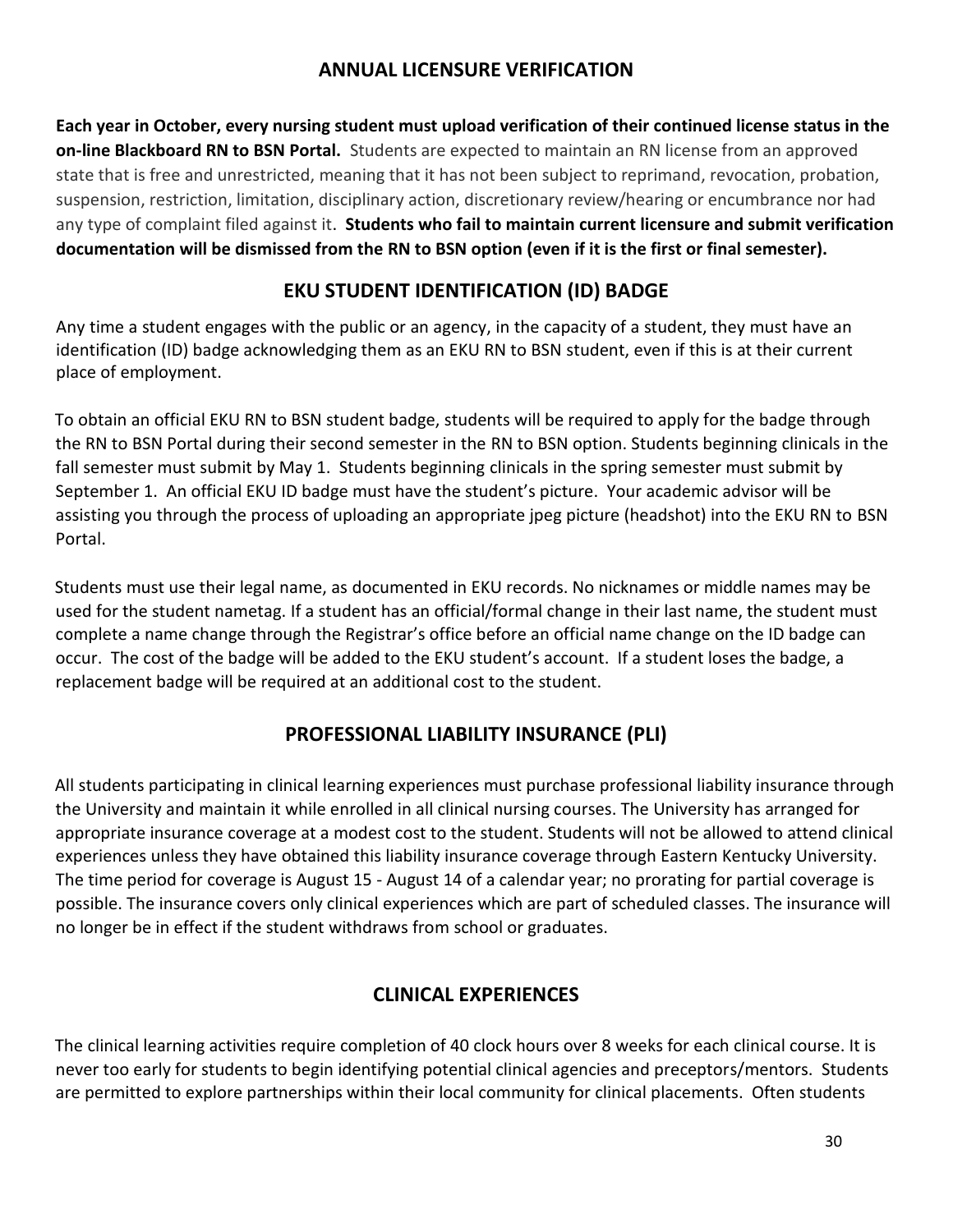find that networking with clinical agencies and partners within their own communities prove most successful. Faculty are available to provide guidance and assist students with identifying and securing potential clinical sites. All preceptors/mentors must be approved by the primary course leader. Public health nursing clinical (NSC 486C) students will establish a clinical partnership with a population-based community organization. In addition to public health departments, examples of agencies that are population focused include school systems, faith-based community organizations, child-care facilities, environmental health agencies, occupational health sites, and non-profit community organizations. Students will engage in the public health nursing process, including but not limited to, assessment of community health needs, collaboration with key community informants, planning health education and/or health promotion projects, implementing evidencebased strategies to impact population health outcomes, and evaluating the response. Students will also be responsible for utilizing information technology and electronic resources to investigate epidemiological, population-based data.

Complex health system clinical (442C) students will establish a partnership within a local health care system. In addition to hospitals, examples of health care systems include long-term care or rehabilitation facilities, federally qualified health care centers, primary care clinics, out-patient specialty care centers, and mental health facilities. Students will collaborate with the agency preceptor/mentor to identify a patient-focused quality or safety issue. The student will investigate the issue to compare the agency's policy and practice to current evidence based standards. The student will collaborate with other disciplines to develop and present an inter-professional process improvement plan. Students may complete the clinical experience with their place of employment, provided it is a healthcare agency and the agency agrees to allow the student to complete the clinical experience. Preceptors/mentors must be approved by the primary course leader.

Clinical experiences require an affiliation agreement/contract to be established between EKU and the agency, even if it is the student's place of employment. Students must complete an EKU agency request form the semester prior to each clinical course (NS 486C & NSC 442C). Students must adhere to the established deadlines for securing clinical affiliation agreements and complete required documentation prior to beginning any clinical activities. The required documentation must be submitted by May 1 for fall clinicals and September 1 for spring clinicals. These documents are provided in Appendix A.

#### **REQUIRED DOCUMENTATION FOR CLINICAL/CLINICAL AGENCY PLACEMENT**

All students must submit evidence of compliance with immunization requirements, screenings, CPR certification, background check, drug screening, and health insurance certificate/letter of coverage with application for admission to the clinical nursing sequence (see Admission and Progression policies for prelicensure and registered nurse students). All records must be current and cannot expire anytime during the semester in which the student is enrolled in a clinical nursing course. It is the student's responsibility to provide updates on expired requirements. Updates are required to be submitted by May 1 for fall clinicals and September 1 for spring clinicals. Failure to do so will result in the student not being eligible to continue in the RN to BSN option. Students progressing in the RN to BSN option who do not meet these deadlines are subject to disenrollment from their clinical nursing courses. All students must purchase professional liability insurance through EKU, while enrolled in clinical nursing courses. Clinical documents verifying compliance with immunizations, tuberculosis screening, CPR, medical insurance coverage, urine drug screening, background check and other requirements must be submitted to CastleBranch by May 1 for fall clinicals and September 1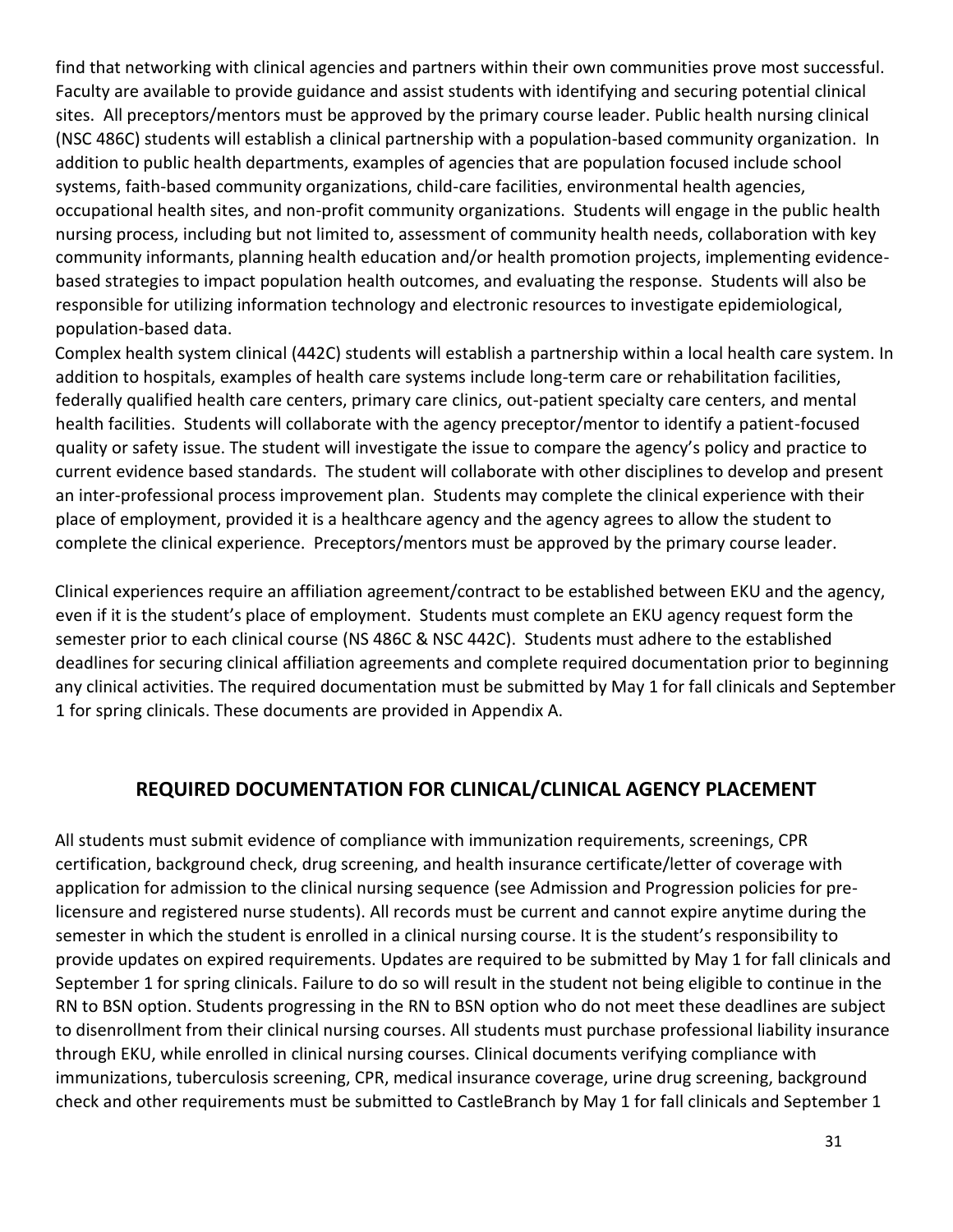for spring clinicals. It is the student's responsibility to provide updates as indicated. The following is a list of specific requirements:

#### **IMMUNIZATIONS & TUBERCULOSIS SCREENING**

- 1. Tuberculosis Screening
	- a. An initial two-step TB skin test, or TB blood test, is required before beginning the clinical nursing sequence. \_
		- i. In a two-step procedure, a person is given a baseline PPD test. If the test is negative, a second test is administered one to three weeks later. If the second test is negative, the person is considered uninfected. A positive test indicates the need for further screening. **The students must specify they are requesting the two-step PPD when they initiate the testing procedure.**
		- ii. TB blood tests are acceptable and will satisfy the two-step TB screening requirement. Acceptable blood tests are QuantiFERON-TB Gold or T-SPOT TB test.
	- b. Students who have completed the initial two-step screening or initial TB blood test, must submit documentation of an annual negative one-step PPD skin test.
	- c. If the PPD skin test is positive, or if a PPD is contraindicated, further evaluation is necessary.
	- d. PD skin test documentation must include lot # and vial expiration date**.**
- 2. **NOTE:** The tuberculosis screening documentation must remain current for the entire semester and must not lapse at any time during the semester.
- 3. MMR-Measles, Mumps, Rubella and Rubeola Immunity: Documentation of protective rubeola, rubella, and mumps titers (if one titer is negative you should receive a booster and recheck your titer) or documentation of two doses of vaccine 28 days apart after the first birthday. The two doses of vaccine can be given four weeks apart.
- 4. Hepatitis B vaccination: documentation of vaccination with three doses of vaccines.
	- a. Documentation of first two doses must be submitted with BSN application if series is needed. Documentation of third dose must be submitted six months after second dose is administered.
- 5. Varicella (chicken pox) immunity: Must have either serologic evidence of immunity (varicella zoster virus titer) or documentation of vaccine, (two doses, four weeks apart).
	- a. If a student had chicken pox in the past, they must submit documentation of immune titer or two doses of varicella vaccine.
- 6. Pertussis booster vaccine (TDaP-Adacil, which has the pertussis component). This vaccine is for adolescents and adults and is different from the vaccine given to infants and young children. Td, dT, or DtaP are not acceptable forms of the TdaP vaccine. Vaccine must be received within the past 10 years.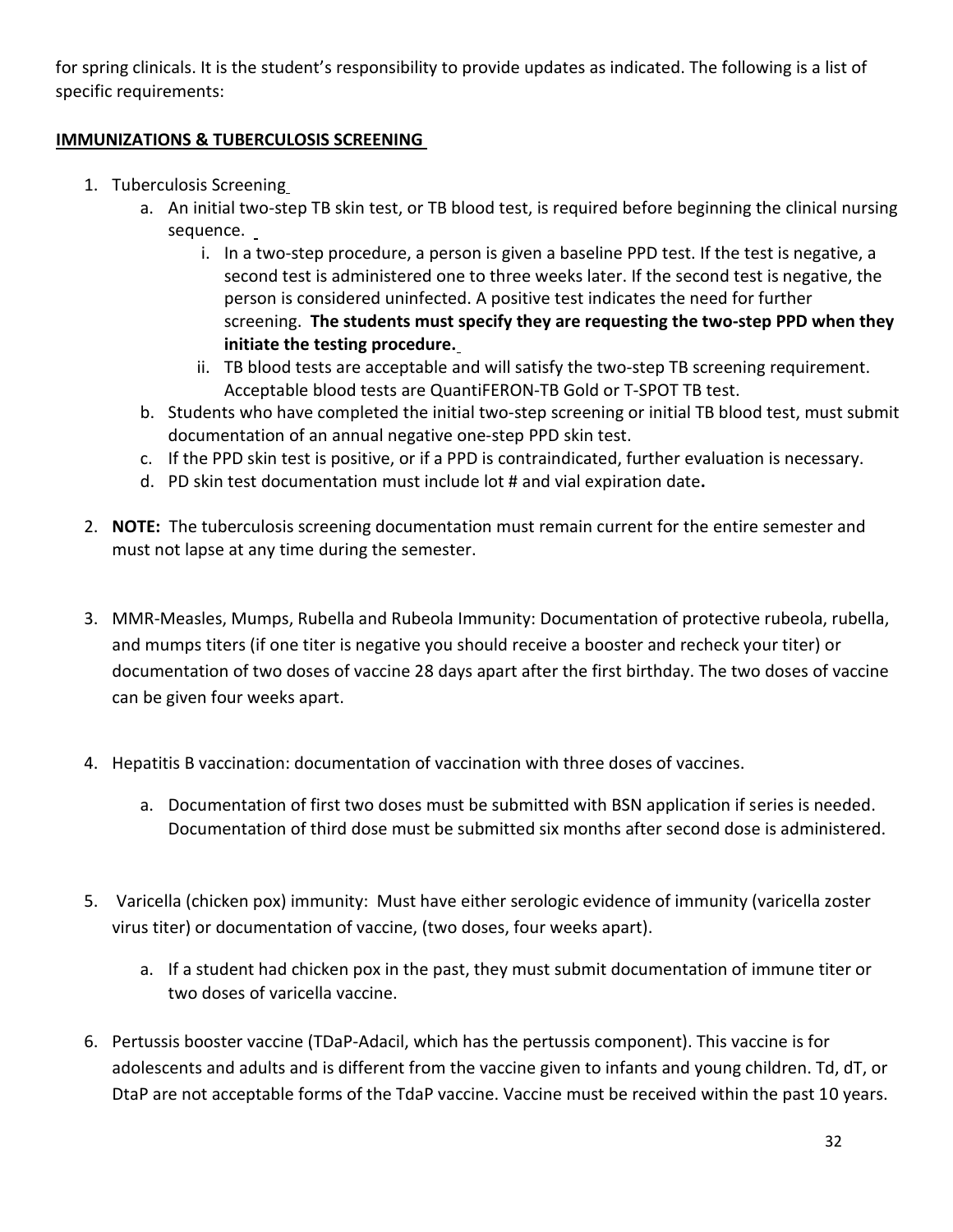If vaccine was received more 10 years ago, documentation of expired Tdap vaccine and an updated Td booster must be submitted.

7. An Influenza vaccine must be obtained annually for each upcoming "flu season" and documentation submitted. The due date for the annual vaccine for the upcoming season is **October 31**. The only exemption will be with a written medical deferment. Students with such deferment will be required to wear a mask.

Student Health Services will administer vaccines to students. Student Health Services does not perform any cash transactions, nor do they bill insurance. See the Student Health Services website for additional information [\(https://healthservices.eku.edu/general-information](https://healthservices.eku.edu/general-information) )

#### CARDIOPULMONARY RESUSCITATION (CPR)

Clinical sites require students to have completed **American Heart Association, Basic Life Support training** prior to attending clinical in their facility. All students are required to have evidence of current satisfactory completion of CPR training during ALL clinical rotations. The CPR certification must remain current throughout the entire semester of the clinical course and cannot lapse at any time during the semester..

- Available course on campus to satisfy the CPR requirement is EMC 104. When a student is full time, these courses may not cost any extra and will count toward restricted electives.

Students may contact the American Heart Association regional office in Lexington, (859) 278-1632, for class information.

All hospitals offer classes to employees and may allow outsiders if space is available. If you are a hospital employee, this class is often free.

#### **INSURANCE**

#### Personal Illness:

The cost of treating illnesses or injuries incurred in clinical situations is not covered by the clinical agency or University. Students are **required** to carry personal health insurance to cover such situations. Submit Letter of Coverage containing student's name, group number, effective date, and current date from insurance provider with your *Application to the Clinical Sequence Nursing Program* and by August 1st annually.

#### Professional Liability Insurance:

All students participating in clinical learning experiences must purchase professional liability insurance through the University and maintain it while enrolled in all clinical nursing courses. The University has arranged for appropriate liability insurance coverage at a modest cost to the student. Students will not be allowed to attend clinical experiences unless they have obtained this liability insurance coverage through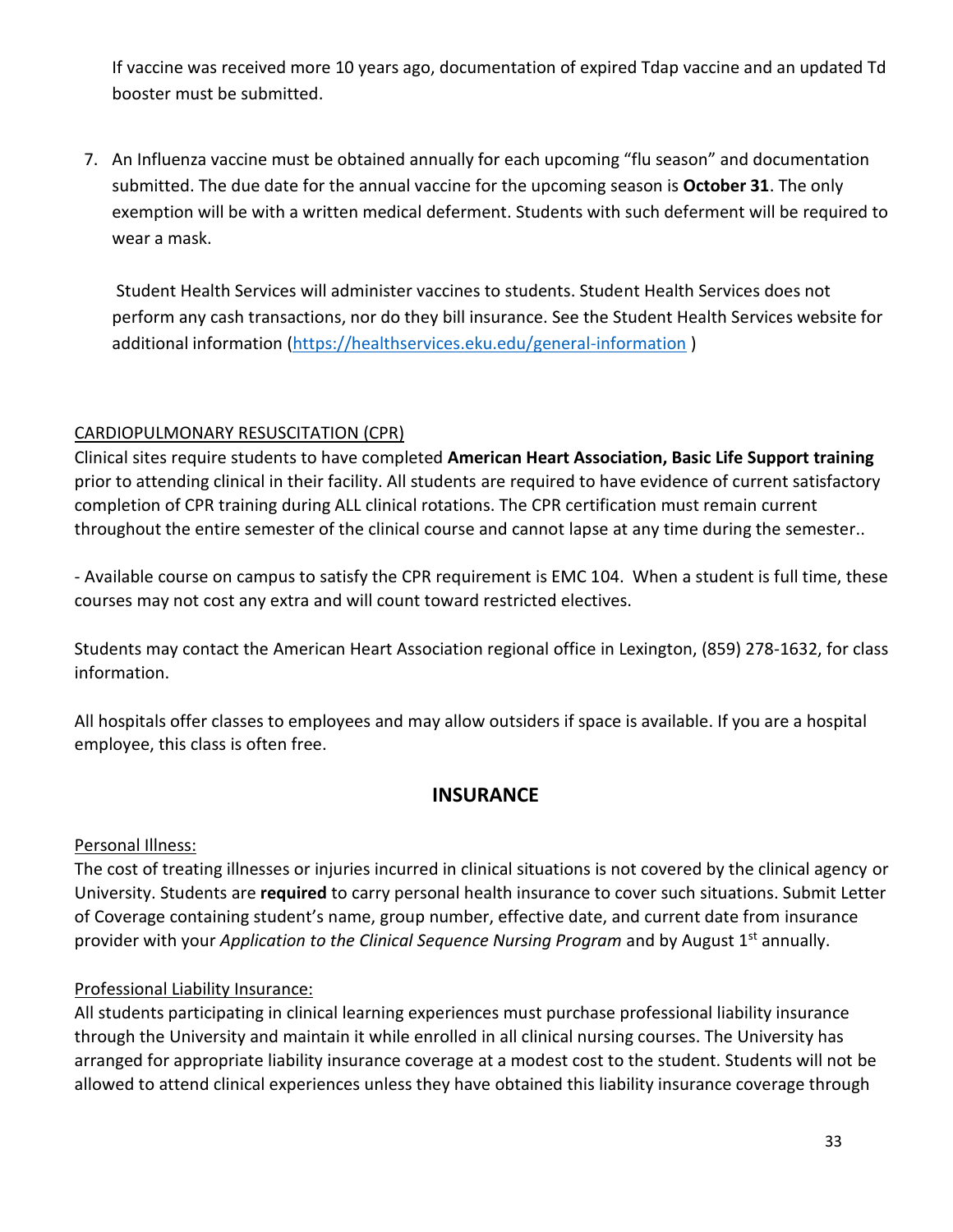Eastern Kentucky University. The time period for coverage is August 15-August 14 of a calendar year; no prorating for partial coverage is possible. The liability insurance covers only clinical experiences which are part of scheduled classes. The liability insurance will no longer be in effect if the student withdraws from school or graduates.

#### **CASTLEBRANCH**

Eastern Kentucky University College of Health Sciences utilizes CastleBranch as a system to maintain clinical documents, process background checks, and assist in the urine drug screening process. It is the student's responsibility to upload clinical documents into CastleBranch prior to the application deadline. Students must use their official EKU name for CastleBranch accounts and clinical documentation. These documents are shared each semester with the clinical facilities. Information about submitting clinical documents, processing a background check, and completing a urine drug screening are as follows:

#### Background Check:

Eastern Kentucky University College of Health Sciences requires background checks for all students entering programs in the Health Sciences. This is to ensure a safe clinical environment for both students and the public and to meet the contractual requirements of clinical facilities.

Eastern Kentucky University College of Health Sciences works with CastleBranch to ensure an acceptable screening procedure. Students who fail to submit a background check through CastleBranch cannot complete or maintain enrollment in any Eastern Kentucky University College of Health Sciences Program. A background check must be performed through CastleBranch prior to initial enrollment in the clinical sequence of the nursing program.

Upon completion you will receive notification that your background screen is complete, and a copy of your report will be available to Eastern Kentucky University College of Health Sciences. If any information is found that would negatively affect your eligibility for Health Sciences program, you will be given an opportunity to challenge the information through the Adverse Action process associated with CastleBranch.

Students who have lived outside the United States must disclose previous residency and submit an international background check in addition to the standard background check. There is an additional fee associated with the international check.

It is important that you submit information in a timely fashion so the information will be available for the program to review by the deadlines published. If you have any questions on the background screening process, please contact CastleBranch Client Services at 888-723-4263.

#### Urine Drug Screening:

Urine drug screening is required for all students to meet contractual requirements of clinical facilities and consists of a 9-panel standard urinalysis panel (marijuana, cocaine, PCP, amphetamines, opiate metabolites, barbiturates, benzodiazepines, methadone, and propoxyphene) plus MDMA (ecstasy), oxycodone, and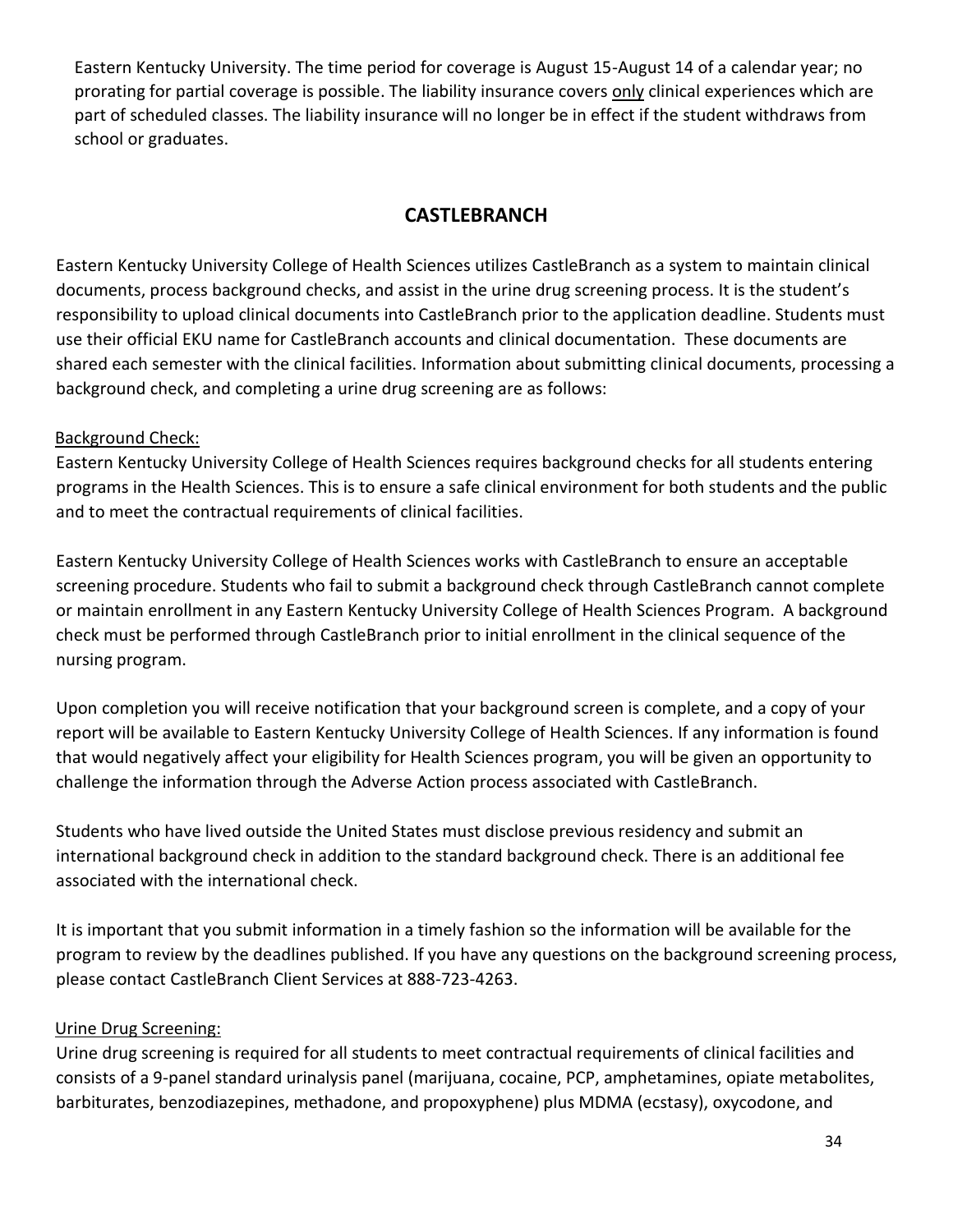hydrocodone. Students must obtain a urine drug screen prior to initial enrollment in the clinical sequence of the nursing program. Random drug screenings or audits could also be required while enrolled in the program. EKU contracts with CastleBranch to ensure an acceptable screening procedure. Students who fail to submit a urine drug screen through CastleBranch cannot complete or maintain enrollment in any Eastern Kentucky University College of Health Sciences Program. **Students with dilute negative results must contact CastleBranch to obtain another screening. Dilute negative results will not be accepted.** If the drug test contains a positive result, the student will be contacted by a Medical Review Officer (MRO) affiliated with CastleBranch for consultation and/or for additional information to substantiate the positive result. Students with unsubstantiated, positive screening results will be ineligible to participate in clinical experiences and therefore, cannot be successful in the course or progress in the program. Instructions are on the following flyer.

**To be considered current and in compliance, all records MUST be approved by both CastleBranch and the School of Nursing, must remain current through the entire semester, and must not lapse at any time during the semester in which the student is enrolled in clinical course(s).** It is the student's responsibility to ensure currency and validity of required documentation.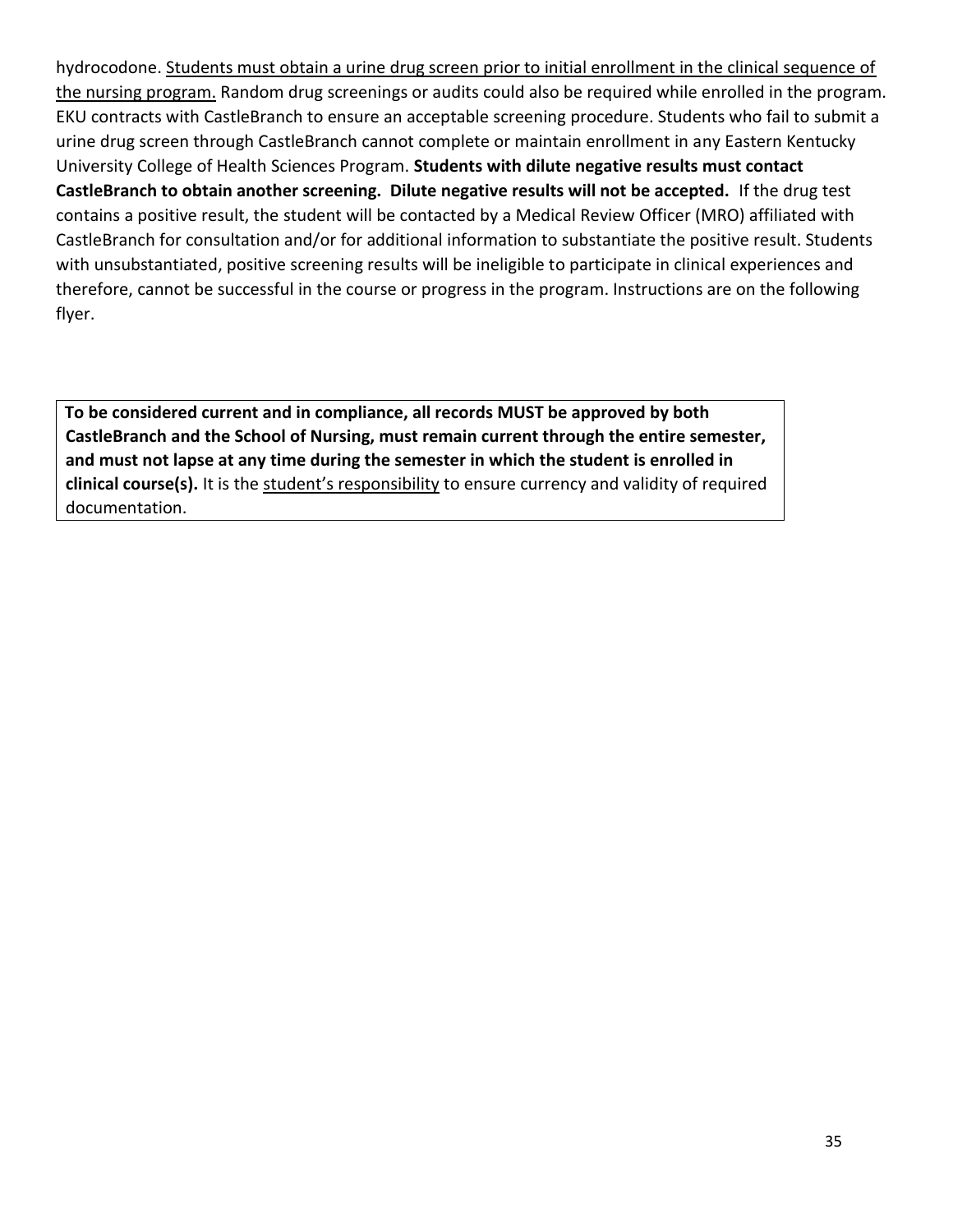

## **Background Check, Drug Test, & Medical Document Manager**

**TIME SENSITIVE**  DO NOT DELAY

#### **ATTENTION STUDENTS**:

We've partnered with CastleBranch to help you supply the required qualifications for your RN to BSN option. To get started, carefully follow the instructions below:

**Follow the directions below to get started:**

1. Visit https://portal.castlebranch.com/EU7[1.](https://portal.castlebranch.com/EJ17)

2. Click on "**PLACE ORDER**," "**Please Select**," and "**BSN**." (Do not select BSN Invoice.)

3. Select **EJ31: Background Check – Drug Test – Medical Document Manager** (Note: You will see 3 separate codes listed. Do not select these unless approved by the BSN Office.)

4. Then proceed with the prompts.

## **GET STARTED NOW** at:

[https://portal.castlebranch.com/EU7](https://portal.castlebranch.com/EU)1

**For Best Results -** Use a **laptop** or **desktop computer** to complete this process.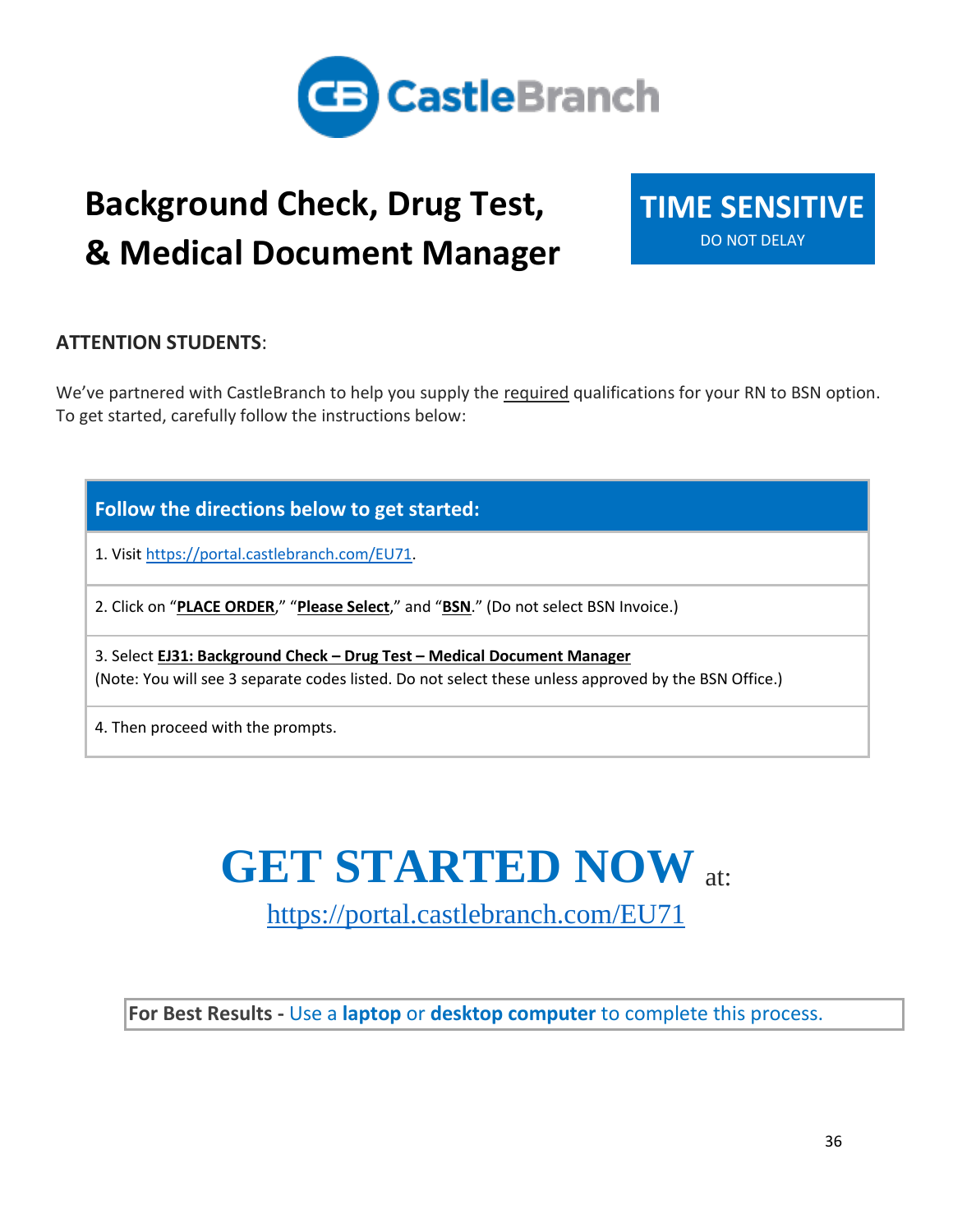**To be considered current and in compliance, all records MUST be approved by both CastleBranch and the School of Nursing, must remain current through the entire semester, and must not expire at any time during the semester in which the student is enrolled in clinical course(s). It is the student's responsibility to ensure currency and validity of required documentation.**

#### **BSN DRESS CODE**

#### **PROFESSIONAL APPEARANCE EXPECTATIONS**

It is expected that students as potential members of the health profession, will uphold standards of professional appearance at all times. Professional appearance expectations apply to **all** clinical experiences and settings. Professional appearance includes the following:

- 1. **Hair** off the shoulders, out of the face, simple in style, and without ornamentation/decoration. Hair must be pulled back off the face and must not fall in the face when moving or leaning forward. No unnatural hair color permitted in the clinical setting.
- 2. **Fingernails** must be natural (no artificial nails or "tips"), short, and without polish or other decoration.
- 3. **Cosmetic use** must be moderate (light day make-up is acceptable).
- 4. **Clothing** must be clean and wrinkle-free.
- 5. **Shoes** must be white leather, no mesh or cloth materials. Shoes must have closed toes and heels
- 6. A long or short sleeved **white** crew neck T-shirt may be worn under your scrub top. No other colors permitted.
- 7. **Scents or colognes** can cause allergic reactions or nausea in some clients and should not be used during client care experiences. Please note that a strong odor of tobacco is also a scent and can cause the same problems as stated above.
- 8. **Jewelry** is limited to one set of small plain post type of earrings (non-dangling) in the earlobes and one ring. One ring is permitted in most clinical sites, and the ring must be free of sharp or protruding settings. No other jewelry is permitted, pierced or otherwise, in or on any visible areas of the body.
- 9. **Name badges** indicating the individual is an EKU Baccalaureate Nursing Student must be worn at all times, unless another type of student identification is required by the agency. Name badges must be ordered through the approved vendor, Scrubsies, in Richmond. Any facility issued badges are required to be worn in addition to the EKU Baccalaureate Nursing Student name badge. Facility issued badges must be returned to the clinical faculty at the end of the clinical rotation, or upon withdrawal from the course. If the badge is not returned, the student is responsible for the replacement cost of each badge issued. Failure to comply with this requirement will result in the student not receiving overrides for subsequent courses and may delay program progression.

**Additional restrictions or requirements** may be placed by the individual clinical agencies/settings and by the clinical faculty. An example of additional clinical agency restrictions is the one stating "no visible tattoos". If a student has a tattoo and it is on an area of the body that may be reasonably covered, then covering the tattoo would permit clinical placement. However, some tattoos on areas such as fingers, hands, wrists, head, face, etc. that could not be covered could make a student ineligible for clinical placement due to the agency's restrictions. Students who have questions regarding the dress code or clinical agency placement requirements should talk with the Chair of the School of Nursing.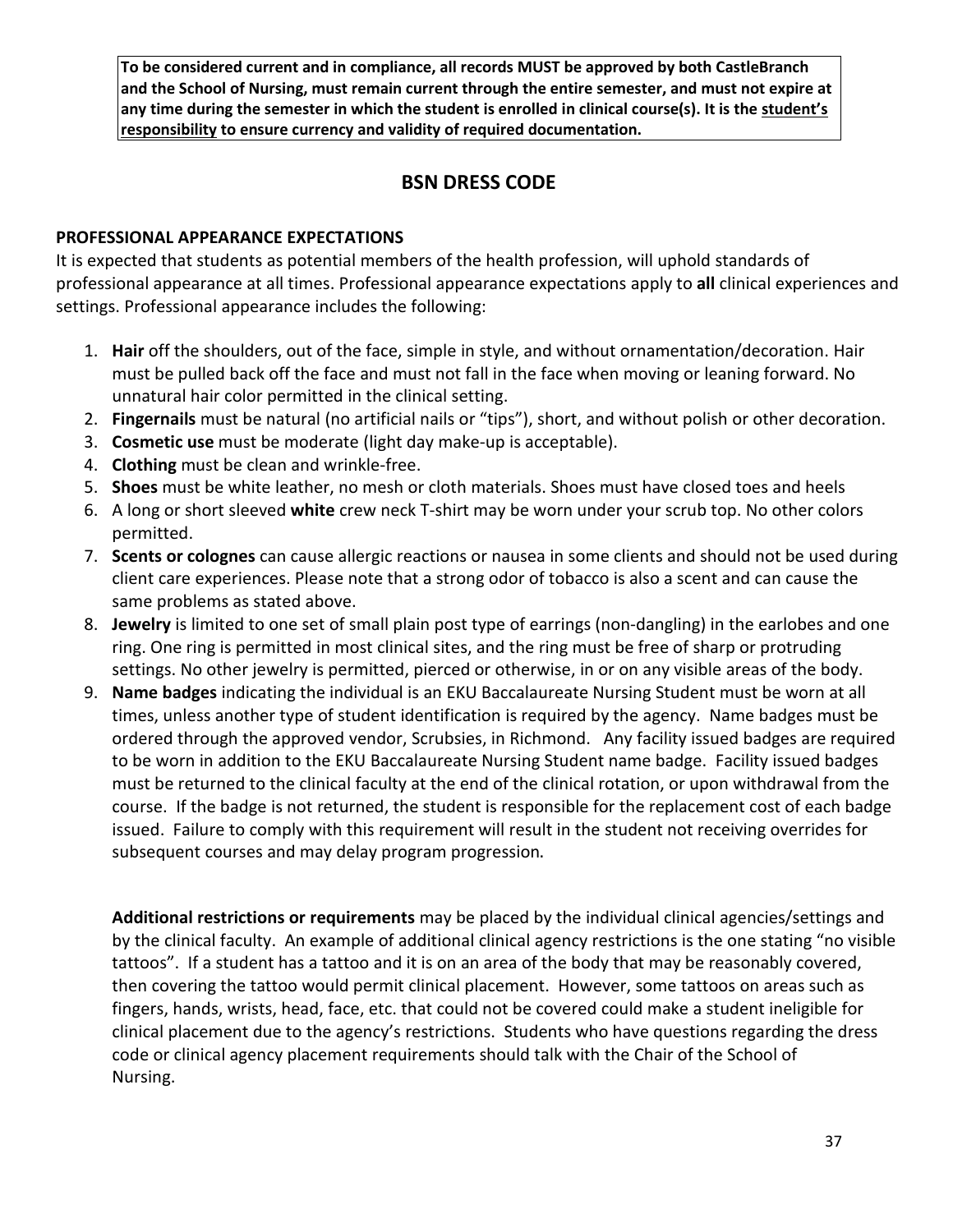In all cases, **the decision regarding appropriateness of apparel and appearances rests with the RN-BSN Clinical Coordinator.** If a student is determined by RN-BSN Clinical Coordinator to be out of compliance with the dress code, the student will not be permitted to participate in clinical experiences that day and will receive an "Unsatisfactory" for the day.

#### **COMMUNICABLE DISESASES & BLOOD-BORNE PATHOGEN POLICY**

The School of Nursing recognizes the importance of minimizing the exposure of students and/or patients in a clinical setting to communicable diseases and blood-borne pathogens, as defined by the Centers for Disease Control (CDC). The School of Nursing emphasizes this through education regarding Universal Precautions, proper hand hygiene and disinfection/decontamination procedures, and collection of student immunization and health screening records. Students must adhere to the University Exposure Control plan: [https://envhealthsafety.eku.edu/sites/envhealthsafety.eku.edu/files/bbp\\_exposure\\_control\\_plan\\_eku\\_u](https://nam02.safelinks.protection.outlook.com/?url=https%3A%2F%2Fenvhealthsafety.eku.edu%2Fsites%2Fenvhealthsafety.eku.edu%2Ffiles%2Fbbp_exposure_control_plan_eku_updated_080514.pdf&data=04%7C01%7CCatherine.Edwards%40eku.edu%7C50df25c74cdb424e973608d94abb9342%7Ce23043271af04dee83fbc1b2fd6db0bb%7C0%7C0%7C637622991746122690%7CUnknown%7CTWFpbGZsb3d8eyJWIjoiMC4wLjAwMDAiLCJQIjoiV2luMzIiLCJBTiI6Ik1haWwiLCJXVCI6Mn0%3D%7C1000&sdata=xEbb0Qsrmb778reWZfhLXNEWpBfvk36zdGVoFh%2Bd3uI%3D&reserved=0) pdated 080514.pdf as well as the Exposure Control Plan of the assigned clinical agency.

In the case of an exposure to a blood-borne pathogen, students are expected to follow the Exposure Control Plan that is established at the clinical site in which the exposure occurred. Students may follow-up at EKU's Student Health Services as needed. All exposure incidents should be reported immediately to the clinical instructor and the School Chair and following care, appropriate EKU Nursing Program and clinical agency forms should be completed.

#### **LATEX SENSITIVITY/ALLERGY POLICY**

#### Policy

Those persons with known sensitivity to latex shall be treated as if they have a known allergy. Students may be requested to provide documentation from their health care provider.

#### Purpose

To provide general information about latex products and potential types of allergic reactions. Procedure for those persons with sensitivity/allergy to latex.

#### Scope

Pertains to all students and faculty.

#### **Responsibility**

- Students are responsible for providing accurate allergy history.
- College will provide persons with non-latex gloves upon request in the laboratory setting.
- Students are responsible for preventing and/or limiting their exposure to latex in laboratory/clinical situations.
- If a latex sensitivity/allergy exists, the student understands that 100% prevention of exposure to latex in any laboratory/clinical situation may not be possible and that they may experience a life-threatening allergic reaction.
- Thus, if a latex sensitivity/allergy exists at any time during the program of study, the student with their health care provider is responsible for deciding if a health career is possible.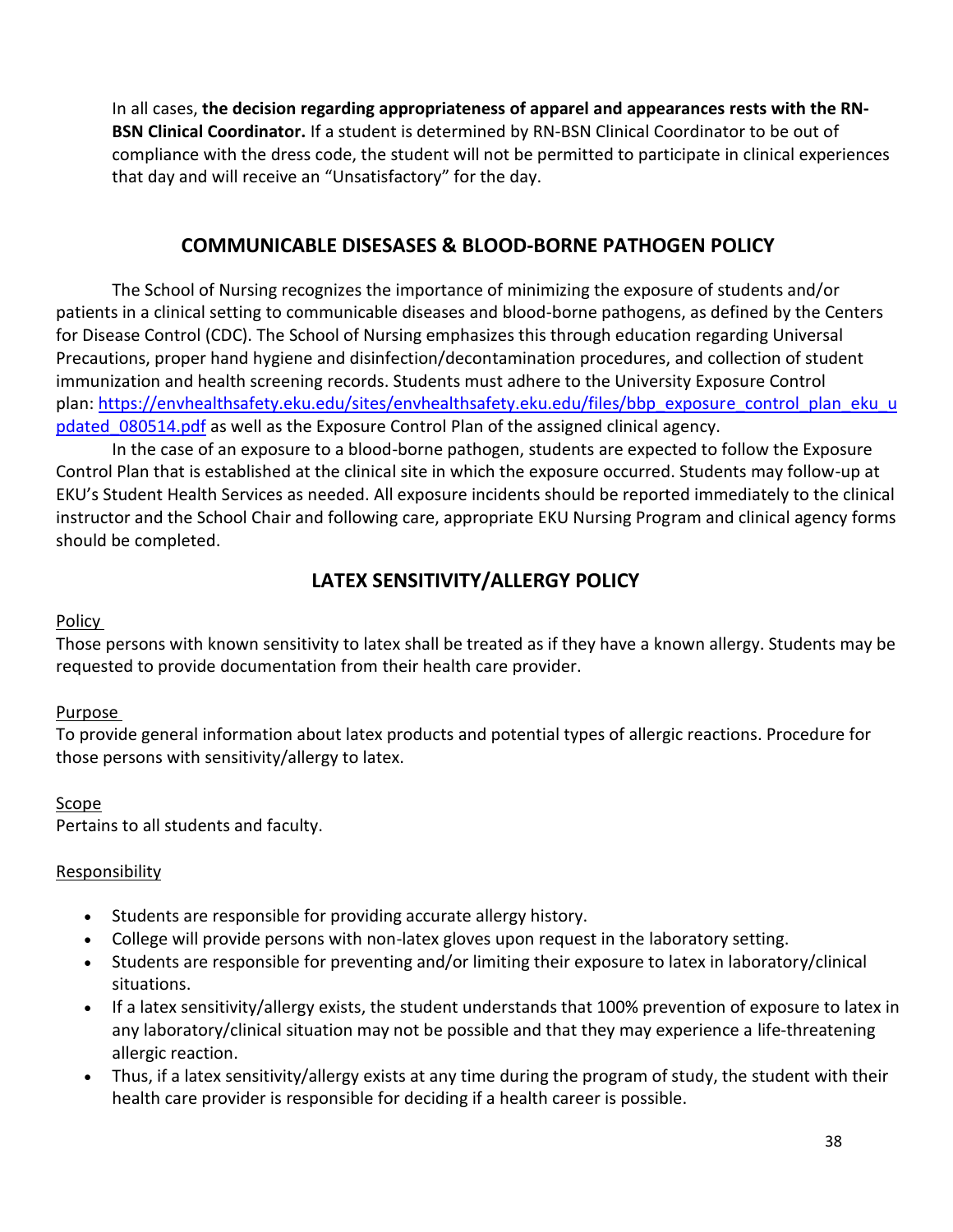#### **ACADEMIC INFORMATION** EASTERN KENTUCKY UNIVERSITY SCHOOL OF NURSING GENERAL INFORMATION

#### **ACADEMIC STANDARDS**

- A. A student may be asked to leave the nursing sequence regardless of academic grade if any of the following conditions exist:
	- 1. Failure to exhibit behaviors of:
		- a. Integrity
		- b. Dependability and accountability
		- c. Concern for human and societal needs
		- d. Respect for all persons
		- e. Professional and civil communication, including all correspondence in e-mails, Virtual Office, Class Lounge, and Discussion Boards
	- 2. Failure to conform to the legal and ethical standards of the nursing profession
	- 3. Failure to maintain and submit the required documentation for participation in clinical experiences.
	- 4. On-going failure to complete assignments on time. See departmental/university policy on attendance/participation.
- B. A student is required to maintain a grade equivalent of 2.0/C (75%) or better in all NSC courses in order to continue uninterrupted in the nursing major.
- C. An NSC course may not be repeated without permission. All requests to repeat NSC courses must be made through the RN to BSN Admission/Readmission Committee. A student may not repeat any course with a NSC designation more than one time. **Readmission to a nursing course is not guaranteed to any student.**

#### **SOCIAL MEDIA POLICY FOR SON STUDENTS:**

1. SON students must not transmit or place online individually identifiable patient or clinical agency information.

2. SON students must observe ethical and professional student-faculty and student-patient boundaries online. Online social media contact with faculty or patients blurs these boundaries, as defined by the American Nurses Association Code of Ethics (2015) and National Council of State Boards of Nursing Social Media Guidelines (2012).

3. SON students should understand that patients, colleagues, organizations and employers may view postings.

4. SON students must be aware that social networking venues are shared by patients, faculty, colleagues, and the public. Privacy settings should be utilized to separate personal and professional information online.

5. SON students should bring content that could harm a patient or student's privacy, rights, or welfare to the attention of appropriate authorities.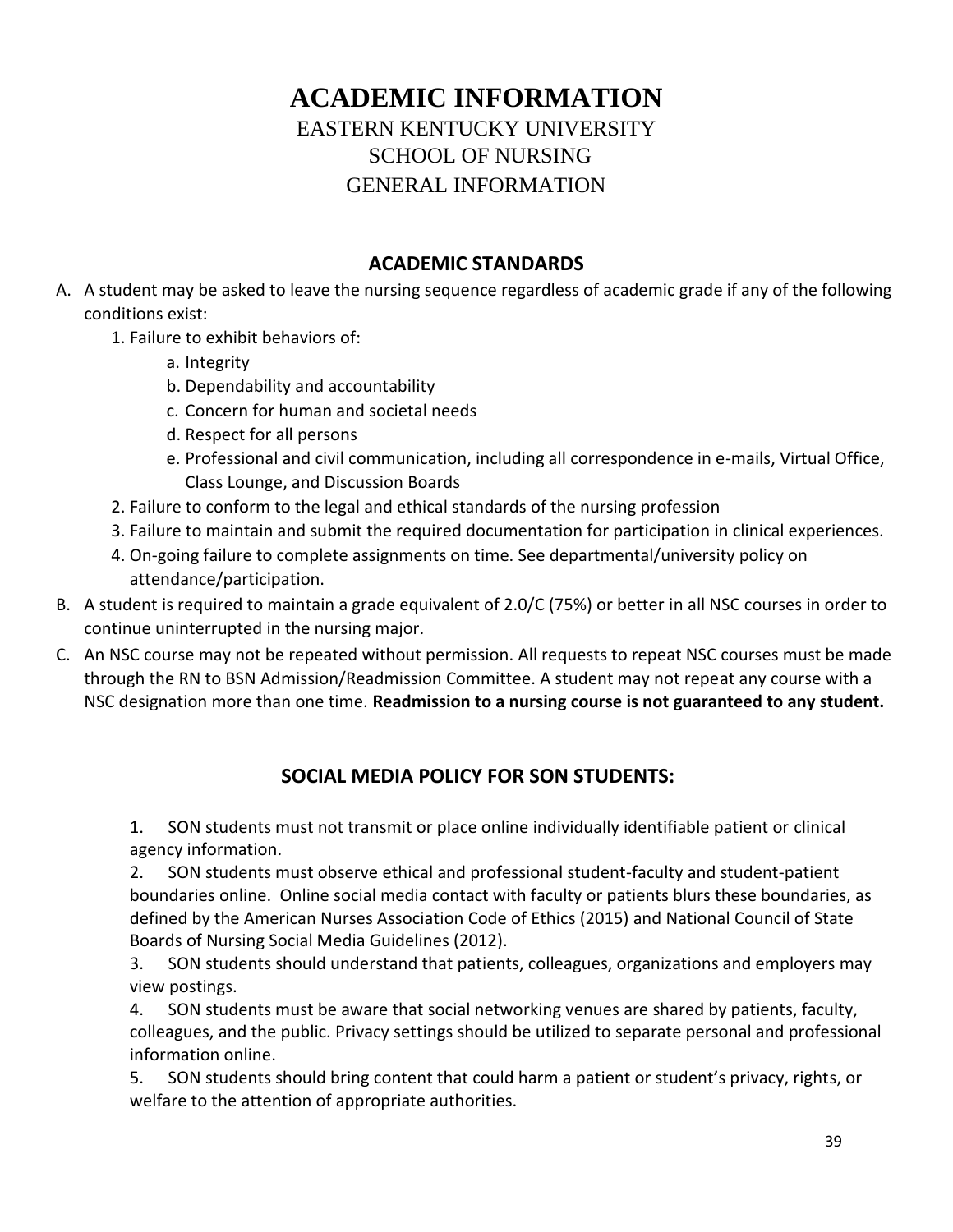#### **ATTENDANCE**

Students are expected to attend class and actively participate in all aspects of the learning process. This includes class discussions, written work, and in-class activities. National and local studies have shown a direct correlation between attendance and grade performance. *Therefore, attendance is considered mandatory.*

For the purposes of this course, "excused absences" include verifiable medical or family emergencies, University approved activities (accompanied by a University excuse), illness (yours or an immediate family member's), and other absences as outlined in the University's "Student Absence from Class" policy. Students should be prepared to document the reasons for the absence. Students whose absences are not excused will receive a zero for any assignments, tests or class activities missed. Students who anticipate having multiple *excused* absences should contact their instructor as soon as the situation arises so that they can make arrangements for how to handle missed class time.

It is the professional expectation that all assignments will be submitted on time. Late assignments must be approved by the faculty of record prior to the due date (unless emergency situation prohibited notification). Late assignments without prior approval will not be accepted. Attendance of all students is expected for live synchronous sessions listed as mandatory in the syllabus.

#### **Children and unauthorized visitors are not permitted to attend any SON class or clinical experience**

Students should be prepared to document the reasons for any absence or need for assignment extension. Students whose absences are not excused will receive a zero for any missed assignments, tests or class activities.

Students who are unable to resolve an absence or assignment issue with the instructor may appeal to the RN to BSN Program Coordinator. Unresolved issues may be appealed to the Department Chair. The Department Chair's decision is final.

**EKU First Day of Class Attendance:** Please refer to the following website for EKU's first day attendance policy [\(https://registrar.eku.edu/sites/registrar.eku.edu/files/files/Use\\_it\\_or\\_Lose\\_it\\_FINAL\\_summary\(1\).pdf](https://registrar.eku.edu/sites/registrar.eku.edu/files/files/Use_it_or_Lose_it_FINAL_summary(1).pdf) With the RN-BSN option, first day of class attendance will be assessed by a syllabus quiz in each class. **If the syllabus quiz is not completed by the due date/time, students will be dropped from the course.**

#### **GRADING**

The grading scale is given in each NSC course syllabus. Please refer to course syllabi and the EKU undergraduate catalog for information on grading. It is the department policy in all NSC courses that grades are truncated, and not rounded.

Students may obtain mid-term and final grades on-line. Under no circumstance should the student contact the administrative staff of the department requesting grade information.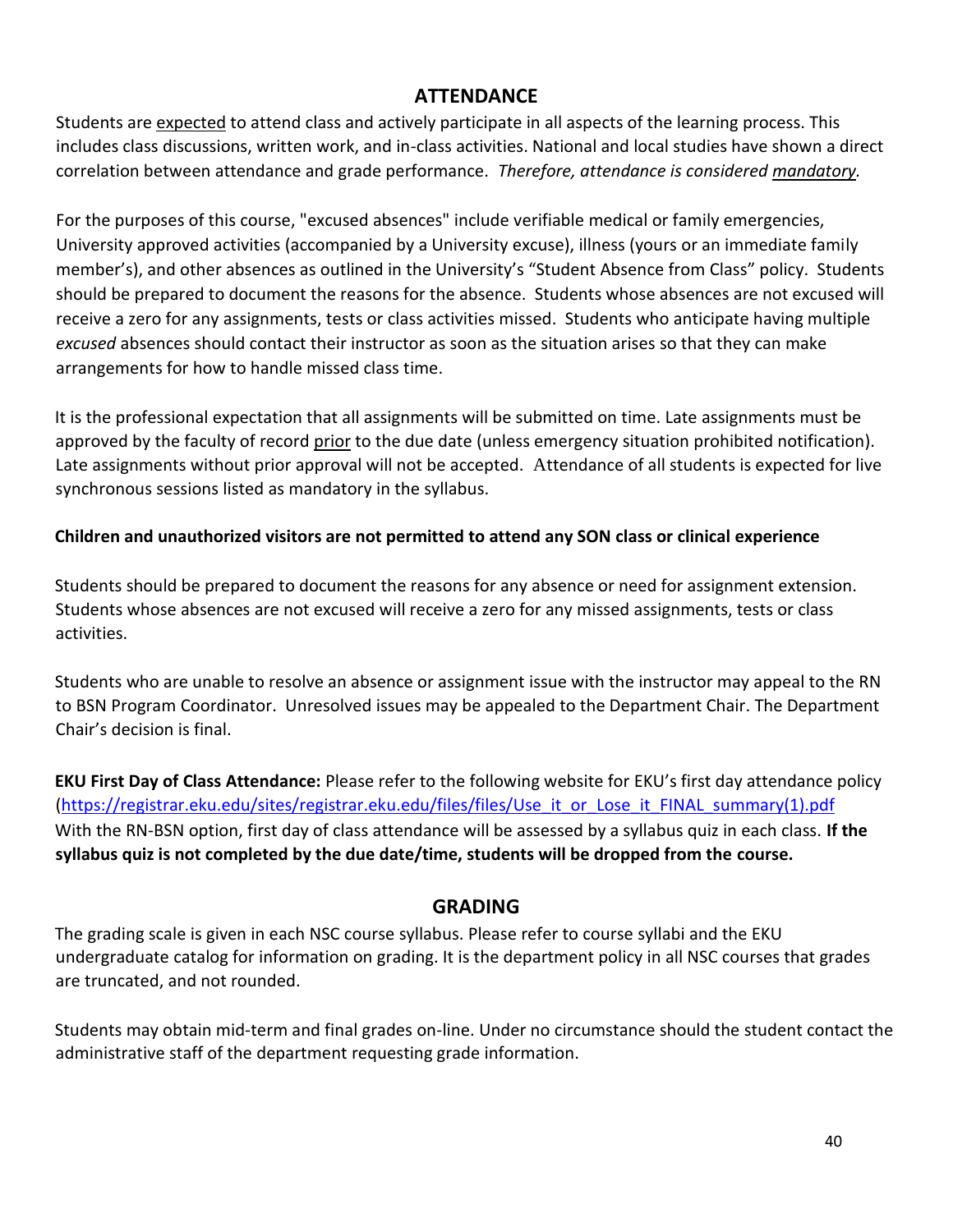#### **EKU ACCESSIBILITY POLICY**

For the current EKU Accessibility Policy, please refer to the following link: <http://accessibility.eku.edu/>

#### **SOURCES OF FINANCIAL AID**

Scholarships may be available to students from Kentucky Board of Nursing, hospitals, or EKU. Additional information may be obtained from the KBN website, various hospitals and employing agencies and the EKU Office of Student Financial Assistance (Whitlock Building room 251, or phone 859-622-2361).

Additional scholarship opportunities may become available for nursing students who meet the specific criteria set forth by the funding organization. Students will be notified of scholarship opportunities via their official EKU email.

The Robert R. Martin Student Emergency Loan Fund (S.E.L.F.) is a source of short term, emergency loans to students who have been admitted to a major in the College of Health Sciences. Loans may be made for a maximum of 90 days. Application can be made through the College of Health Sciences Learning Resource Center (HSLRC) at 859-622-3576 or 859-622-2091.

#### **STUDENT COMPLAINTS AND APPEALS**

Students who believe they have not been treated appropriately by a university official may file a complaint or grievance following the procedures listed in the *EKU Student Handbook.* **Please note that grade appeals and readmission appeals follow a separate University policy and process.** 

Complaints involving other areas than Academic Affairs should follow the procedures in the *EKU Student Handbook*. Any concerns involving discrimination or harassment should be directed to the Office of Institutional Equity. Complete information is given in the *EKU Student Handbook.*

If the concern is related to a **grade appeal** or **readmission**, those policies should be followed specifically. The readmission policy is given in detail in this *Baccalaureate Nursing Student Handbook.* The policy for appeal of a grade is given in the EKU Policy 4.1.15P and in the *EKU Student Handbook* as follows, with additional information specific to School of Nursing.

#### "Grade Appeal"

If a student wishes to appeal a **course** grade, the procedure below should be followed:

- The student should consult with the instructor, seeking a satisfactory explanation. [Note: In the School of Nursing, if the instructor is not the coordinator of the course, the student should also consult with the course coordinator].
- If, after consulting with the instructor, the student believes that a grievance exists, the student may present a complaint in writing outlining the basis of the grievance to the School Chair within 30 days after the beginning of the next semester, exclusive of summer session.
- The School Chair shall consider the matter in consultation with the instructor and the student and exercise influence towards mediation.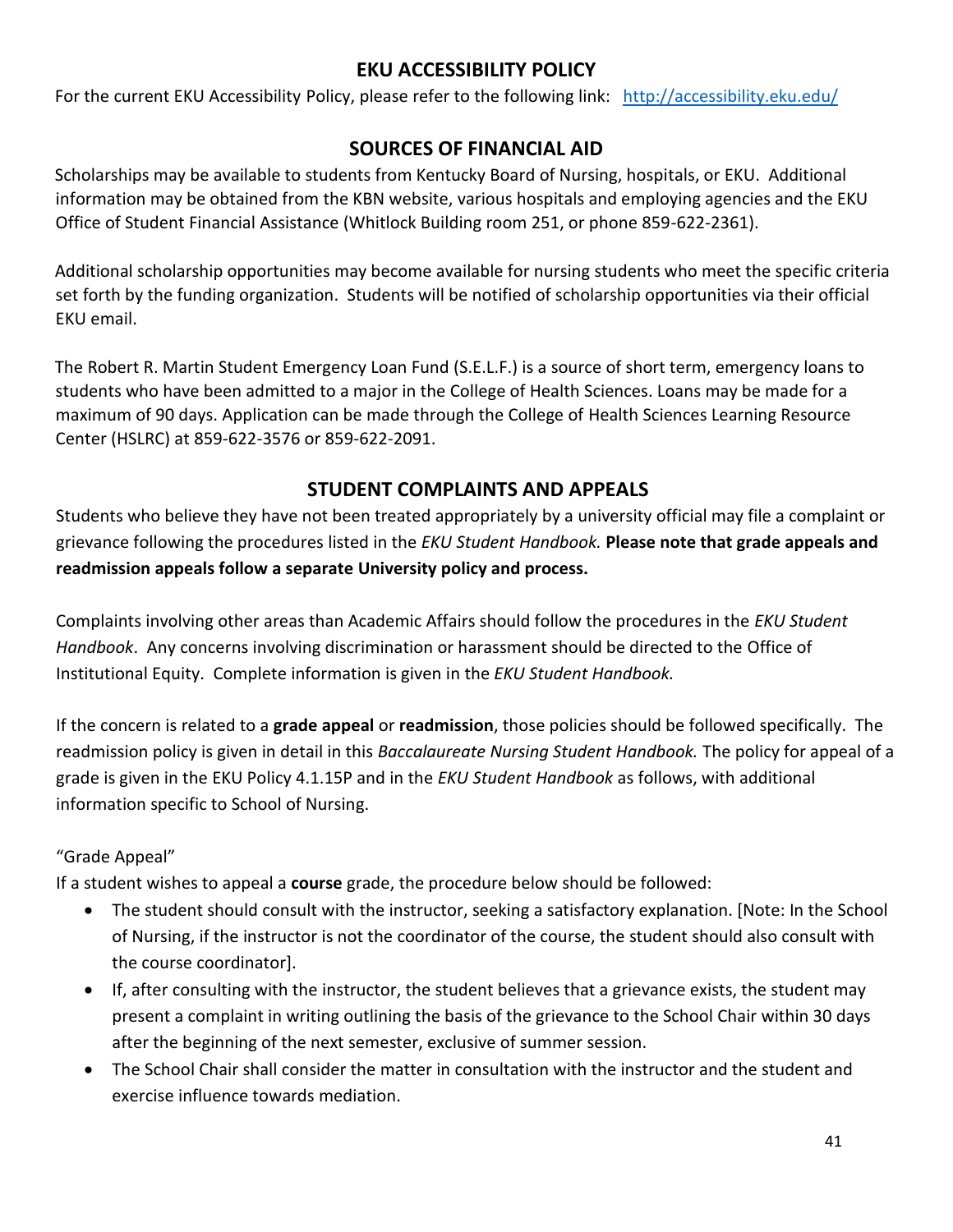- If the grievance remains unsettled, the School Chair shall, as soon as practicable, refer the matter to the School of Nursing committee on academic practices composed of the School Chair, two members of the School of Nursing elected by the faculty thereof (with one alternate member to serve in the event that one of the regular members is the person against whom the complaint has been lodged), and one student member chosen by the School Chair. All members of the committee shall have voting privileges.
- Meetings of the School of Nursing academic practices committee shall be scheduled at a mutually agreed upon time, when all relevant parties can reasonably be expected to participate. A student who has agreed to a time for a meeting of the School of Nursing academic practices committee and who does not appear at that meeting may forfeit the right to present evidence beyond that furnished in the original letter of appeal.
- After considering the evidence and any rebuttals submitted by the student and/or the instructor, the committee shall make a decision which shall be binding. All parties shall be informed of this decision within ten working days.
- Appeals from the committee's decision may be made on procedural grounds only and must be made within 20 days following notification of the School of Nursing committee decision. Such an appeal should be made to the dean of the college in which the course is offered and, if necessary, then to the Provost and the Vice-President for Academic Affairs.

As noted above, appeals to the committee's decision can be made on **procedural grounds only.** Procedural violations would be a deviation from the above listed procedures. An example would be if the meeting was not scheduled at a mutually agreed upon time when all relevant parties could reasonably be expected to participate.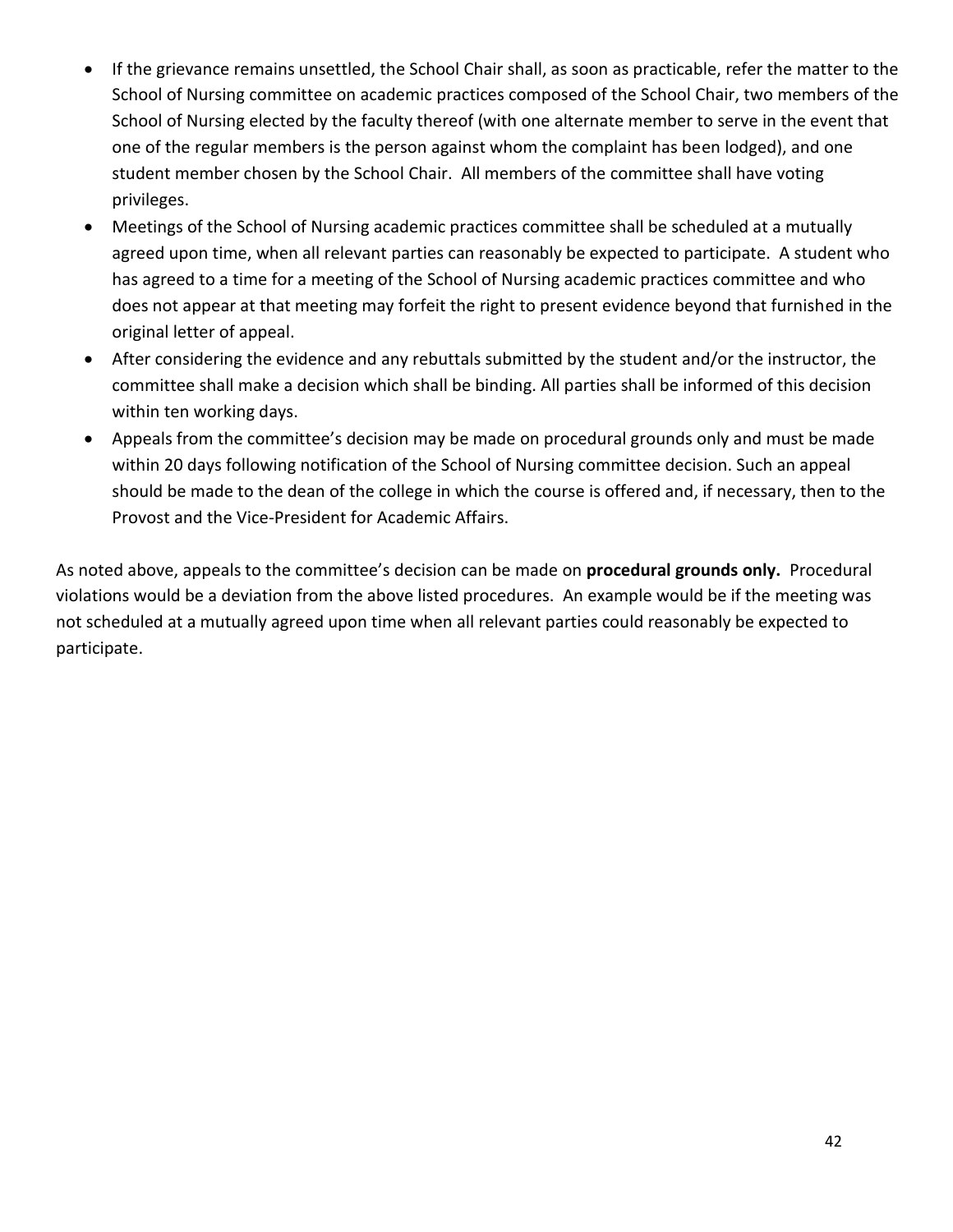#### **EKU ACADEMIC INTEGRITY POLICY**

Eastern Kentucky University is a community of shared academic values, foremost of which is a strong commitment to intellectual honesty, honorable conduct and respect for others. In order to meet these values, students at EKU are expected to adhere to the highest standards of academic integrity. These standards are embodied in this policy and the Student Code of Conduct. By honoring and enforcing this Academic Integrity Policy, the University community affirms that it does not tolerate academic dishonesty. This policy defines the various forms of academic dishonesty, and it outlines the consequences for each. Additionally, this policy gives the method for appealing a complainant's allegation that some form of academic dishonesty has in fact occurred.

Academic dishonesty can occur in different forms, some of which include cheating, plagiarism, and fabrication. The University treats all instances of academic dishonesty seriously.

Anyone who knowingly assists in any form of academic dishonesty shall be considered as responsible as the student who accepts such assistance and shall be subject to the same sanctions.

The Academic Integrity Policy is located at:<https://studentconduct.eku.edu/academic-integrity-policy>

The AI Pledge, below, is administered through the Terms of Usage for EKU Direct.

*The Pledge*

I hereby affirm that I understand, accept, and will uphold the responsibilities and stipulations of the Eastern *Kentucky University Academic Integrity policy.*

#### **GRADUATION**

Students are required to satisfy all University requirements for graduation. A minimum overall GPA of 2.0 or higher is required for graduation. Specific requirements are listed in the University catalog. In order to receive a degree, all students must pay the required fee and submit an application for graduation to the office of the Dean of the College of Health Sciences.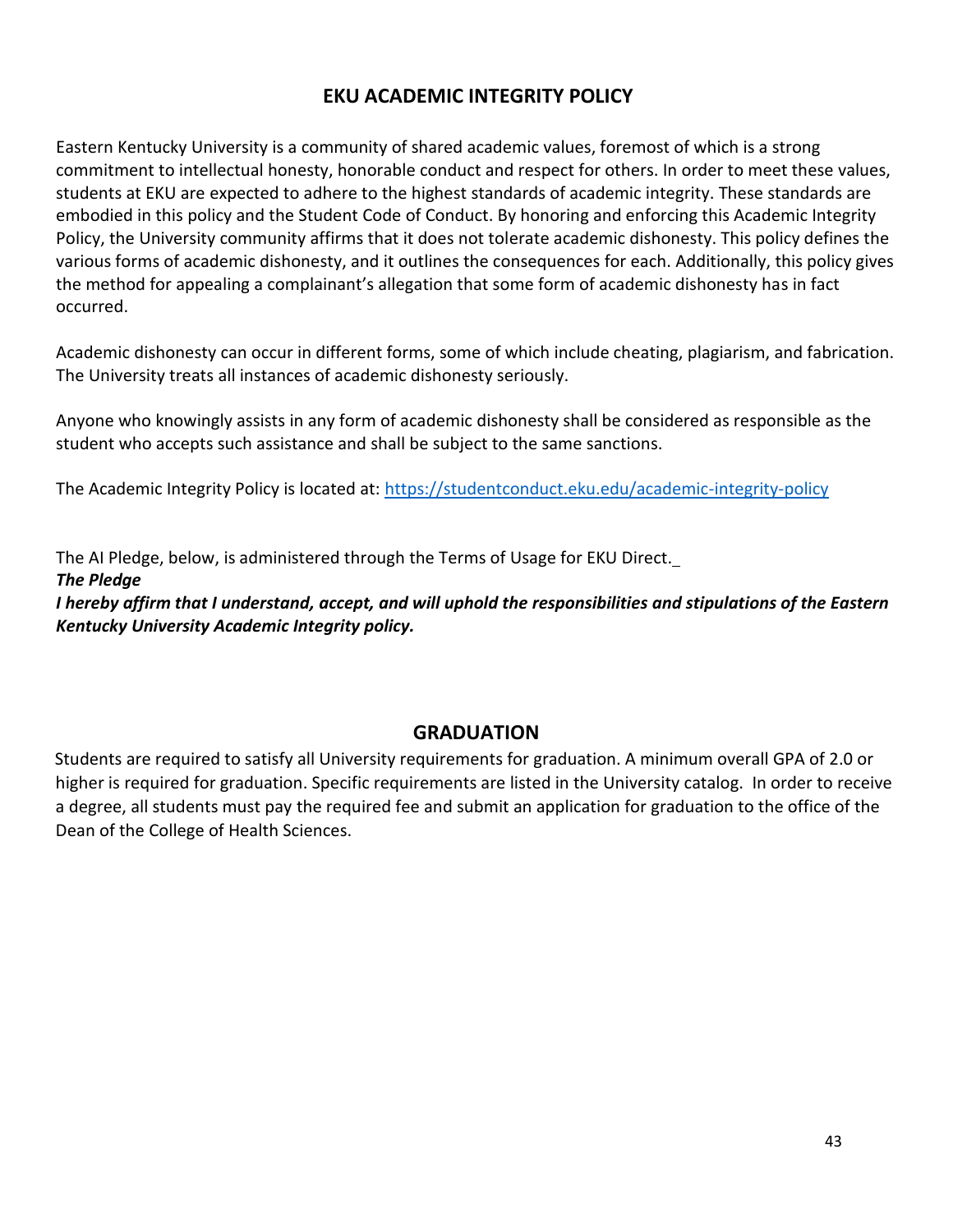#### **Tobacco Products**

#### **Policy Statement**

EKU supports initiatives designed to foster a healthy campus climate for EKU faculty, staff, students, volunteers, vendors, patrons, customers, guests, visitors and Persons employed as an EKU contractor. This Policy is designed to support health initiatives for EKU and its extended regional campuses by designating all EKU owned, rented and leased property as Tobacco-free, including surrounding exterior spaces and recreational areas.

The Tobacco-Free Policy is located at:<https://tobaccofree.eku.edu/>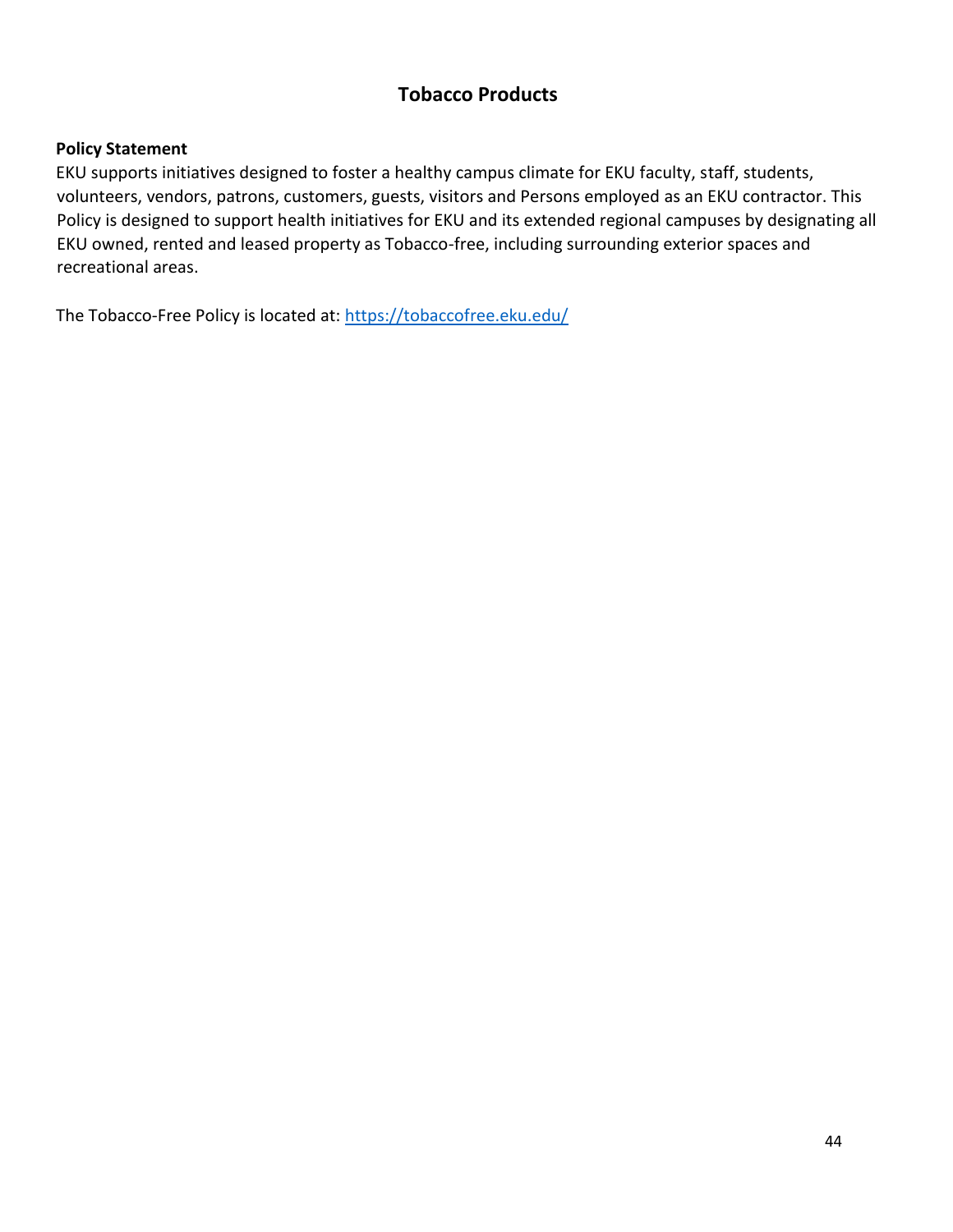*NOTICE TO STUDENTS: ALL INFORMATION REQUESTED ON THIS FORM MUST BE PROVIDED FOR THE REQUEST FORM TO BE PROCESSED.*

### COLLEGE OF HEALTH SCIENCES

#### REQUEST FOR CLINICAL/PRACTICUM EDUCATION AGREEMENT

| <b>Choose One:</b>              | <b>New</b>       | Renew                                                                                                                |  |
|---------------------------------|------------------|----------------------------------------------------------------------------------------------------------------------|--|
| Type:                           | <b>On Campus</b> | $\boxtimes$ E _ Campus                                                                                               |  |
| <b>STUDENT INFORMATION</b>      |                  |                                                                                                                      |  |
|                                 |                  |                                                                                                                      |  |
| Student's Name:                 |                  |                                                                                                                      |  |
| Employed at Facility $\Box$ Yes |                  | N <sub>o</sub>                                                                                                       |  |
| <b>FACILITY INFORMATION</b>     |                  |                                                                                                                      |  |
| Name of Agency:                 |                  | <u> 2000 - Jan James James James James James James James James James James James James James James James James J</u> |  |
| <b>Mailing Address:</b>         |                  |                                                                                                                      |  |
|                                 |                  |                                                                                                                      |  |
|                                 |                  |                                                                                                                      |  |

#### **FACILITY CONTACT INFORMATION**

Contact Person *(The person to whom the contract will be sent for review and signature of approval, not the preceptor; this often is someone in human resources or staff development*):

Name: \_\_\_\_\_\_\_\_\_\_\_\_\_\_\_\_\_\_\_\_\_\_\_\_\_\_\_\_\_\_\_\_\_\_\_\_\_\_\_\_\_\_\_\_\_\_\_\_\_\_\_\_\_\_\_\_\_\_

Title: \_\_\_\_\_\_\_\_\_\_\_\_\_\_\_\_\_\_\_\_\_\_\_\_\_\_\_\_\_\_\_\_\_\_\_\_\_\_\_\_\_\_\_\_\_\_\_\_\_\_\_\_\_\_\_\_\_\_\_